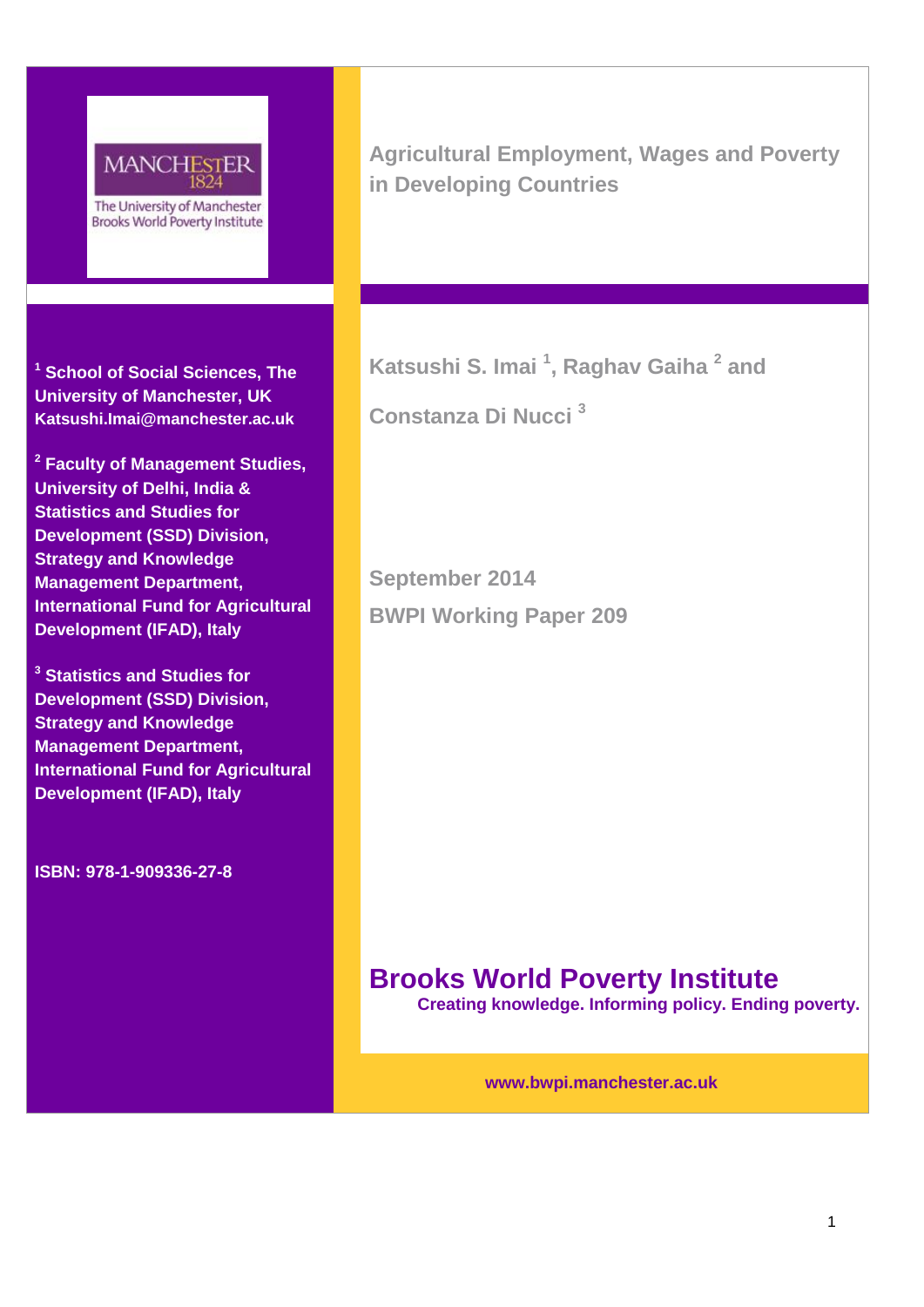## **Abstract**

Drawing upon panel data estimations, we have analysed the relationships among agricultural productivity, employment, technology, openness of the economy, inequality in land distribution and poverty. First, we have identified a number of important factors affecting agricultural productivity, such as agricultural R&D expenditure, irrigation, fertilizer use, agricultural tractor/machinery use, reduction in inequality of land distributions, or reduction in gender inequality. Second, while agricultural wage rate is negatively associated with agricultural productivity and food price in levels, the growth in agricultural wage rate is positively correlated with the growth in agricultural land or labour productivity as well as with the growth in food price, particularly after 2000. Contrary to the ILO's (2012) claim that the gap has widened recently, this suggests the narrowing gap between wage and labour productivity once we focus on the conditional relationship between the two. Third, agricultural employment per hectare tends to increase agricultural productivity after taking account of the endogeneity of the former, while the growth in agricultural employment per hectare tends to increase the growth in nonagricultural employment over time with adjustment for endogeneity of the former. In this context, we have reviewed the recent literature and emphasised the importance of enhancing agricultural productivity and employment. Fourth, both agricultural growth and non-agricultural growth tend to lead to reduction in overall inequality. Finally, increase in agricultural productivity which is treated as endogenous will reduce poverty significantly through the overall economic growth. Overall, policies to increase agricultural productivity and agricultural employment are likely to increase non-agricultural growth, overall growth and reduce poverty, where guaranteeing gender inequality is likely to be one of the key factors.

#### **Keywords**

Agriculture: Poverty, Employment, Wage

#### **Acknowledgements**

This study is funded by IFAD (International Fund for Agricultural Development) We are grateful to Thomas Elhaut, Director, SSD, for his enthusiastic support and guidance throughout this study and for his insistence on highest standards of analytical rigour. The views expressed are personal and not necessarily of the organisations to which we are affiliated or of IFAD.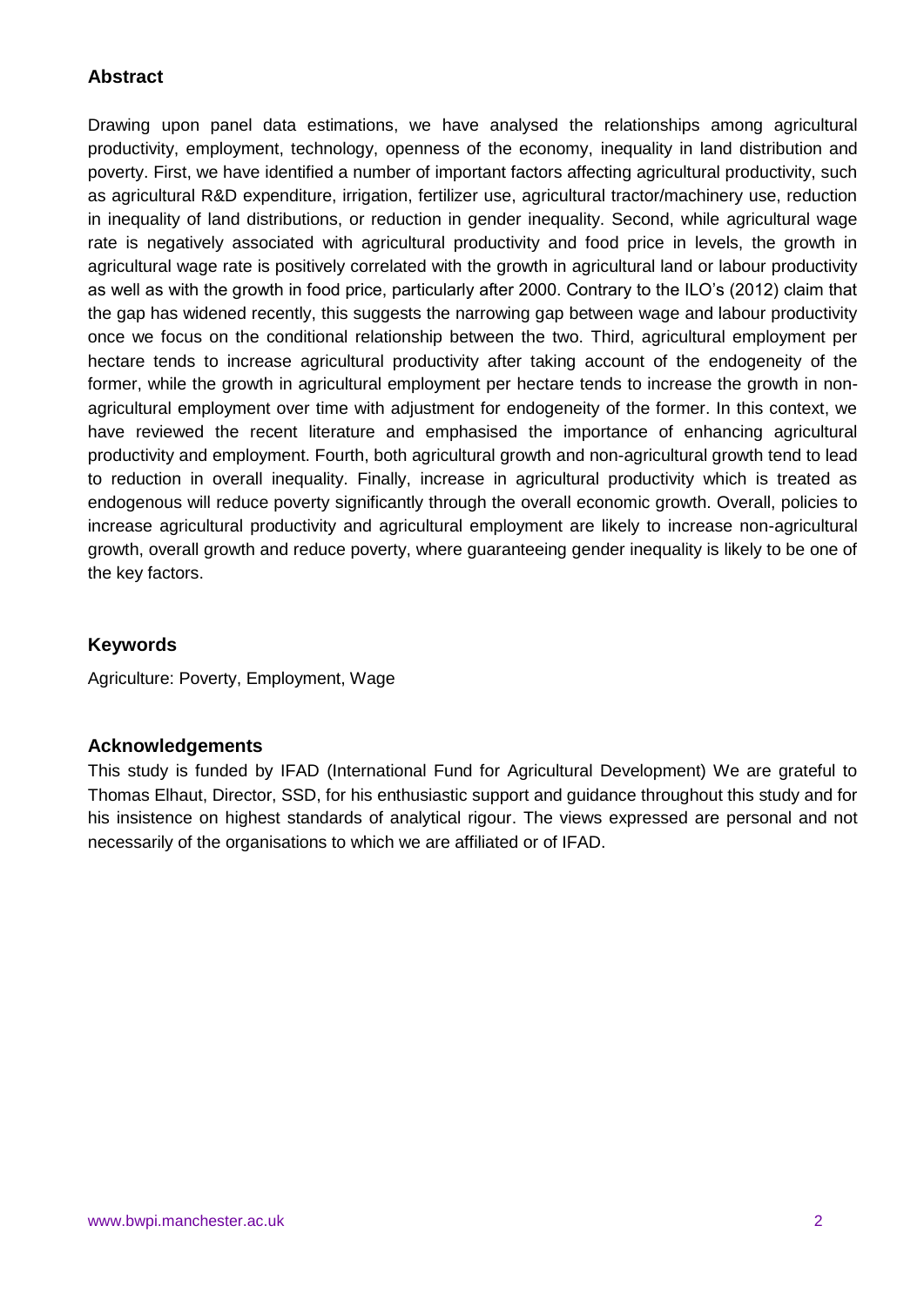## **I. Introduction**

The purpose of this paper is to re-examine the relationships among agricultural productivity, employment, wage rates and poverty, based on econometric analysis of cross-country panel data. We propose to extend our study (Gaiha and Imai, 2008) by (i) updating the datasets, (ii) adding a few additional variables, such as, gender indices<sup>1</sup>, and (iii) estimating poverty by a system of equations where agricultural productivity is treated as an endogenous variable.

Although agricultural growth is central to economic growth and poverty reduction in developing countries, there have been relatively few studies to analyse the determinants of agricultural growth and to link poverty reduction to growth of employment in agriculture using cross-country datasets, with Gaiha and Imai (2008) as one of the few notable exceptions. As we discussed recently in a series of studies (Imai and Gaiha, 2014; Imai, Gaiha, and Garbero, 2014; Imai, Abekah-Nkrumah, and Purohit, 2014), contrary to the recent study by Collier and Dercon (2013) questioning the role of smallholders in development process, we have shown that agricultural growth has played a key role in the overall economic growth and poverty reduction. In this context, the present study uses cross-country panel data and investigates the relationships among agricultural productivity, employment, wage rates and poverty, using state-of-art econometric methods.

The rest of the paper is organised as follows. The next section discusses the background issue to motivate our econometric study. Section III outlines the data sources and variables. Section IV presents the econometric models we will use, followed by discussions of econometric results in Section V. Section VI reviews the recent literature on agricultural youth employment. Section VII offers concluding observations.

# **II. Background - Employment, Wages, Productivity and Poverty**<sup>2</sup>

In 2013, global economic growth slowed down to 2.9 per cent, its lowest rate since 2009 and more than 1 percentage point below the average annual growth rate over the pre-crisis decade<sup>3</sup>. The only two regions worldwide in which growth did not slow between 2012 and 2013 were South Asia and East Asia, which saw accelerations from 3.6 to 3.9 per cent and from 6.6 to 6.7 per cent, respectively. All other regions lost momentum in growth, with Central and South-Eastern Europe growing at a rate of 2.5 per cent, Latin America and the Caribbean at 2.7 per cent and Sub-Saharan Africa at 4.8 per cent in 2013. A more pronounced deceleration took place in South-East Asia and the Pacific, where the growth rate dropped from 5.7 per cent in 2012 to 4.9 per cent in 2013. The largest growth decelerations took place in the Middle East and North Africa, mainly due to political events (ILO, 2014)

Responding to this slowdown of overall economic growth, employment growth also slowed down in 2013 across most regions, leading to a further upward revision of unemployment rates. Global employment grew by a mere 1.4 per cent in 2013 - broadly unchanged from 2012, but lower than in

1

 $1$  The gender equality index (discrete variable taking values from 1 to 5) assesses the extent to which the country has installed institutions and programs to enforce laws and policies that promote equal access for men and women in education, health, the economy, and protection under law. See p.8 for the definition and discussions of the gender equality index.

 $2$ This section draws upon Section 6 of Gaiha (2014a).

 $3$ Much of this review is based on ILO (2012, 2014).

[www.bwpi.manchester.ac.uk](http://www.bwpi.manchester.ac.uk/) 3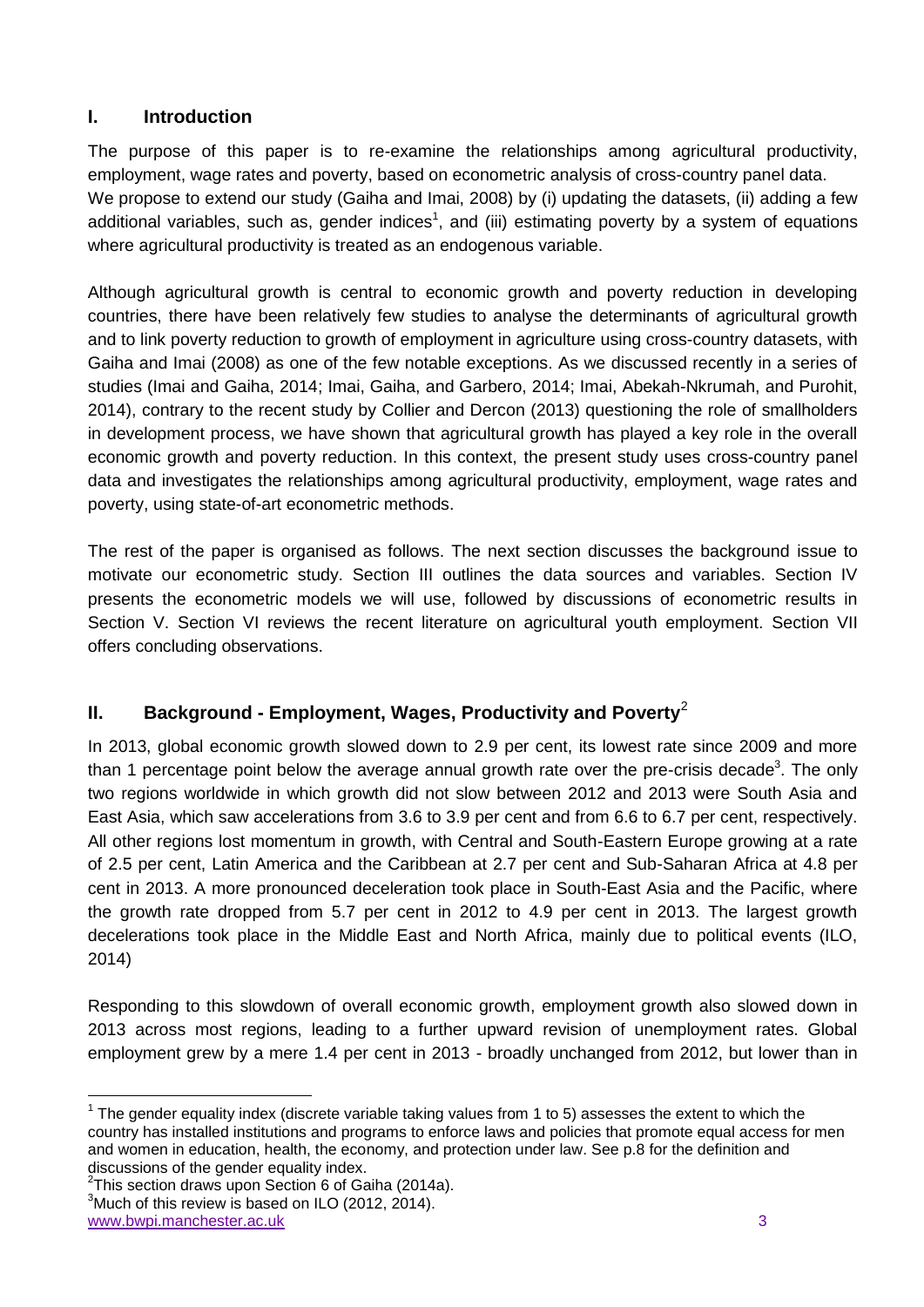any year of the pre-crisis decade. Employment growth deteriorated in every geographic region except South Asia and North Africa. The largest slowdowns occurred in Central and South-Eastern Europe and CIS, Latin America and the Caribbean and South-East Asia and the Pacific. As a consequence, the crisis-related global jobs gap, measuring the number of jobs lost in comparison to pre-crisis trends, widened further to 62 million workers in 2013. As unemployment continues to persist, by 2018 the global gap is projected to rise to 81 million; this includes some 30 million discouraged workers who might never come back to the labour market (ILO, 2014).

The labour market outlook for young people worsened in nearly every region of the world. The global youth unemployment rate rose to 13.1 per cent in 2013, from 12.9 per cent in 2012 and 11.6 per cent in 2007. The largest increase occurred in the Middle East region. This region has one of the highest youth unemployment rates in the world, with 27.2 per cent of young people in the labour force without work in 2013, versus 26.6 per cent in 2012. Central and South- Eastern Europe and CIS, East Asia, South-East Asia and the Pacific and North Africa all saw a substantial increase in youth unemployment rates (ILO, 2014).

By sector, services accounted for more than half of total global employment growth in 2013, while agricultural employment accounted for around one quarter. Overall, just below 32 per cent of the world's workforce was employed in the agricultural sector in 2013, a decline of 11.7 percentage points over the previous two decades. The services sector employed 45.1 per cent of the world's workers in 2013 and the share of services workers increased by 10.1 percentage points over the same period. Industrial employment now accounts for around 23 per cent of all global employment, an increase of only 1.6 percentage points over the past two decades.

Monthly average wages adjusted for inflation - known as real average wages - grew globally by 1.2 per cent in 2011, down from 2.1 per cent in 2010 and 3 per cent in 2007. Because of its size and strong economic performance, China weighs heavily in this global calculation. Omitting China, global real average wages grew at only 0.2 per cent in 2011, down from 1.3 per cent in 2010 and 2.3 per cent in 2007 (ILO, 2012).

The global trend (productivity rising faster than wages) has resulted in a change in the distribution of national income, with the workers' share decreasing while capital income shares increased in a majority of countries. Even in China, a country where wages roughly tripled over the last decade, GDP increased at a faster rate than the total wage bill - and hence the labour share went down. The drop in the labour share is due to technological progress, trade globalization, the expansion of financial markets, and decreasing union density, which have eroded the bargaining power of labour. Financial globalization, in particular, may have played a bigger role than previously thought. One of the key findings is the growing inequality in income, in terms of *functional* and *personal* income distribution.

There is a long run trend towards a falling share of wages and a rising share of profits in many countries. The personal distribution of wages has also become more unequal, with a growing gap between the top 10 per cent and the bottom 10 per cent of wage earners. These internal "imbalances" have tended to create or exacerbate external imbalances, even before the Great Recession, with countries trying to compensate the adverse effects of lower wage shares on consumption demands through easy credit or export surpluses (ILO, 2012).

ILO (2012, pp 47-53) argued that the gap between labour productivity and wages has been expanding due to the declining share of labour in comparison with the share of profits in many countries.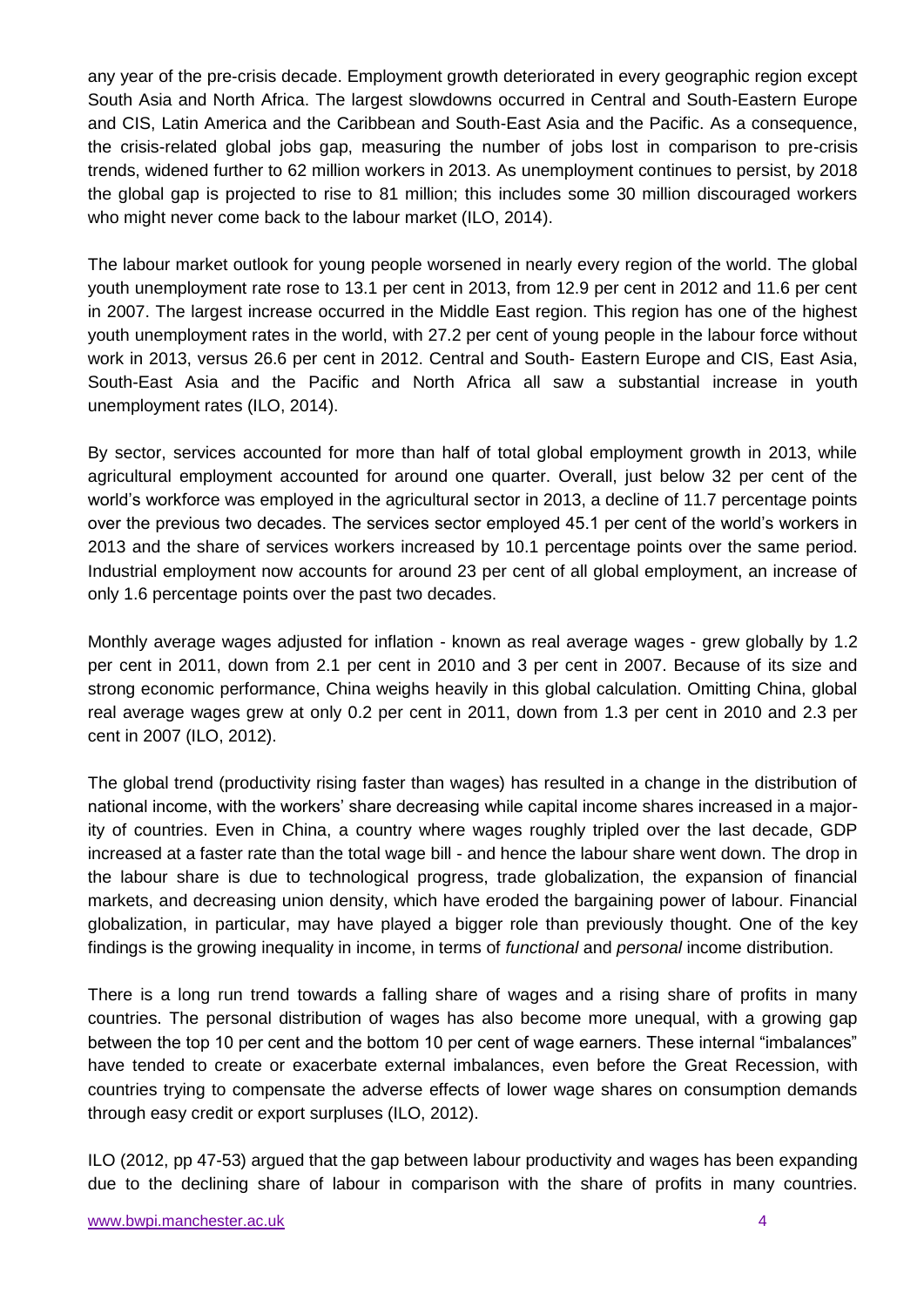However, it is unclear whether the gap between labour productivity and wages has actually narrowed for developing countries - for which the wage data are limited. Also, even if the share of labour has declined, it may not necessarily imply a narrowing gap between labour productivity and wages. The present study will partly address the issue by estimating the conditional relationship between the growth rate of nominal and real wage rates and the growth rate of labour productivity. The results imply that the gap between the two has been narrowing after 2000.

In Latin America and the Caribbean, job quality continued to improve. In particular, working poverty or the share of workers living in households with consumption levels of less than US\$2 per day and per person showed a clear and consistent improvement in the past decade, falling from 15 per cent of total employment in 2003 to an expected 6.7 per cent in 2013. The share of East Asia's workers living on less than US\$1.25 per day fell to 4.5 per cent in 2013 and the comparable share under the US\$2 poverty line declined to 11.2 per cent. Since 1991, the region has successfully moved 464.5 million workers out of poverty, an astounding and unprecedented pace of improving household incomes and living standards**.** In South East Asia and the Pacific, the share of workers earning less than US\$2 a day is estimated to have declined notably, from 62.3 per cent in 2000 to 30.5 per cent in 2013<sup>4</sup>. In this study, we propose to build on our earlier work (Gaiha and Imai, 2008) to re-examine the relationships among agricultural productivity, employment, wage rates and poverty.

#### **III. Data**

Following Gaiha and Imai (2008), we have construct the panel data from various data sources, such as, World Development Indicators or WDI 2014 (World Bank, 2014), FAOSTAT (FAO, 2014), and LABORSTA (ILO, 2014). The data on agricultural R&D (government expenditure) are sourced from FAOSTAT. Gender index is based on WDI 2014. We still face a constraint that agricultural wage series and R&D data are available only for a limited number of developing countries. Appendix provides the descriptive statistics of variables.

## **IV. Econometric Models**

Econometric specifications follow Gaiha and Imai (2008) and we extend them to examine the effcts of agricultural productivity based on Imai and Gaiha (2014). The following models are estimated. Model 1 aims at analysing the relationship among agricultural productivity, employment, new technologies, and wage rates. In Model 2, the focus shifts to growth rates of farm and non-farm employment, and the relationship between them.

## *Model 1: Model for the relationships among agricultural productivity, employment, technology, openness of the economy, inequality in land distribution*

Model 1 is formulated to assess the determinants (e.g. technology, R&D, agricultural employment, inequality in land distribution, openness) of agricultural production per hectare of arable land (hereafter referred to as agricultural productivity). Agricultural wage is included as an additional endogenous variable, determined by food price and agricultural productivity.

 $\log Y_{a.it} = \alpha + \beta_1 \log A m_{it} + \beta_2 \log I r r_{it} + \beta_3 \log F e r t_{it} + \beta_4 \log L_{it} + \beta_5 \log A gr R \& D_{it}$  $\beta_6 \log GINI(Land)_i + \beta_7 Open_i + \beta_8 Gender_{it} + \gamma_t + \pi_i + \varepsilon_{it}$  (1)

[www.bwpi.manchester.ac.uk](http://www.bwpi.manchester.ac.uk/) 5 1 <sup>4</sup>Estimates of working poor in South Asia are not given in ILO (2014).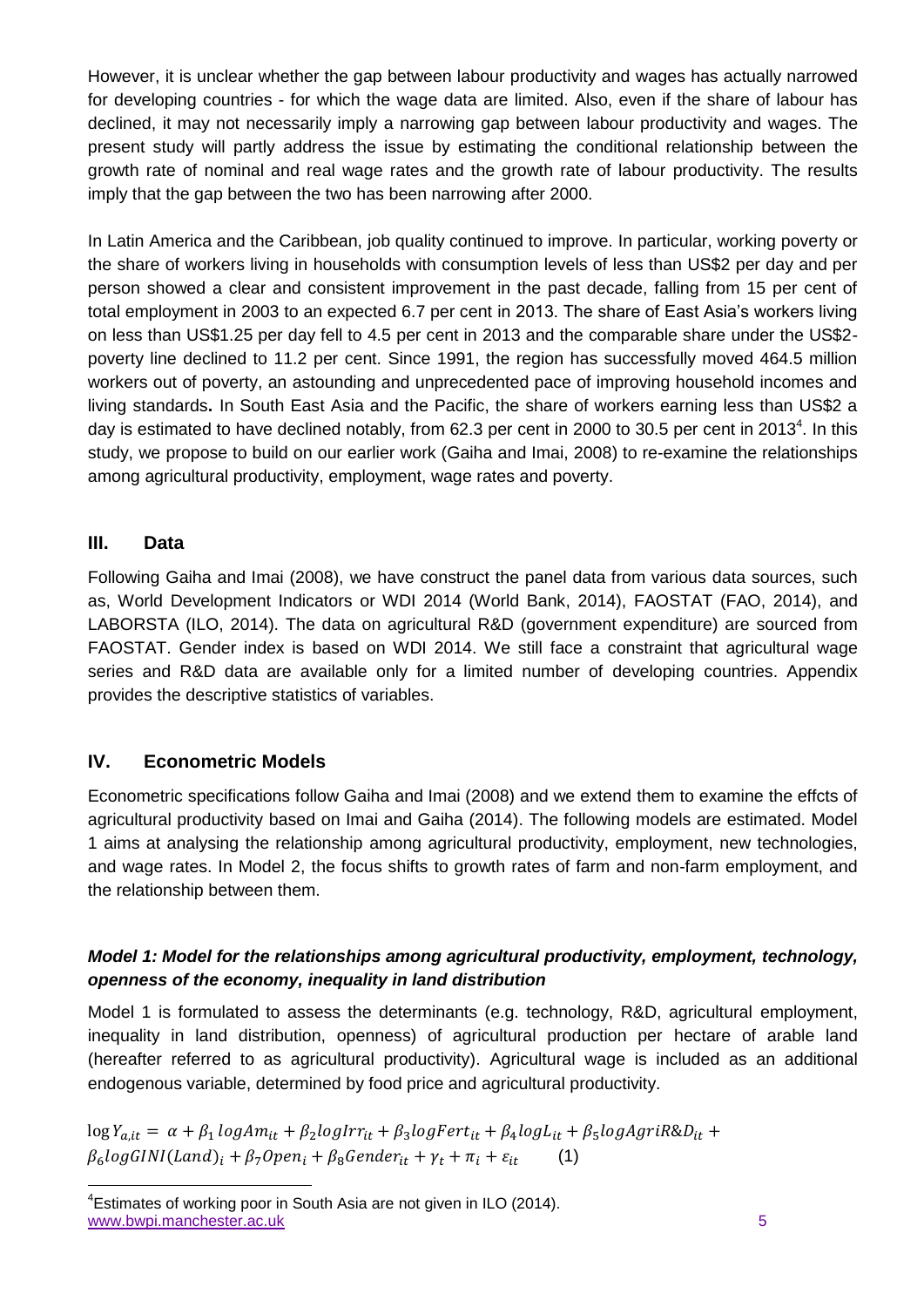where  $\log Y_{a, it}$  is log of value added per hectare of arable land (in constant 2005 US dollars, taken from WDI2014) i denotes country, and t denotes year. log  $Y_{a, it}$  measures a country's agricultural productivity. The explanatory variables include technology comprising log of agricultural machinery/ tractors per hectare of arable land  $(logAm_{it})^5$ , log of share of irrigated land in total arable land ( $logIrr_{it}$ ), and log of fertiliser consumption per hectare of arable land ( $logFert_{it}$ );  $logL_{it}$  refers to log of total employment in agricultural sector per hectare of arable land (based on WDI2014);  $logAgriR&A_{it}$  is log of agricultural R&D expenditure her hectare (in constant 2005 US dollars, taken from FAOSTAT2014)<sup>6</sup>  $\beta_6 log GINI (Land)_i$  is log of Gini coefficient of land distribution to capture the inequality in land distribution. Lower inequality in land distribution is likely to be associated with better incentives as well as higher efficiency of small farmers or labourers in agricultural production or activities. This raises total agricultural productivity and production.

 $Open_i$  refers to openness of an economy to the rest of the world or to degree of integration with global markets. Openness of the economy to the global markets would allow farmers to have better access to agricultural input/output markets or better technologies, which would enhance their productivities, We have used trade share (the share of sum of exports and imports in GDP), Frankel-Romer measure and Sachs-Warner measure. The Frankel-Romer index is the aggregated fitted values of trade share, derived from a bilateral trade equation with geographical variables (e.g., area, population) (Frankel and Romer, 1999) On the other hand, the Sachs and Warner measure is a binary variable based on a series of trade related indicators- tariffs, quotas, black market premium, social organisation and the existence of export marketing boards (Sachs and Warner, 1995).

Gender<sub>it</sub> is the gender equality index (discrete variable taking values from 1 to 5) which assesses the extent to which the country has installed institutions and programs to enforce laws and policies that promote equal access for men and women in education, health, the economy, and protection under law.<sup>7</sup> The gender equality index is considered to be an important determinant of agricultural productivity, for example, because women's direct access to land, credit, agricultural inputs and technology, or institutional innovations to promote a women-focused group approach to farm investment is likely to improve overall agricultural productivity (Agarwal, 2014).  $\gamma_t$  is a time effect constant for all countries for a particular year,  $\pi_i$  is an unobservable individual (country) effect, and  $\varepsilon_{it}$   $\Box$  is an *i.i.d.* error term. The coverage of countries and the period considerably varies according to the specifications (Table 1)

Equations (2) and (3) specify the determinants of agricultural employment and wage rates, respectively.

$$
logL_{it} = \chi + \delta_1 logYa_{it} + \delta_2 logWage_{itit} + \delta_3 logNon-Cereal_{it} + \delta_4 Gender_{it} + v_i + \mu_i + \omega_{it}
$$
 (2)

where  $logLi_t$ , log of agricultural employment per hectare, is estimated by  $logYa_{it}$ , log of agricultural value added, and log of monthly agricultural wage,  $logWage_{it}$ . Monthly agricultural wages have been taken from LABORSTAT, the ILO data set. We use both nominal agricultural wage rate - which has

1

 $5$  logA $m_{it}$  captures the total value of powered agricultural machinery and tractors (in use) as an aggregate category and as such these are labour saving equipment in nature. We realise the importance of distinguish the type of implements by e.g. the requirement for labour use, but FAOATAT does not allow us to do so for the sample countries.

<sup>6</sup> Gaiha and Imai (2008) used Thirtle, Lin and Piesse (2003), but we use FAOSTAT2014 because the latter covers more countries.

<sup>7</sup> It is noted that employment and wage data disaggregated by gender and aggregated at country levels are unavailable for most of the sample countries. Gender Index has thus been used to address the gender issue of employment and wage.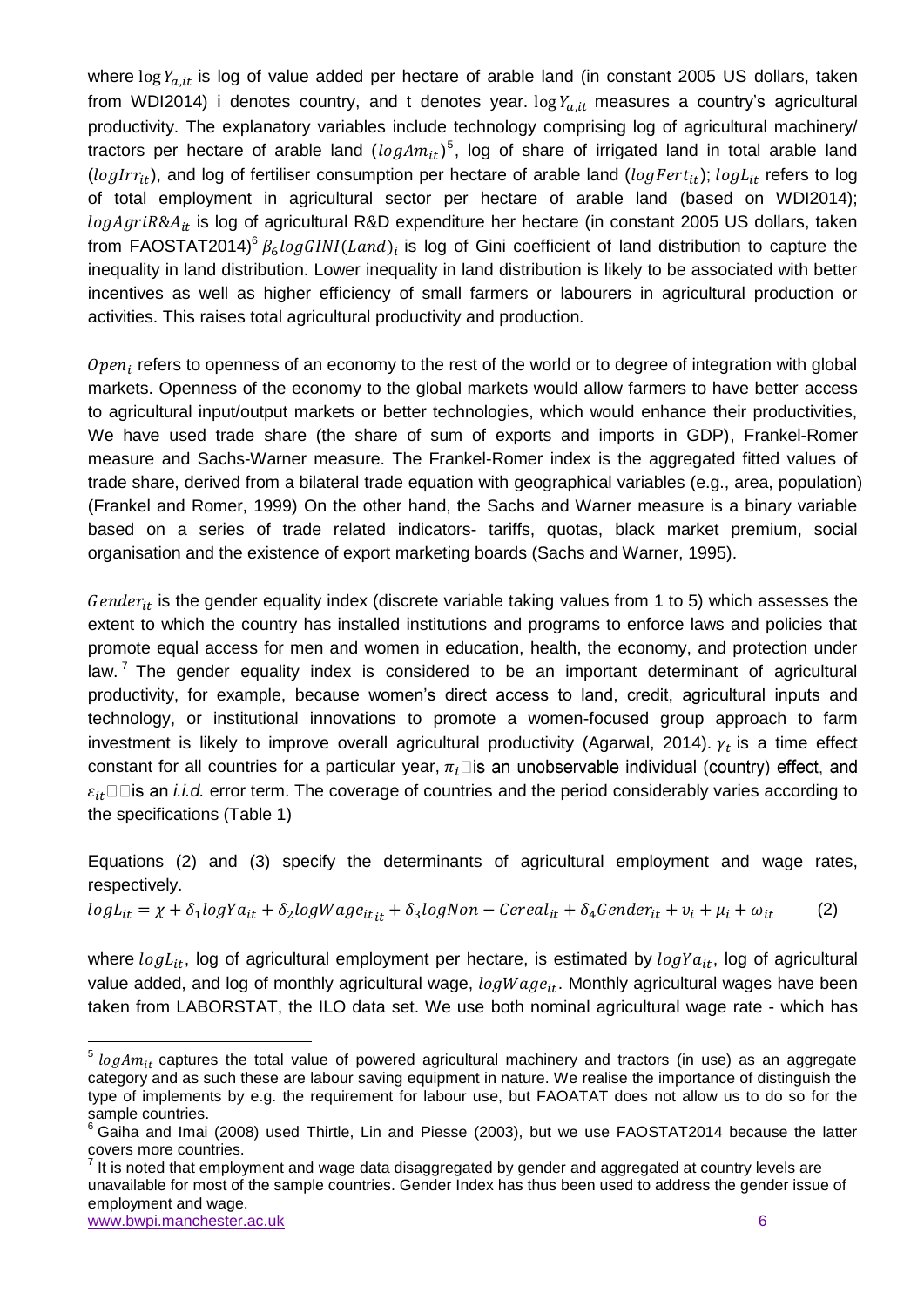been derived as "average agricultural monthly wage rate in local currency adjusted only by exchange rates" (Table 2a) - and real agricultural wage rate, "average agricultural monthly wage rate in local currency adjusted only by both annual average Consumer Price Index and exchange rates" (Table 2b).  $logNon-Cereal_{it}$  is the share of land used for crops other than cereal crops in total arable land. This is a proxy for agricultural diversification towards high value commodities, e.g. fruits and vegetables. Gender<sub>it</sub> is the gender index.  $\chi$  is a constant term,  $v_i$  is a time effect,  $\mu_i$  is an individual (country) effect, and  $\omega_{it}$  is an error term.

Log of Agricultural wages is estimated by equation (3):  $logWage_{it} =$  $\phi + \varphi_1 logYa_{it} + \varphi_2 logFoodPrice_{it} + \varphi_3 log Schooling Years(primry) + \varphi_4 log Population Growth_{it} +$  $\varphi_5$ *logInflation* +  $\zeta_t$  +  $\pi_i$  +  $\epsilon_{it}$  (3)

where  $logWage_{it}$  refers to either log of *nominal* agricultural wage rate (the results of which are presented in Table 3a) or log of *real* agricultural wage rate (Table 3b).  $logYa_{it}$ , our proxy for the agricultural productivity, has been inserted to examine how agricultural productivity has been translated into wage rates.  $logFoodPrice_{tr}$  is log of consumer food price index, which will negatively affect real wage rates, or negatively or positively affects nominal wage rates depending on the general-equilibrium effect of food price on wage rates, which could be positive or negative. Log Schooling Yeas( $primary$ ) is log of average years of schooling years at the level of primary education. The expected sign is positive as the quality of labour force tends to be improved by education. *log Population Growth<sub>it</sub>* is log of population growth that captures the increase in labour supply of younger generations. *logInflation* is log of the rate of inflation, which captures the inflationary pressure of the economy (e.g. excessive money supply) or the degree of uncertainty of the economy. The inflation is supposed to reduce real wage rate, while nominal wages are slow to adjust to the change in prices.  $\phi$  is a constant,  $\zeta_t$  is a time effect,  $\pi_i$  is an individual (country) effect, and  $\epsilon_{it}$  is an error term.

As an extension, we will examine the effect of agricultural and non-agricultural employment on wage rate by adding  $logL$  and  $logLN$  as explanatory variables, as in Equation (3)'.  $logWage_{ir} =$  $\phi + \varphi_1 logYa_{it} + \varphi_2 logFoodPrice_{it} + \varphi_3 log Schooling Years(primry) + \varphi_4 log Population Growth_{it} +$  $\varphi_5$ *logInflation* +  $\varphi_6$ *logL* +  $\varphi_7$ *logLN* +  $\zeta_t$  +  $\pi_i$  +  $\epsilon_{it}$  (3)'

In order to examine the dynamic relationship between agricultural wage rate and agricultural productivity over time and how the relationship between the two variables has changed over time, it would be necessary to examine the change in agricultural wage rates and the change in the agricultural wage rate. As a variant of (3), we will estimate the equation (3)".

 $DlogWage_{it} = \phi' + \phi'_1 DlogYa_{it} + \phi'_2 DlogFoodPrice_{it} + \phi'_3 D \log Schooling Years(primry) +$  $\varphi'_{4}DlogP$ opulation Growth $_{it} + \varphi'_{5}DlogInflation + \zeta'_{t} + \pi'_{t}$  $(3)$ "

As an extension,  $DlogYa_{it}$  has been replaced by the first difference of log Agricultural Value Added per Worker to examine the relationship between the growth rate of labour productivity and that of wage rate (Table 3c).

[www.bwpi.manchester.ac.uk](http://www.bwpi.manchester.ac.uk/) 7 We cannot apply simultaneous system equations estimation because of the small overlap between samples for different variables. For efficient use of these samples, a compromise is made. First,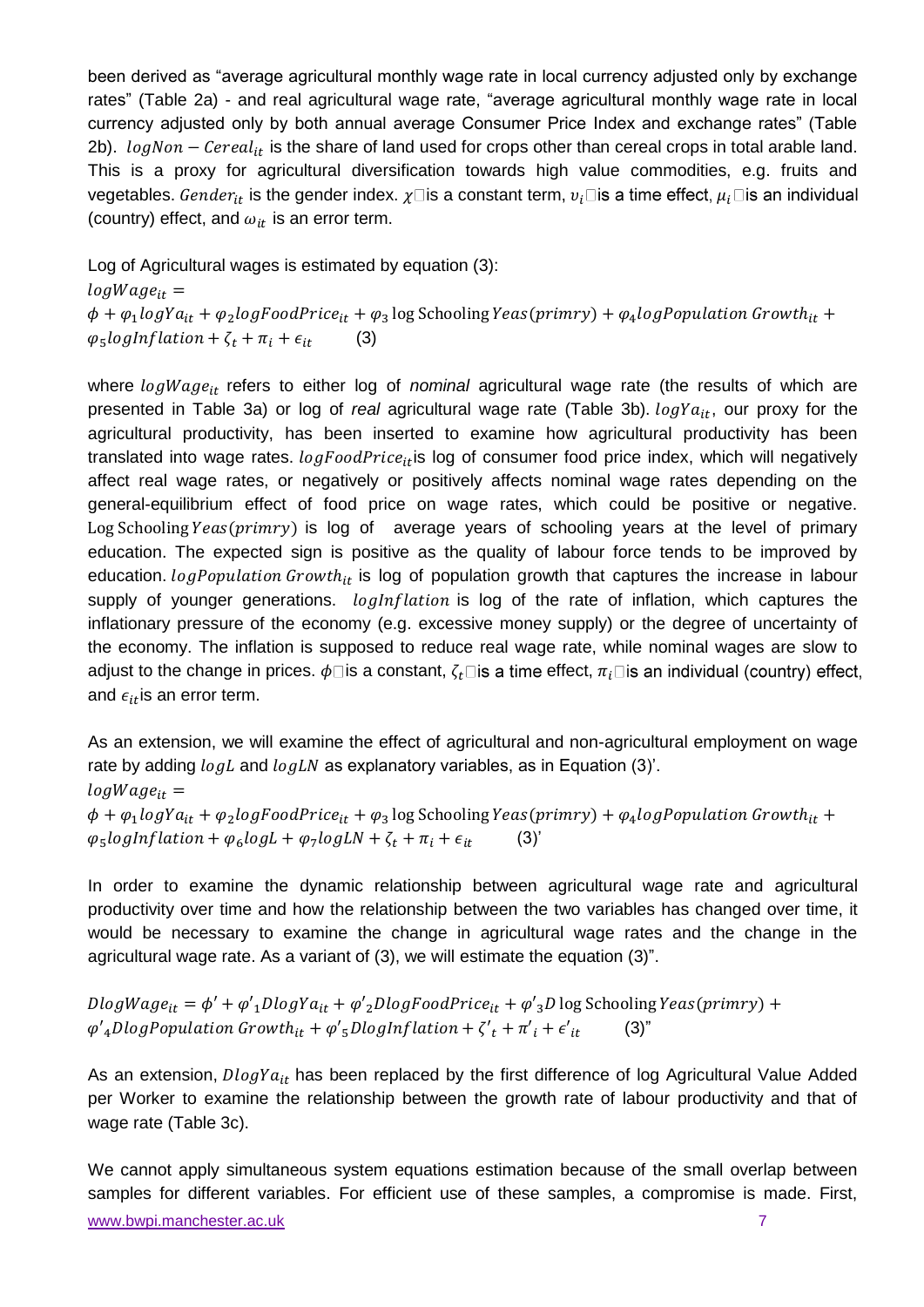equations (1)-(3) are estimated separately as fixed-effects or random-effects specifications.<sup>8</sup> Second, we estimate real agricultural wages using fixed or random effects specifications of equation (3) Using the predicted values, we use IV (instrumental variable) specifications for equations (1) and (2) simultaneously.

#### *Model 2: Model for agricultural and non-agricultural employment growth*

Following Gaiha and Imai (2008), we estimate an alternative model for agricultural employment growth and non-agricultural employment growth. While Gaiha and Imai used the Arellano-Bond GMM estimator (Arellano and Bond, 1991) to estimate the dynamic panel model, the present study applies Blundell and Bond (1998)'s System GMM (SGMM) estimator<sup>9</sup> which builds upon the Arellano-Bond GMM model and is implemented with the finite sample correction of the two-step standard errors proposed by Windmeijer (2005). First, agricultural employment growth is estimated as a function of lagged growth rates of agricultural employment growth, lagged changes in agricultural wage rates – which are treated as endogenous in SGMM - and lagged changes in share of area devoted to noncereal crops in the total arable area. Here growth rates can be expressed as the first differences of logarithmic transformation of a variable. Second, the growth in non-agricultural employment is estimated by its own lags and the agricultural employment growth which is treated as endogenous, and it is instrumented by its own lagged values in the SGMM model.<sup>10</sup>

$$
DlogL_{it} = \beta_1 logL_{it-1} + \beta_2 logL_{it-2} + \beta_3 DlogYa_{it-1} + \beta_4 DlogYa_{it-2} + \beta_5 DlogWage_{it-1} + \beta_6 DlogNon-Cereal_{it-1} + \varepsilon_{it}
$$
\n(4)

 $DlogLN_{it} = \pi_1 DlogLN_{it-1} + \pi_2 DlogLN_{it-2} + \pi_3 DlogL_{it-1} + \pi_4 DlogL_{it-2} + e_{it}$  (5)

where  $LN_{it}$  denotes non-agricultural employment (defined as the total number of people employed in sectors other than agriculture). The growth rate of non-agricultural employment,  $DlogLN_{it}$ , is estimated by its own lags and the growth rates of agricultural employment ( $DlogL_{it-1}$  and  $DlogL_{it-2}$ ) where they are treated as endogenous and instrumented by their own lags in SGMM, in order to examine the effects of growth of agricultural employment on that of non- agricultural employment over time.

## *Model 3: Model for the effect of agricultural value added per capita growth and nonagricultural per capita growth on the change in inequality*

To see the overall relation between agricultural and non-agricultural growth on inequality changes, in one of our recent papers, we have applied various models (e.g. static and dynamic panel models) in Imai and Gaiha (2014). As an extension of this study, in equation (6), we have estimated DInequality<sub>it</sub>, the first difference in inequality, by log  $\widehat{AgrvVA}$  pc<sub>it</sub>, the predicted value of the first difference in agricultural value added per capita, and  $log Non \widehat{Agr}$  VA  $pc_{it}$ , the predicted value of the first difference in non-agricultural value added per capita.

1

<sup>&</sup>lt;sup>8</sup> The issue of endogeneity will be addressed later.

<sup>&</sup>lt;sup>9</sup>Blundell and Bond's System GMM uses additional moment conditions as the Arellano and Bond estimator may perform poorly if the autoregressive parameters are too large or the ratio of the variance of the panel-level effect to the variance of idiosyncratic error is too large.

[www.bwpi.manchester.ac.uk](http://www.bwpi.manchester.ac.uk/) 8  $10$  Ideally, we should use external instruments to deal with the endogeneity of the agricultural employment, but as appropriate external instruments are unavailable, we have instrumented it by its own lags.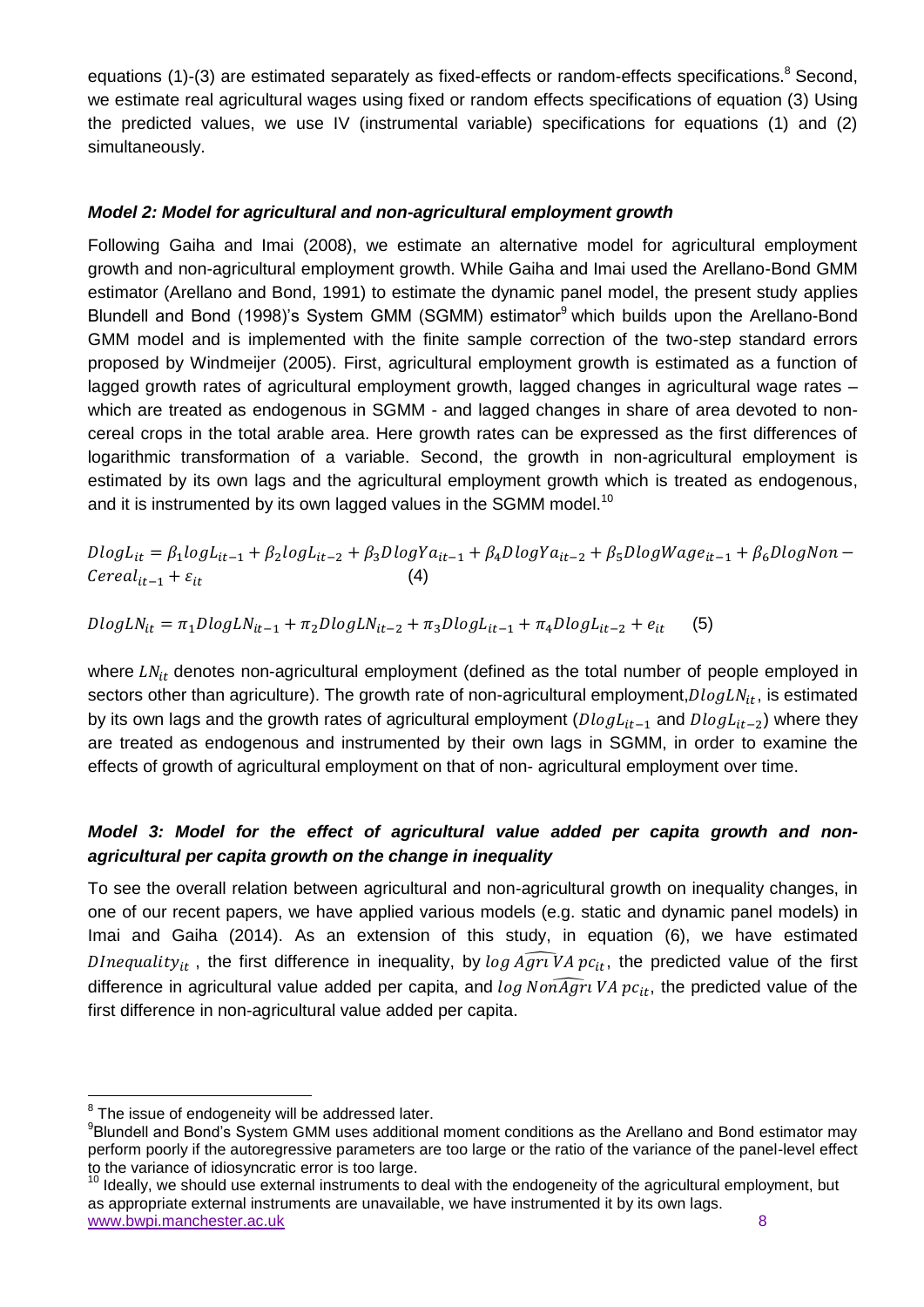DInequality<sub>it</sub> =  $\vartheta'_0$  +  $\vartheta'_1$ DInequality<sub>it-1</sub> +  $\vartheta'_2$ Dlog Agri VA pc<sub>it</sub> +  $\vartheta'_3$ Dlog NonAgri VA pc<sub>it</sub> +  $\vartheta'_4$ Dlog  $L_{it} + \vartheta'_5$ Dlog  $LN_{it} + \sigma'_t + \mu'_t$ (6)

Here we have added the first difference in log of agricultural employment per hectare and the first difference in log of non-agricultural employment per hectare as explanatory variables - which have been predicted by Model 2 - to examine the effects of changes in agricultural or non-agricultural employment on the change in inequality. In equation (6), the dynamic panel model, based on the Blundell and Bond's SGMM estimator, has been applied to incorporate the effect of the lagged inequality changes on the current inequality change.

DInequality<sub>it</sub> =  $\vartheta_{0}'' + \vartheta_{2}''$ Dlog  $\widehat{Agr}$  VA pc<sub>it</sub> +  $\vartheta_{3}''$ Dlog Non $\widehat{Agr}$  VA pc<sub>it</sub> +  $\vartheta_{4}''$ Dlog  $L_{it-1}$  +  $\vartheta$ <sup>"</sup><sub>5</sub> $Diog \overline{LN}_{it-1} + \sigma$ "<sub>t</sub> +  $\mu$ "<sub>i</sub> +  $\varepsilon$ "<sub>it</sub> (6)'

As an alternative specification, the static panel model has been estimated, as in equation (6)'. In this specification, the growth terms in agricultural and non-agricultural employment have been lagged.

#### *Model 4: Model for agricultural productivity and Poverty*

As an extension of Model 1, we apply 3SLS (three stage least squares) to the following system equations (1)', (7) and (8) for (lagged)  $\log Y_{a, it}$  (log of value added per hectare of arable land), our proxy for agricultural productivity, logGDPpc<sub>it</sub> (log of GDP per capita) and Poverty<sub>it</sub> (either poverty gap *or* poverty headcount ratio based on the international poverty line (US\$1.25 or US\$2.00)) as an extension of Imai and Gaiha (2014).

 $\log Y_{a.it-1} = \gamma_0 + \gamma_1 \log Am_{it-1} + \gamma_2 \log Irr_{it-1} + \gamma_3 \log Fert_{it-1} + \gamma_4 TradeOpen_{it-1} + \vartheta_t + Region +$  $\varepsilon_{it-1}$  (1)'

 $logGDPpc_{it} = \beta_0 + \beta_1 Conflict$  Intensity<sub>it</sub> +  $\beta_2 logYa_{it-1} + \beta_3 TotNonofg_{it} + \beta_4 Inequality_{it-1} + \tau_t$  +  $Region + \omega_{it}$  (7)

Poverty<sub>it</sub> =  $\alpha_0$  +  $\alpha_1$ Conflict Intensity<sub>it</sub> +  $\alpha_2$ TotNonofg<sub>it</sub> +  $\alpha_3$ logGDPpc<sub>it</sub> +  $\kappa_t$  + Region +  $e_{it}$ (8)

The specification for  $\log Y_{a, it}$  (equation (1)') is similar to equation (1), but we adopt a simplified version to make the estimation feasible given the limited sample availability of explanatory variables for equation (1) Here we take the first period lag in estimating equation (1)' considering the fact that the agricultural productivity,  $logYa_{it}$ , is endogenous to  $logGDPpc_{it}$ , log of GDP per capita. The lagged value of  $\log Y_{a,i}$  is estimated by the lagged value of  $logAm_{it}$  (log of agricultural machinery/ tractors per hectare of arable land), the lag of log share of irrigated land in total arable land ( $logIrr_{it-1}$ ), and the lag of log fertiliser consumption per hectare of arable land  $(logFert_{it-1})$  as well as the lagged value of trade openness ( $TradeOpen_{it-1}$ ) To capture the effect of time as well as the regional fixed effects, we have inserted, time effects,  $\vartheta_t$ , and Region, or a set of regional dummy variables for six regions (namely, South Asia; East or South East Asia and the Pacific; Sub-Saharan Africa; Middle East & North Africa; Latin America & the Caribbean; Central Asia & East Europe – where Middle East & North Africa is the reference case)  $\varepsilon_{it}$  is the error term, supposed to be independent and identically distributed (i.i.d.).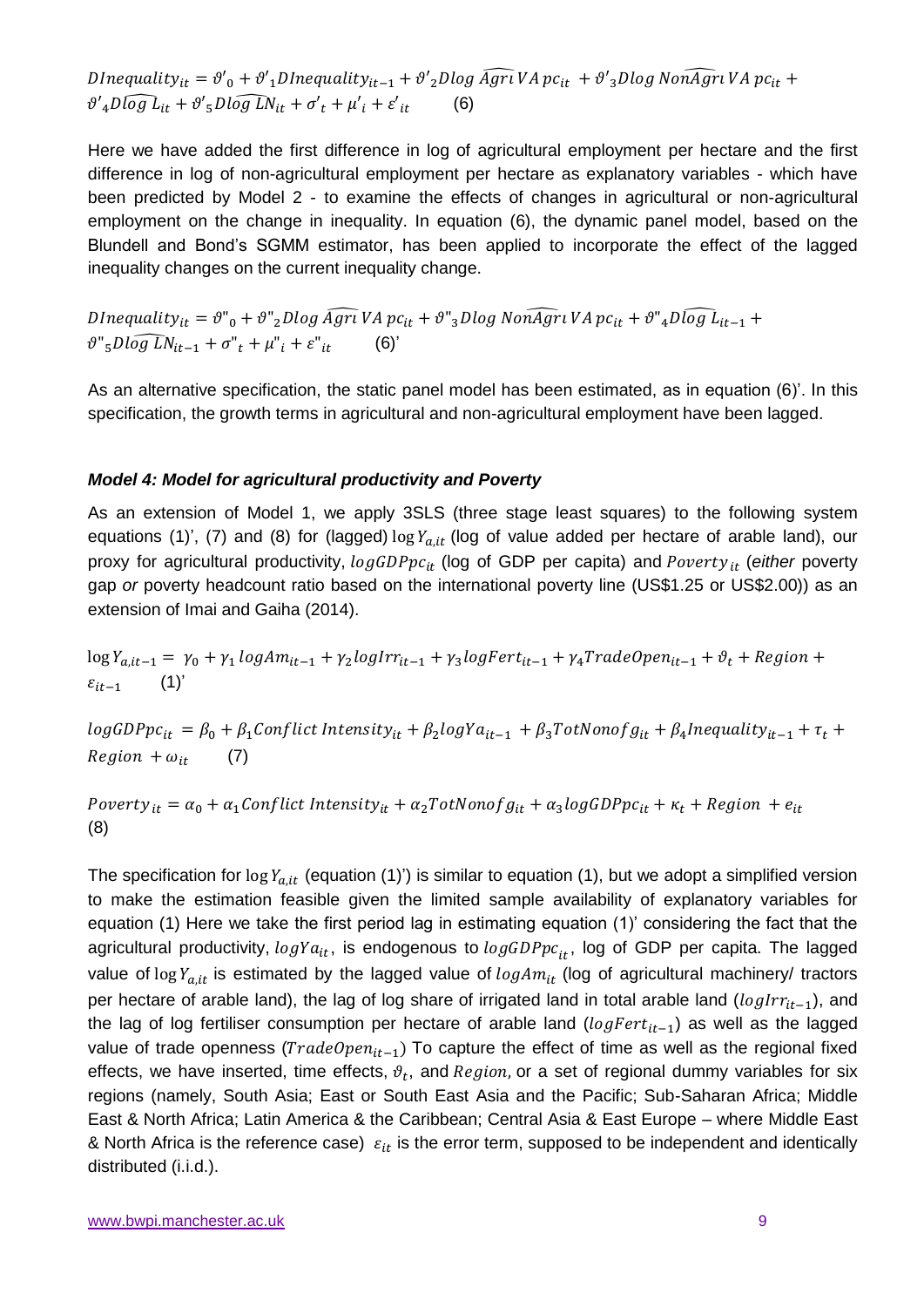Following Imai and Gaiha (2014),  $logGDPpc_{it}$  in equation (7) is estimated by Conflict Intensity<sub>it</sub>, capturing the intensity of conflict obtained from CSCW and Uppsala Conflict Data Program (UCDP) at the Department of Peace and Conflict Research, Uppsala University (available at [http://www.pcr.uu.se/research/UCDP/\)](http://www.pcr.uu.se/research/UCDP/). This covers armed conflicts, both internal and external, in the period 1946 to the present. To take account of the endogeneity of agricultural productivity, the lagged value of  $logYa_{it}$  (estimated simultaneously by equation (1)') is used to capture the effect of agricultural productivity on the overall economic growth over time. Other explanatory variables include TotNonof  $g_{it}$  as a measure of the uncertainty in the export price (excluding oil, food and gold) at the country level estimated by GARCH (1, 1) (Imai and Gaiha, 2014). Lagged value of the inequality has been inserted to capture the effect of inequality on growth (ibid., 2014). Regional dummies and time effects have also been inserted in equation (7).

To capture the effect of economic growth on poverty after taking account of the effect of agricultural growth on the former, poverty gap or headcount ratio is estimated in equation (8) by Conflict Intensity<sub>it</sub>, TotNonofg<sub>it</sub> (uncertainty in export price), and  $logGDPpc$ <sub>it</sub>, which are simultaneously estimated by equation (7). Time effect,  $\kappa_t$ , regional dummies and the error term, have also been used to estimate equation (8).

#### **V. Econometric Results**

This section summarises the econometric results for Models 1, 2, 3 and 4 outlined in the last section to derive a few useful insights into the relationships among agricultural productivity, employment, wage rates and poverty. As the results are voluminous, we will provide explanations selectively.

#### *Model 1: Model for the relationships among agricultural productivity, employment, technology, openness of the economy, and inequality in land distribution*

Tables 1a and 1b report the results for equation (1) where log Ya, agricultural value added per hectare, is estimated. Depending on the inclusion of time effects, the choice of explanatory variables (varying due to the limited country coverage of a few explanatory variables) and the choice of the model (whether fixed-effects (FE) model or random-effects (RE) model is selected). We have indicated the coefficient estimates favoured by Hausman specification tests in bold. Below our explanations are mainly based on the models which are selected by Hausman specification test. Coefficient estimates of year dummies are not included to save the space.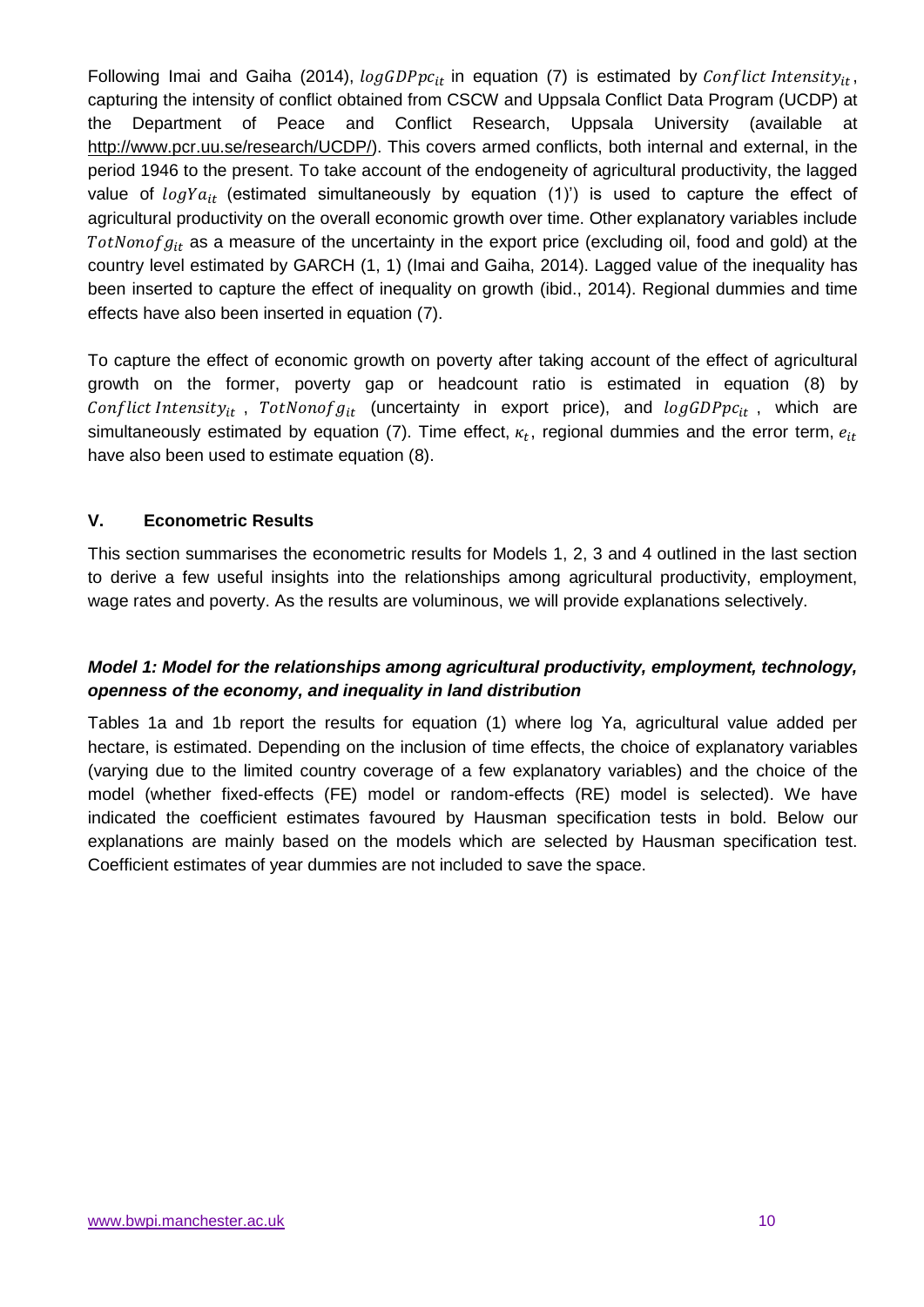**Table 1a: Elasticity estimates of agricultural value added per hectare (Model1, Single Equation (1)): Dependent Variable: log Ya =** A**gricultural value added per hectare; Fixed Effects (FE) or Random Effects (RE) Model**

| Column No.                                                                                                      | (1)<br><b>FE</b>                                            | (2)<br><b>RE</b> | (3)<br><b>FE</b>                                                   | (4)<br><b>RE</b>              | (5)<br><b>FE</b>                                                                                                                                                     | (6)<br><b>RE</b> | (7)<br><b>FE</b>                                            | (8)<br><b>RE</b> | (9)<br><b>FE</b><br>with                                      | (10)<br><b>RE</b><br>with     |
|-----------------------------------------------------------------------------------------------------------------|-------------------------------------------------------------|------------------|--------------------------------------------------------------------|-------------------------------|----------------------------------------------------------------------------------------------------------------------------------------------------------------------|------------------|-------------------------------------------------------------|------------------|---------------------------------------------------------------|-------------------------------|
| EXP.<br><b>VARIABLES</b>                                                                                        |                                                             |                  | with time<br>effects                                               | with time<br>effects          |                                                                                                                                                                      |                  |                                                             |                  | time<br>effects                                               | time<br>effects               |
|                                                                                                                 |                                                             |                  |                                                                    |                               |                                                                                                                                                                      |                  |                                                             |                  |                                                               |                               |
| logAm                                                                                                           | $0.232***$                                                  | $0.215***$       | 0.067                                                              | $0.376***$                    | $-0.024$                                                                                                                                                             | $-1.068$         | $0.122***$                                                  | 0.0960***        | $0.146***$                                                    | $0.115***$                    |
|                                                                                                                 | (0.0277)                                                    | (0.0263)         | (0.0423)                                                           | (0.0240)                      | (0.731)                                                                                                                                                              | (0.827)          | (0.0369)                                                    | (0.0353)         | (0.0240)                                                      | (0.0246)                      |
| logTrade                                                                                                        | 0.104                                                       | $0.149**$        | $-0.133***$                                                        | $-0.269***$                   | $-2.823$                                                                                                                                                             | $-0.445$         | $0.362***$                                                  | $0.363***$       | $0.124***$                                                    | $0.131***$                    |
|                                                                                                                 | (0.0680)                                                    | (0.0651)         | (0.0414)                                                           | (0.0902)                      | (1.784)                                                                                                                                                              | (1.512)          | (0.0413)                                                    | (0.0410)         | (0.0330)                                                      | (0.0357)                      |
| logAg R&D                                                                                                       |                                                             |                  | $-0.02$                                                            | 0.0834***                     |                                                                                                                                                                      |                  | $0.102***$                                                  | $0.108***$       | $0.0430*$                                                     | $0.0458*$                     |
|                                                                                                                 |                                                             |                  | (0.0421)                                                           | (0.0319)                      |                                                                                                                                                                      |                  | (0.0363)                                                    | (0.0349)         | (0.0246)                                                      | (0.0253)                      |
| logIrr                                                                                                          | $-0.613*$                                                   | 0.032            |                                                                    | $-0.234***$                   | 0.241                                                                                                                                                                | 0.598            | 0.014                                                       | $0.149**$        | $-0.069$                                                      | $0.164***$                    |
|                                                                                                                 | (0.357)                                                     | (0.109)          |                                                                    | (0.0365)                      | (0.552)                                                                                                                                                              | (0.568)          | (0.111)                                                     | (0.0714)         | (0.0796)                                                      | (0.0469)                      |
| logFert                                                                                                         | 1.398***                                                    | $0.602***$       |                                                                    | $0.772***$                    | $-0.237$                                                                                                                                                             | $0.743***$       | $0.267***$                                                  | $0.213***$       | 0.044                                                         | $0.120**$                     |
|                                                                                                                 | (0.374)                                                     | (0.167)          |                                                                    | (0.0505)                      | (0.366)                                                                                                                                                              | (0.107)          | (0.0971)                                                    | (0.0771)         | (0.0725)                                                      | (0.0538)                      |
| logLandGini                                                                                                     |                                                             | -4.017***        |                                                                    | $-7.061***$                   |                                                                                                                                                                      |                  |                                                             |                  |                                                               |                               |
|                                                                                                                 |                                                             | (0.951)          |                                                                    | (0.410)                       |                                                                                                                                                                      |                  |                                                             |                  |                                                               |                               |
| Gender                                                                                                          |                                                             |                  |                                                                    |                               | $-0.385$                                                                                                                                                             | $0.875**$        |                                                             |                  |                                                               |                               |
|                                                                                                                 |                                                             |                  |                                                                    |                               | (0.368)                                                                                                                                                              | (0.368)          |                                                             |                  |                                                               |                               |
| <b>Year Dummies</b>                                                                                             | No                                                          | No               | $\checkmark$<br>1982<br>$-2006$                                    | $\checkmark$<br>1982<br>-2006 | No                                                                                                                                                                   | No               | No                                                          | No               | ✓<br>1982-<br>2008                                            | $\checkmark$<br>1982-<br>2008 |
| Constant                                                                                                        | 4.333                                                       | 22.71            | 10.50                                                              | 35.42                         | 24.05                                                                                                                                                                | 10.39            | 6.384                                                       | 6.77             | 8.006                                                         | 7.826                         |
|                                                                                                                 | (1.494)                                                     | (3.888)          | (0.208)                                                            | (1.780)                       | (9.577)                                                                                                                                                              | (3.655)          | (0.371)                                                     | (0.35)           | (0.320)                                                       | (0.264)                       |
| Observations                                                                                                    | 152                                                         | 152              | 64                                                                 | 64                            | 12                                                                                                                                                                   | 12               | 327                                                         | 327              | 327                                                           | 327                           |
| R-squared<br>Number of                                                                                          | 0.581                                                       |                  | 0.962                                                              |                               | 0.647                                                                                                                                                                |                  | 0.313                                                       |                  | 0.751                                                         |                               |
| code1                                                                                                           | $\overline{7}$                                              | 7                | 6                                                                  | 6                             | 5                                                                                                                                                                    | 5                | 21                                                          | 21               | 21                                                            | 21                            |
| Hausman Test:<br>Test:<br>Ho: difference in<br>coefficients not<br>systematic<br>Ctondard arrara in naranthonon | $Chi2(4)=5.86$<br>Prob>Chi $^2$ =0.2099<br>Favours RE model |                  | Chi <sup>2</sup> (28)=1257.66**<br>Prob>Chi <sup>2</sup> = $0.000$ | Favours FE model              | $Chi2(5)=37.30**$<br>Prob>Chi <sup>2</sup> = 0.0000<br>Favours FE model<br>$***$ p $.0.01$ $**$ p $.0.05$ $*$ p $.0.1$ . The require begad on the model chosen begad |                  | $Chi2(5)=9.21$<br>Prob>Chi $^2$ =0.1012<br>Favours RE model |                  | $Chi2(32)=27.56$<br>Prob>Chi $^2$ =0.6910<br>Favours RE model |                               |

Standard errors in parentheses. \*\*\* p<0.01, \*\* p<0.05, \* p<0.1; The results based on the model chosen based on Hausman test statistic are shown in bold.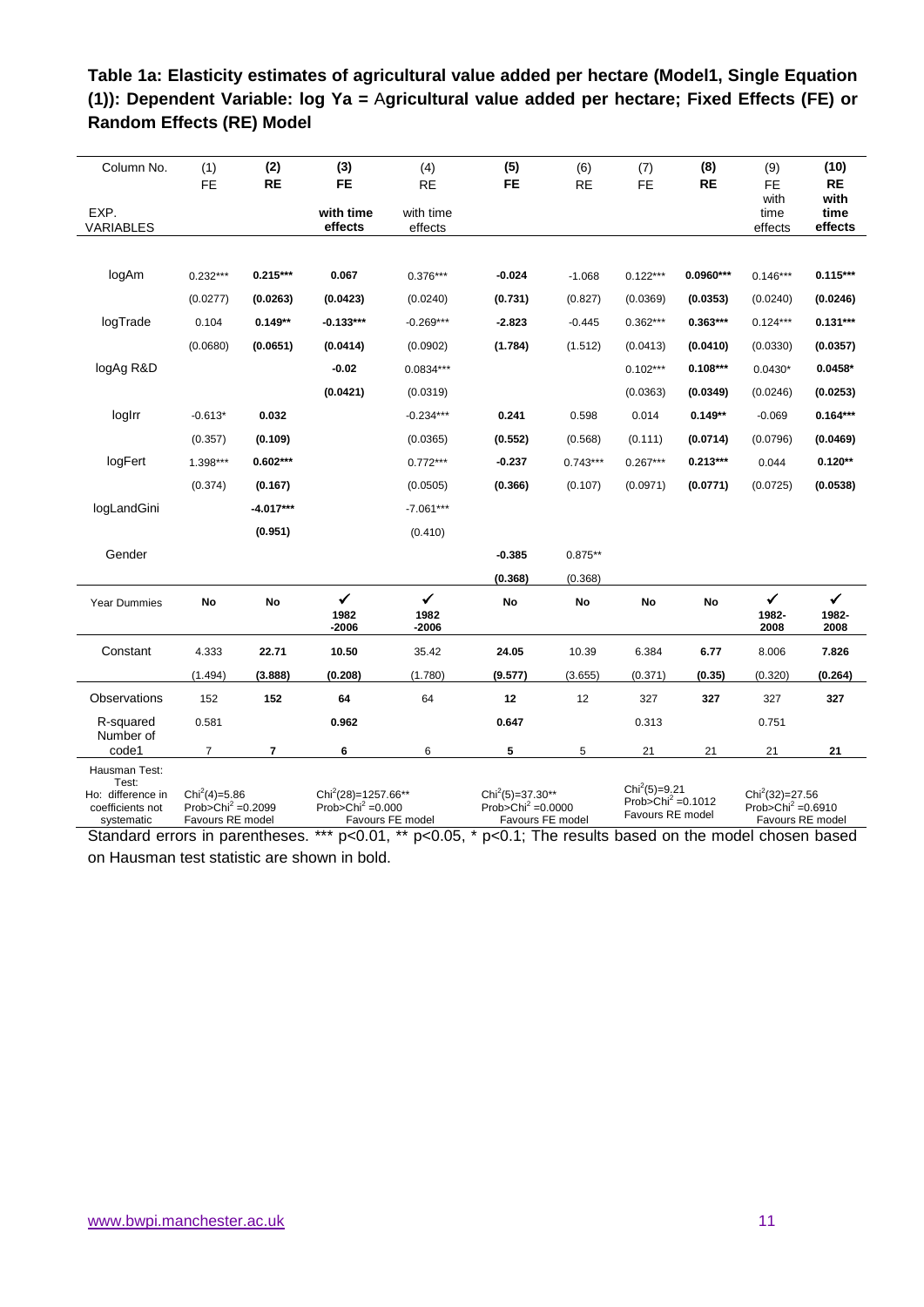**Table 1b: Elasticity estimates of agricultural value added per hectare (Model1, Single Equation (1)); Dependent Variable: log Ya = Agricultural value added per hectare; Fixed Effects (FE) or Random Effects (RE) Model**

| Column No.                                                                 | (11)                                                         | (12)       | (13)                                                           | (14)                              | (15)                                        | (16)             | (17)                                                                  | (18)                              |
|----------------------------------------------------------------------------|--------------------------------------------------------------|------------|----------------------------------------------------------------|-----------------------------------|---------------------------------------------|------------------|-----------------------------------------------------------------------|-----------------------------------|
| EXP.VARIABLES                                                              | <b>FE</b>                                                    | <b>RE</b>  | FE<br>with time<br>effects                                     | <b>RE</b><br>with time<br>effects | <b>FE</b>                                   | <b>RE</b>        | <b>FE</b><br>with time<br>effects                                     | <b>RE</b><br>with time<br>effects |
|                                                                            |                                                              |            |                                                                |                                   |                                             |                  |                                                                       |                                   |
| logAm                                                                      | $0.0657*$                                                    | 0.052      | $0.141***$                                                     | $0.134***$                        | $0.0657*$                                   | 0.049            | $0.141***$                                                            | $0.123***$                        |
|                                                                            | (0.0398)                                                     | (0.0386)   | (0.0240)                                                       | (0.0244)                          | (0.0398)                                    | (0.0385)         | (0.0240)                                                              | (0.0250)                          |
| logAg R&D                                                                  | $0.192***$                                                   | $0.190***$ | $0.0942***$                                                    | $0.0837***$                       | $0.192***$                                  | $0.189***$       | $0.0942***$                                                           | $0.0800***$                       |
|                                                                            | (0.0421)                                                     | (0.0407)   | (0.0276)                                                       | (0.0277)                          | (0.0421)                                    | (0.0418)         | (0.0276)                                                              | (0.0294)                          |
| logIrr                                                                     | 0.001                                                        | 0.089      | $-0.129$                                                       | 0.075                             | 0.001                                       | 0.09             | $-0.129$                                                              | $0.125**$                         |
|                                                                            | (0.120)                                                      | (0.0834)   | (0.0829)                                                       | (0.0591)                          | (0.120)                                     | (0.0840)         | (0.0829)                                                              | (0.0530)                          |
| logFert                                                                    | $0.455***$                                                   | $0.360***$ | $-0.079$                                                       | 0.055                             | $0.455***$                                  | $0.358***$       | $-0.079$                                                              | 0.076                             |
|                                                                            | (0.107)                                                      | (0.0910)   | (0.0898)                                                       | (0.0718)                          | (0.107)                                     | (0.0929)         | (0.0898)                                                              | (0.0685)                          |
| Sachs and Warner (SW)                                                      |                                                              | $-0.321$   |                                                                | $-0.266$                          |                                             |                  |                                                                       |                                   |
|                                                                            |                                                              | (0.454)    |                                                                | (0.350)                           |                                             |                  |                                                                       |                                   |
| Frankel                                                                    |                                                              |            |                                                                |                                   |                                             | $-0.005$         |                                                                       | $-0.005$                          |
|                                                                            |                                                              |            |                                                                |                                   |                                             | (0.0155)         |                                                                       | (0.00937)                         |
| <b>Year Dummies</b>                                                        | <b>No</b>                                                    | No         | $\checkmark$<br>1982<br>$-2006$                                | $\checkmark$<br>1982<br>$-2006$   | No                                          | No               | ✓<br>1982<br>$-2006$                                                  | ✓<br>1982<br>$-2006$              |
| Constant                                                                   | 6.908                                                        | 7.812      | 8.971                                                          | 8.774                             | 6.908                                       | 7.683            | 8.971                                                                 | 8.570                             |
|                                                                            | (0.428)                                                      | (0.475)    | (0.375)                                                        | (0.378)                           | (0.428)                                     | (0.441)          | (0.375)                                                               | (0.295)                           |
| Observations                                                               | 276                                                          | 276        | 276                                                            | 276                               | 276                                         | 276              | 276                                                                   | 276                               |
| R-squared                                                                  | 0.198                                                        |            | 0.747                                                          |                                   | 0.198                                       |                  | 0.747                                                                 |                                   |
| Number of countries                                                        | 18                                                           | 18         | 18                                                             | 18                                | 18                                          | 18               | 18                                                                    | 18                                |
| Hausman Test: Test:<br>Ho: difference in<br>coefficients not<br>systematic | $Chi2(4)=9.23*$<br>Prob>Chi $^2$ =0.0556<br>Favours FE model |            | $Chi2(29)=4.46$<br>$Prob > Chi^2 = 1.0000$<br>Favours RE model |                                   | $Chi^2(3)=10.00**$<br>Prob>Chi $^2$ =0.0404 | Favours FE model | $Chi2(29)=2.46$<br>Prob>Chi <sup>2</sup> = 1.0000<br>Favours RE model |                                   |

Standard errors in parentheses. \*\*\* p<0.01, \*\* p<0.05, \* p<0.1; The results based on the model chosen based on Hausman test statistic are shown in bold. \*Sachs & Warner Indicator or Frankel-Romer indicator has been dropped since there is no time variance.

First, on the variables on technology, log of agricultural machinery/ tractors per hectare of arable land  $(logAm_{it})$  is mostly positive and significant (13 out of 18 cases). That is, more intensive use of laboursaving technology (i.e. agricultural machinery) tends to be associated with improved agricultural land productivity (proxied by agricultural value added per hectare). If we focus on the cases favoured by Hausman specification tests (i.e. the results shown in bold), the share of irrigated land in total arable land ( $logIrr_{it}$ ) is also positive (significant in columns (8) and (10)), suggesting that irrigation is associated with higher agricultural productivity. Fertiliser consumption is positive and significant in most cases as expected. It is difficult to obtain a single conclusion about the relationship between openness and agricultural productivity because the sign of the coefficient estimate varies depending on the specifications. For instance, trade openness defined as the share of import and export in GDP is positive and significant in column (2), but it is negative and significant in column (3) once year dummies are included. Consistent with earlier research (e.g. Imai et al, 2010), Sachs & Warner index or Frankel index is statistically insignificant. Government R&D expenditure in agricultural is positive and significant in most cases to underscore the importance of governmental spending in the sectorspecific R&D in raising agricultural productivity. As expected, more unequal land distribution tends to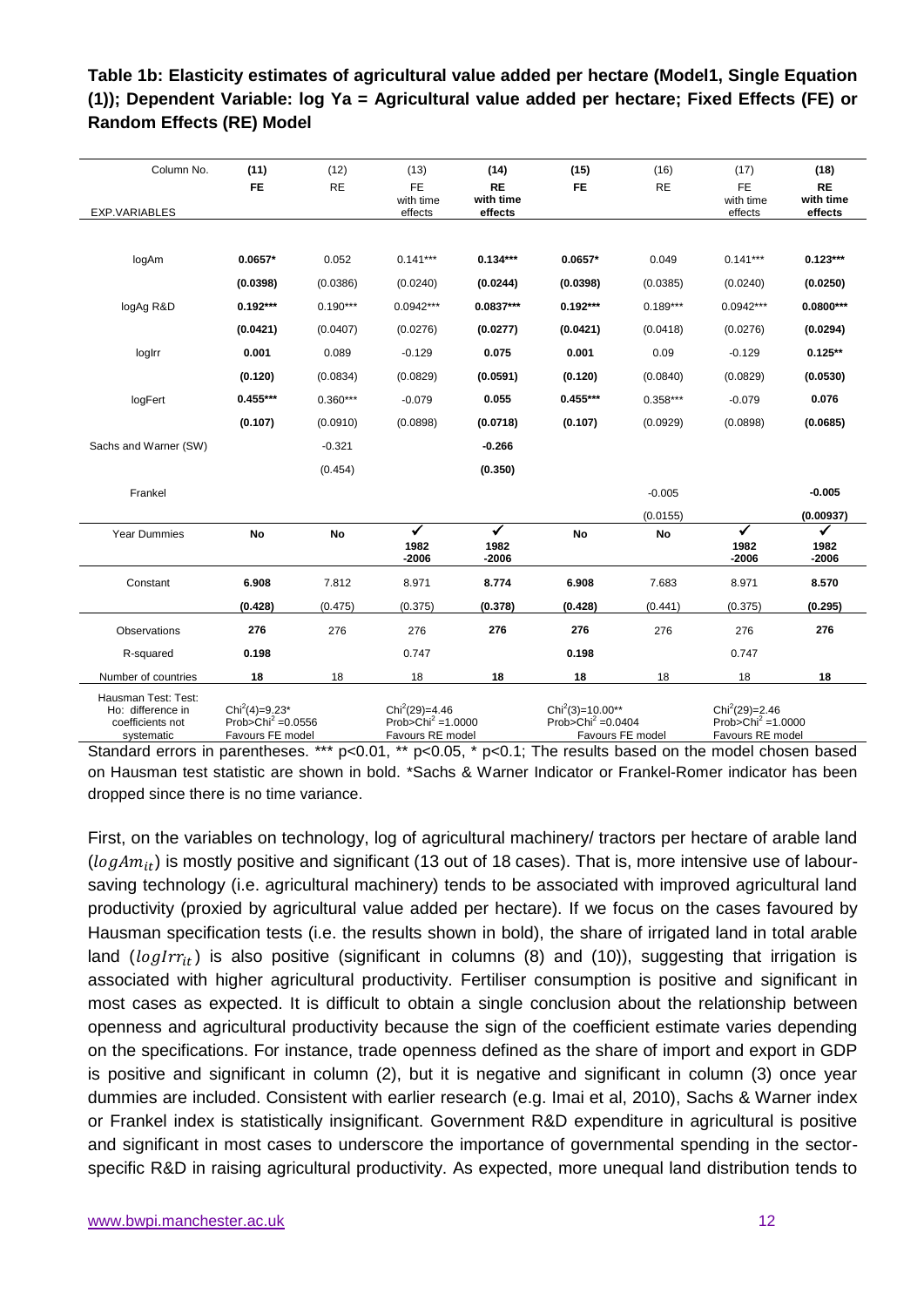lead to lower agricultural productivity. Our coefficient estimate of land Gini is more intuitive than Gaiha and Imai's (2008).

We have added the gender index to differentiate our study from Gaiha and Imai (2008) and examine whether gender parity matters in explaining agricultural productivity. While Hausman test favours the fixed-effects model (column (5)), if we focus on the results of random-effects model, the gender index is found to be positive and significant in explaining agricultural productivity. That is, other things being equal, the country with the institutional framework allowing more equality between men and women tends to have a higher agricultural productivity. Given the limitations in using the gender index as one of the explanatory variables<sup>11</sup>, the results are consistent with the important role of women in promoting agricultural productivity in developing countries.

Tables 2a and 2b show the results of elasticity estimates for agricultural employment per hectare (logL) based on equation (2) - with nominal agricultural wage rates (Table 2a) and with real agricultural wage rate. In Table 2a, contrary to Gaiha and Imai (2008), the coefficient estimate for logYa - our proxy for agricultural productivity – is negative and significant in the first column (Case 1, FE) which may reflect the fact that agricultural productivity improvement may sometimes involve the introduction of labour-saving technologies or agricultural machinery. On the contrary, logYa is positive and significant in the fourth column, which is consistent with Gaiha and Imai (2008). Average nominal monthly wage has the same (negative) sign as in Gaiha and Imai, but it is statistically significant in the present study (Columns (1) and (4. The share of land devoted to non-cereal crop is statistically insignificant. Gender index is statistically insignificant (column (6)).

| Table 2a: Elasticity estimates of agricultural employment per hectare (Equation (2))   |  |  |  |  |  |  |  |  |
|----------------------------------------------------------------------------------------|--|--|--|--|--|--|--|--|
| Dependent Variable: log L = Agricultural employment per hectare; Fixed Effects (FE) or |  |  |  |  |  |  |  |  |
| Random Effects (RE) Model, with nominal agricultural wage rate                         |  |  |  |  |  |  |  |  |

| Column No.                                                              | (1)                                                                        | (2)         | (3)                                                      | (4)              | (5)                                                   | (6)              |
|-------------------------------------------------------------------------|----------------------------------------------------------------------------|-------------|----------------------------------------------------------|------------------|-------------------------------------------------------|------------------|
|                                                                         | Case 1                                                                     | Case 1      | Case 2                                                   | Case 2           | Case 3                                                | Case 3           |
|                                                                         | <b>FE</b>                                                                  | <b>RE</b>   | <b>FE</b>                                                | <b>RE</b>        | <b>FE</b>                                             | <b>RE</b>        |
| Exp. VARIABLES                                                          |                                                                            |             |                                                          |                  |                                                       |                  |
| Log Ya                                                                  | $-0.651***$                                                                | $-0.445**$  | $-0.334$                                                 | 2.053***         | 0.0493                                                | 0.807            |
|                                                                         | (0.173)                                                                    | (0.180)     | (0.322)                                                  | (0.219)          | (0.351)                                               | (1.389)          |
| Log Wage (nominal                                                       |                                                                            |             |                                                          |                  |                                                       |                  |
| agricultural wage rate)                                                 | $-0.0473*$                                                                 | $-0.0607**$ | $-0.0389$                                                | $-0.142***$      | $-0.0985$                                             | 2.313            |
|                                                                         | (0.0244)                                                                   | (0.0262)    | (0.0284)                                                 | (0.0486)         | (0.509)                                               | (1.568)          |
| Log NonCereal                                                           | $-0.116$                                                                   | 0.0766      | $-0.485$                                                 | $6.117***$       | $-0.75$                                               | $-6.585$         |
|                                                                         | (0.490)                                                                    | (0.524)     | (0.572)                                                  | (0.708)          | (2.368)                                               | (9.220)          |
| Gender Index *                                                          |                                                                            |             |                                                          |                  |                                                       | 1.162            |
|                                                                         |                                                                            |             |                                                          |                  |                                                       | (0.907)          |
| <b>Year Dummies</b>                                                     | <b>No</b>                                                                  | No          | $\checkmark$                                             | ✓                | <b>No</b>                                             | No               |
|                                                                         |                                                                            |             | 1984<br>$-2008$                                          | 1984<br>$-2008$  |                                                       |                  |
| Constant                                                                | $-1.477$                                                                   | $-4.142$    | $-4.849$                                                 | $-25.98$         | $-6.845$                                              | $-34.63$         |
|                                                                         | (1.710)                                                                    | (1.793)     | (3.197)                                                  | (2.454)          | (3.477)                                               | (6.954)          |
| Observations                                                            | 76                                                                         | 76          | 76                                                       | 76               | 8                                                     | 8                |
| R-squared                                                               | 0.293                                                                      |             | 0.626                                                    |                  | 0.364                                                 |                  |
| Number of countries                                                     | 17                                                                         | 17          | 17                                                       | 17               | 3                                                     | 3                |
| Hausman Test: Test:<br>Ho: difference in<br>coefficients not systematic | Chi <sup>2</sup> (3)=23.85**<br>$Prob > Chi2 = 0.0000$<br>Favours FE model |             | Chi <sup>2</sup> (27)=1122.76**<br>Prob>Chi $^2$ =0.0000 | Favours FE model | Chi <sup>2</sup> (3)=51.84**<br>Prob>Chi $^2$ =0.0040 | Favours FE model |

[www.bwpi.manchester.ac.uk](http://www.bwpi.manchester.ac.uk/) 13 1  $11$  We do not consider the endogeneity of gender index due to the limited availability of possible instruments. Because of its limited country coverages, the gender index cannot be instrumented, e.g., European's settlers mortality or population density in 1500 is used in the empirical literature estimating the relation between institution and growth (Imai et al., 2010).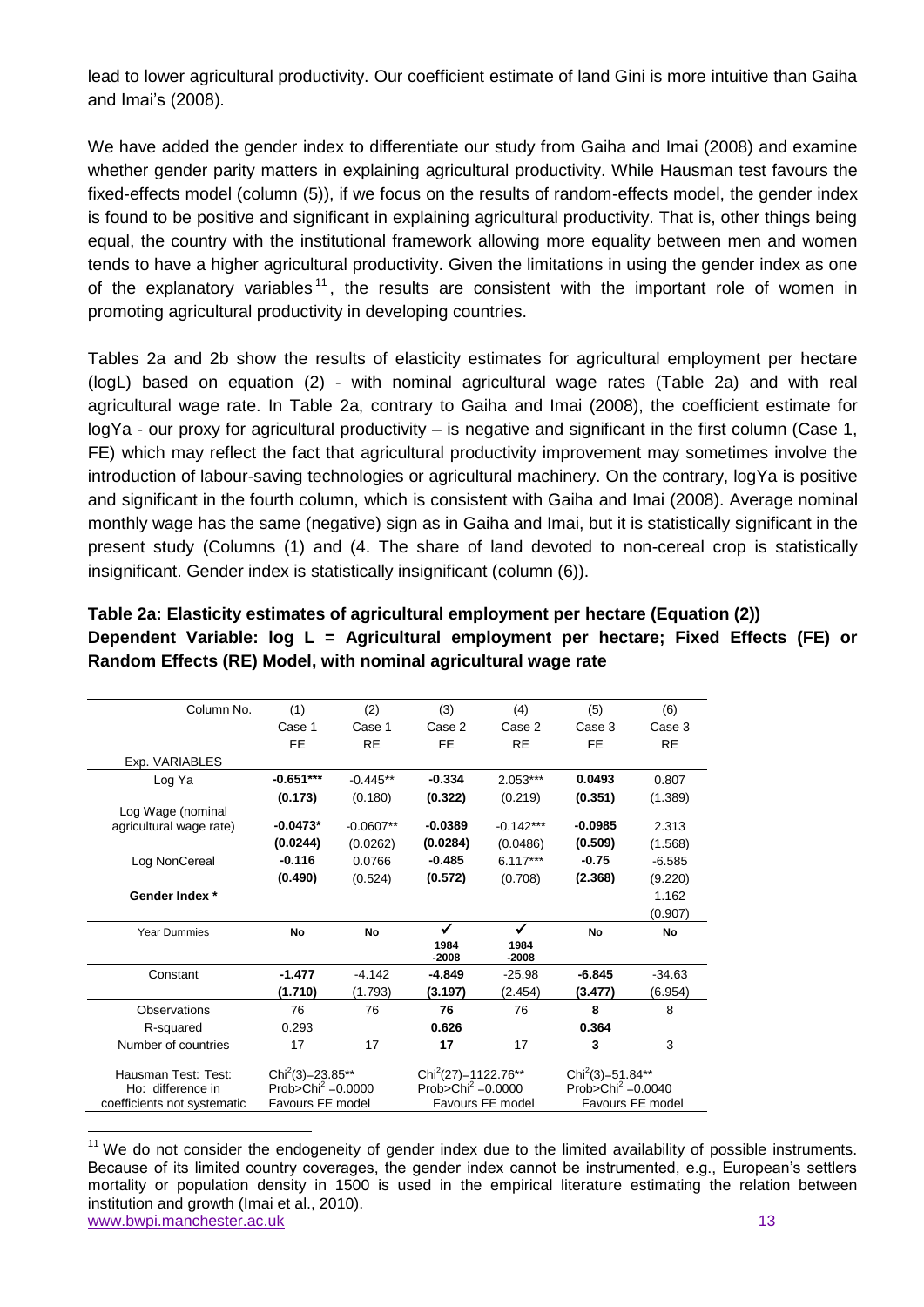Standard errors in parentheses. \*\*\* p<0.01, \*\* p<0.05, \* p<0.1; The results based on the model chosen based on Hausman test statistic are shown in bold.

\*Gender Index has been dropped due to multicollineraity.

In Tables 2b, log of nominal average monthly agricultural wage rate is replaced by log of real average monthly agricultural wage rate. Because the number of observations has declined due to unavailability of the CPI data for a few countries, gender index cannot be added. The results in Table 2b are mostly consistent with those in Table 2a with a few changes. log Ya is negative and significant in column (1). Real agricultural wage rate is statistically insignificant, while nominal agricultural wage rate is negative and significant in column (1) of Table 2a. Log Non-Cereal is negative and statistically insignificant.

### **Table 2b: Elasticity estimates of agricultural employment per hectare (Equation (2)) Dependent Variable: log L = Agricultural employment per hectare; Fixed Effects (FE) or Random Effects (RE) Model, with real agricultural wage rate**

| Column No.                                                              | (1)                                                         | (2)         | (3)                                    | (4)                          |
|-------------------------------------------------------------------------|-------------------------------------------------------------|-------------|----------------------------------------|------------------------------|
|                                                                         | Case 1                                                      | Case 1      | Case 2                                 | Case 2                       |
|                                                                         | <b>FE</b>                                                   | <b>RE</b>   | FE                                     | <b>RE</b>                    |
| Exp. VARIABLES                                                          |                                                             |             |                                        |                              |
| Log Ya                                                                  | $-0.678***$                                                 | $-0.549***$ | $-0.617$                               | 2.066***                     |
|                                                                         | (0.186)                                                     | (0.188)     | (0.367)                                | (0.367)                      |
| Log Wage (real agricultural                                             |                                                             |             |                                        |                              |
| wage rate)                                                              | 0.00112                                                     | $-0.00103$  | $-0.00125$                             | $-0.0819**$                  |
|                                                                         | (0.0123)                                                    | (0.0129)    | (0.0149)                               | (0.0410)                     |
| Log NonCereal                                                           | $-0.144$                                                    | $-0.106$    | $-1.19$                                | 5.776***                     |
|                                                                         | (0.514)                                                     | (0.528)     | (0.751)                                | (1.138)                      |
| <b>Year Dummies</b>                                                     | <b>No</b>                                                   | No          |                                        |                              |
|                                                                         |                                                             |             | 1984<br>$-2008$                        | 1984<br>$-2008$              |
| Constant                                                                | $-2.301$                                                    | $-4.161**$  | $-3.283$                               | $-26.63***$                  |
|                                                                         | (1.865).                                                    | (1.882).    | (3.576).                               | $(3.763)$ .                  |
| Observations                                                            | 62                                                          | 62          | 62                                     | 62                           |
| R-squared                                                               | 0.249                                                       |             | 0.708                                  |                              |
| Number of countries                                                     | 15                                                          | 15          | 15                                     | 15                           |
| Hausman Test: Test:<br>Ho: difference in<br>coefficients not systematic | $Chi2(3)=9.96*$<br>Prob>Chi $^2$ =0.018<br>Favours FE model |             | $Chi^2(27) =$<br>Prob>Chi $^2$ =0.0000 | 136.05**<br>Favours FE model |

Standard errors in parentheses. \*\*\* p<0.01, \*\* p<0.05, \* p<0.1; The results based on the model chosen based on Hausman test statistic are shown in bold.

Table 3a reports the estimates of log monthly nominal agricultural wage rate as a function of log agricultural land productivity (log Ya - log of value added per hectare of arable land), food prices, log of primary education years, population growth, and log inflation. The first six columns show the results of the level equations and the last six columns those of the first-difference equations to examine the relationship between the growth rate of land productivity and the growth rate of nominal agricultural wage rate before and after 2000. log farm employment (Log L) and log nonfarm employment (Log LN) have been added only to the level equations in one of the cases to see the effect of expansion on agricultural wages. In Table 3b we replace the dependent variable by log monthly real agricultural wage rate while using the exactly same specifications. Furthermore, in Table 3c, in order to investigate the relationship between the growth rate of *labour* productivity and the growth rate of agricultural wage rates - both nominal and real – before and after 2000, we have estimated the first difference equations by replacing log Ya by "log Agricultural Value Added per Worker", our proxy for labour productivity.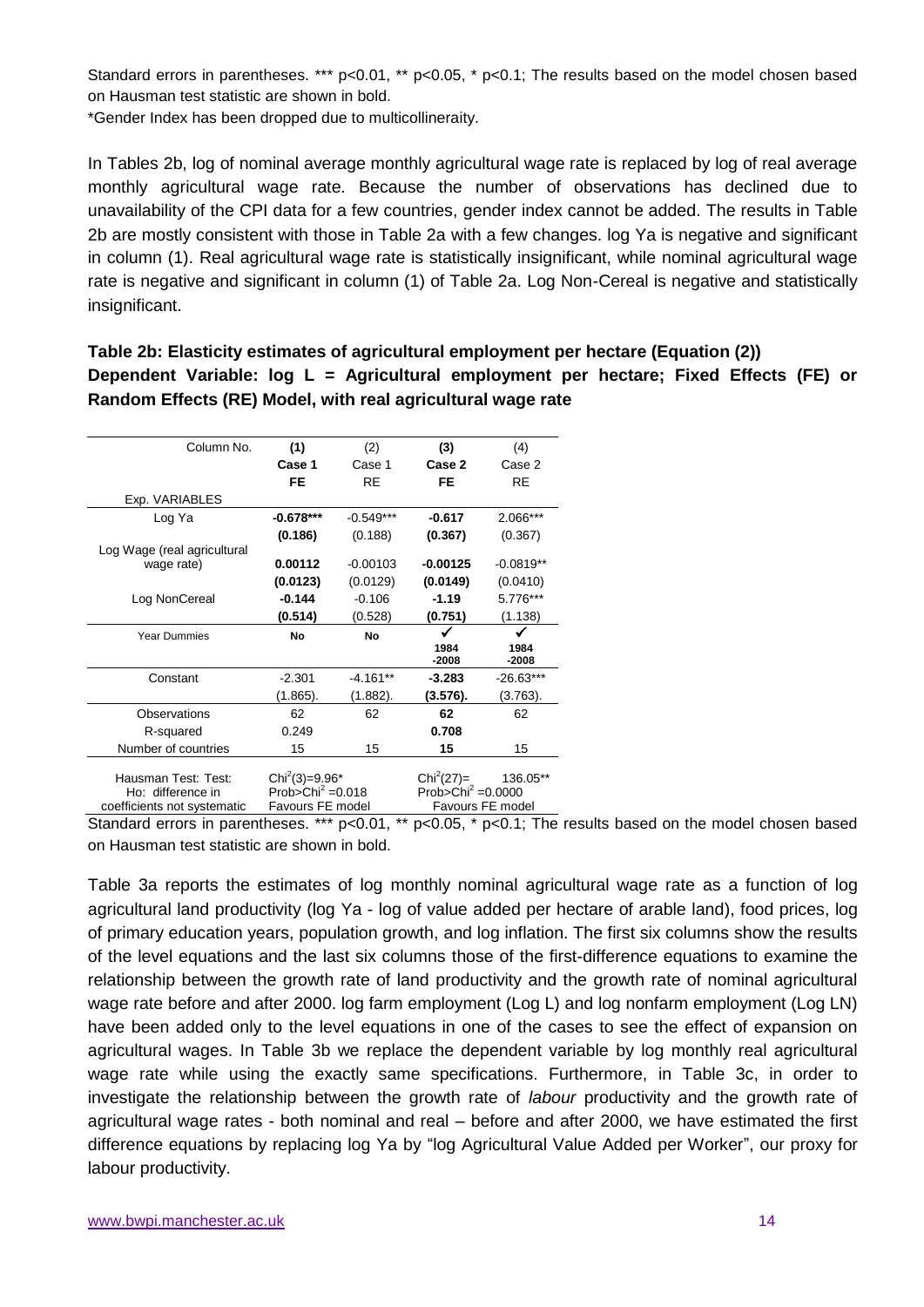|                         |            |                                            |                 | <b>Difference Equation</b>                 |                        |                                            |                                            |                 |                 |                                          |                 |                                                |
|-------------------------|------------|--------------------------------------------|-----------------|--------------------------------------------|------------------------|--------------------------------------------|--------------------------------------------|-----------------|-----------------|------------------------------------------|-----------------|------------------------------------------------|
| Columns No.             | (1)        | (2)                                        | (3)             | (4)                                        | $\overline{(5)}$       | $\overline{(6)}$                           | (7)                                        | (8)             | (9)             | (10)                                     | (11)            | (12)                                           |
|                         |            | Case 1<br><b>Total Sample</b><br>1992-2008 |                 | Case 2<br><b>Total Sample</b><br>1992-2008 |                        | Case 3<br><b>Total Sample</b><br>1992-2008 | Case 4<br><b>Total Sample</b><br>1992-2008 |                 |                 | Case 5<br>Before 2000<br>$(1992 - 1999)$ |                 | Case 6<br><b>After 2000</b><br>$(2000 - 2008)$ |
| Dep. Variable           |            | log Agri Wage                              |                 | log Agri Wage                              |                        | log Agri Wage                              | D.log Agri Wage                            |                 |                 | D.log Agri Wage                          |                 | D.log Agri Wage                                |
|                         | FE.        | <b>RE</b>                                  | <b>FE</b>       | <b>RE</b>                                  | FE                     | <b>RE</b>                                  | <b>FE</b>                                  | RE              | <b>FE</b>       | <b>RE</b>                                | FE.             | <b>RE</b>                                      |
| Exp. VARIABLES          |            |                                            |                 |                                            |                        |                                            |                                            |                 |                 |                                          |                 |                                                |
| logFoodPrice            | $-0.450*$  | $-0.701***$                                | 0.0993          | $-1.085***$                                | 0.0494                 | $-0.208$                                   |                                            |                 |                 |                                          |                 |                                                |
|                         | (0.242)    | (0.218)                                    | (0.401)         | (0.347)                                    | (0.0579)               | (0.414)                                    |                                            |                 |                 |                                          |                 |                                                |
| logYa                   | $-1.116$   | $-0.661$                                   | 0.632           | $-0.39$                                    | 0.669                  | $-0.515$                                   |                                            |                 |                 |                                          |                 |                                                |
|                         | (1.980)    | (0.571)                                    | (2.769)         | (0.360)                                    | (0.612)                | (0.883)                                    |                                            |                 |                 |                                          |                 |                                                |
| Log primary ed          |            |                                            |                 |                                            |                        |                                            |                                            |                 |                 |                                          |                 |                                                |
| years                   | 13.97**    | 4.623                                      | 19.25**         | 2.136                                      |                        |                                            |                                            |                 |                 |                                          |                 |                                                |
|                         | (6.955)    | (3.039)                                    | (7.712)         | (2.208)                                    |                        |                                            |                                            |                 |                 |                                          |                 |                                                |
| Population growth       | $-0.582$   | $-0.45$                                    | $-0.886$        | $-0.837*$                                  | $-0.13$                | $-1.279***$                                |                                            |                 |                 |                                          |                 |                                                |
|                         | (0.830)    | (0.530)                                    | (0.997)         | (0.451)                                    | (0.186)                | (0.415)                                    |                                            |                 |                 |                                          |                 |                                                |
| Log inflation           | $0.762***$ | $0.732***$                                 | $0.679***$      | $1.203***$                                 | 0.0165                 | $1.543***$                                 |                                            |                 |                 |                                          |                 |                                                |
|                         | (0.216)    | (0.204)                                    | (0.254)         | (0.295)                                    | (0.0736)               | (0.353)                                    |                                            |                 |                 |                                          |                 |                                                |
| Log L                   |            |                                            |                 |                                            | 0.0164                 | $-0.644$                                   |                                            |                 |                 |                                          |                 |                                                |
| (farm employment)       |            |                                            |                 |                                            | (0.279)                | (0.608)                                    |                                            |                 |                 |                                          |                 |                                                |
| Log LN                  |            |                                            |                 |                                            | $-1.873*$              | $-4.254$                                   |                                            |                 |                 |                                          |                 |                                                |
| (nonfarm<br>employment) |            |                                            |                 |                                            | (1.037)                | (3.992)                                    |                                            |                 |                 |                                          |                 |                                                |
| D.logFoodPrice          |            |                                            |                 |                                            |                        |                                            | 2.888***                                   | $1.551***$      | 0.257           | $-0.229$                                 | 4.048***        | $3.137***$                                     |
|                         |            |                                            |                 |                                            |                        |                                            | (0.687)                                    | (0.552)         | (1.340)         | (0.850)                                  | (1.012)         | (1.010)                                        |
| D.logYa                 |            |                                            |                 |                                            |                        |                                            | 4.285***                                   | 3.892***        | $-2.331$        | $-0.859$                                 | 5.324***        | $5.011***$                                     |
|                         |            |                                            |                 |                                            |                        |                                            | (1.502)                                    | (1.500)         | (4.222)         | (3.277)                                  | (1.699)         | (1.764)                                        |
| D.log primary           |            |                                            |                 |                                            |                        |                                            |                                            |                 |                 |                                          |                 |                                                |
| edyears                 |            |                                            |                 |                                            |                        |                                            | 8.234                                      | 9.019           |                 |                                          | 7.86            | 8.663                                          |
|                         |            |                                            |                 |                                            |                        |                                            | (6.257)                                    | (5.733)         |                 |                                          | (6.123)         | (5.826)                                        |
| D.population            |            |                                            |                 |                                            |                        |                                            |                                            |                 |                 |                                          |                 |                                                |
| growth                  |            |                                            |                 |                                            |                        |                                            | $-0.0164$                                  | 0.028           | 5.062*          | 4.039*                                   | $-0.29$         | $-0.261$                                       |
|                         |            |                                            |                 |                                            |                        |                                            | (0.668)                                    | (0.658)         | (2.699)         | (2.098)                                  | (0.717)         | (0.714)                                        |
| D.log inflation         |            |                                            |                 |                                            |                        |                                            | $-0.398*$                                  | $-0.102$        | $-0.0985$       | $-0.0118$                                | $-0.803$        | $-0.456$                                       |
|                         |            |                                            |                 |                                            |                        |                                            | (0.215)                                    | (0.168)         | (0.276)         | (0.169)                                  | (0.519)         | (0.502)                                        |
| Year Dummies            | No         | No                                         | $\checkmark$    | $\checkmark$                               | $\mathop{\mathsf{No}}$ | No                                         | ✔                                          | ✓               | ✓               | ✓                                        | ✓               | $\checkmark$                                   |
|                         |            |                                            | 1992<br>$-2008$ | 1992<br>-2008                              |                        |                                            | 1993<br>$-2008$                            | 1993<br>$-2008$ | 1993<br>$-1999$ | 1993<br>$-1999$                          | 2001<br>$-2008$ | 2001<br>$-2008$                                |
| Observations            | 110        | 110                                        | 110             | 110                                        | 29                     | 29                                         | 84                                         | 84              | 34              | 34                                       | 50              | 50                                             |

**Table 3a Estimates of log Nominal Agricultural Wage (Model1, Single Equation for (3)), Level and First Difference Equations; Dependent Variable: log Wage= log nominal agricultural monthly wage (or First Difference in log Wage); Fixed Effects (FE) or Random Effects (RE) Model**

[www.bwpi.manchester.ac.uk](http://www.bwpi.manchester.ac.uk/) 15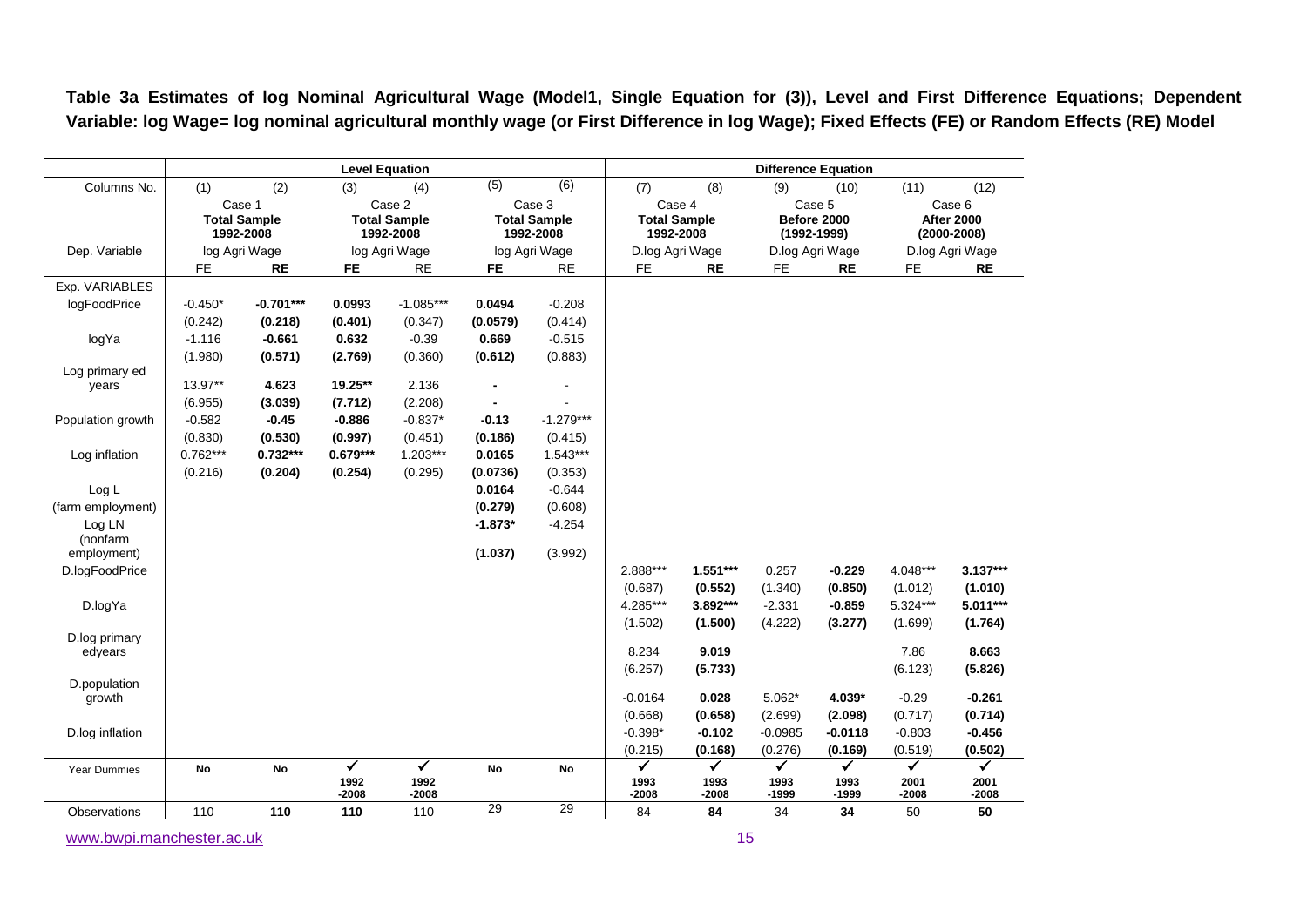| R-squared              | 0.243                          |    | 0.401                            |                  | 0.1822                       | 0.502                              |    | 0.592                          | 0.545                          |  |
|------------------------|--------------------------------|----|----------------------------------|------------------|------------------------------|------------------------------------|----|--------------------------------|--------------------------------|--|
| Number of<br>countries | 16                             | 16 | 16                               | 16               |                              | 12                                 | 12 |                                |                                |  |
| Hausman Test:          |                                |    |                                  |                  |                              |                                    |    |                                |                                |  |
| Test:                  |                                |    |                                  |                  |                              |                                    |    |                                |                                |  |
| Ho: difference in      | $Chi^2(5)=8.51$                |    | $Chi2(22)=38.70*$                |                  | Chi <sup>2</sup> (6)=51.66** | $Chi^2(21)=10.86$                  |    | $Chi2(11)=1.86$                | $Chi2(12)=1.36$                |  |
| coefficients not       | Prob>Chi <sup>2</sup> = 0.1305 |    | Prob>Chi <sup>2</sup> = $0.0153$ |                  | $Prob > Chi^2 = 0.0000$      | Prob $>$ Chi <sup>2</sup> = 0.9654 |    | Prob>Chi <sup>2</sup> = 0.9989 | Prob>Chi <sup>2</sup> = 0.9999 |  |
| systematic             | Favours RE model               |    |                                  | Favours FE model | Favours FE model             | Favours RE model                   |    | Favours RE model               | Favours RE model               |  |

Standard errors in parentheses. p<0.01, p<0.05, p<0.1; The results based on the model chosen based on Hausman test statistic are shown in bold. Primary education has been dropped in columns (5) and (6) due to multicollinearity.

**Table 3b Estimates of log Real Agricultural Wage (Model1, Single Equation for (3)), Level and First Difference Equations; Dependent Variable: log RWage= log real agricultural monthly wage (or First Difference in log RWage); Fixed Effects (FE) or Random Effects (RE) Model**

|                   |             |                                  | <b>Level Equation</b> |                                  | <b>Difference Equation</b> |                                  |            |                     |           |                                |           |                                      |
|-------------------|-------------|----------------------------------|-----------------------|----------------------------------|----------------------------|----------------------------------|------------|---------------------|-----------|--------------------------------|-----------|--------------------------------------|
| Columns No.       | (1)         | (2)                              | (3)                   | (4)                              | $\overline{(5)}$           | (6)                              | (7)        | (8)                 | (9)       | (10)                           | (11)      | (12)                                 |
|                   | Case 1      |                                  | Case 2                |                                  | Case 3                     |                                  |            | Case 3              |           | Case 4                         |           | Case 5                               |
|                   |             | <b>Total Sample</b><br>1992-2008 |                       | <b>Total Sample</b><br>1992-2008 |                            | <b>Total Sample</b><br>1992-2008 | 1992-2008  | <b>Total Sample</b> |           | Before 2000<br>$(1992 - 1999)$ |           | <b>After 2000</b><br>$(2000 - 2008)$ |
| Dep. Variable     |             | log Agri Wage                    |                       | log Agri Wage                    |                            | log Agri Wage                    |            | log Agri Wage       |           | D.log Agri Wage                |           | D.log Agri Wage                      |
|                   | <b>FE</b>   | <b>RE</b>                        | FE.                   | <b>RE</b>                        | FE                         | <b>RE</b>                        | FE         | <b>RE</b>           | <b>FE</b> | <b>RE</b>                      | <b>FE</b> | RE                                   |
| Exp. VARIABLES    |             |                                  |                       |                                  |                            |                                  |            |                     |           |                                |           |                                      |
| logFoodPrice      | $-1.512***$ | $-1.735***$                      | $-0.861**$            | $-2.044***$                      | $-0.977***$                | $-1.214***$                      |            |                     |           |                                |           |                                      |
|                   | (0.249)     | (0.225)                          | (0.407)               | (0.351)                          | (0.0862)                   | (0.394)                          |            |                     |           |                                |           |                                      |
| logYa             | $-1.518$    | $-0.672$                         | 0.492                 | $-0.336$                         | 1.133                      | $-0.378$                         |            |                     |           |                                |           |                                      |
|                   | (2.036)     | (0.610)                          | (2.822)               | (0.364)                          | (0.911)                    | (0.841)                          |            |                     |           |                                |           |                                      |
| Log primary ed    |             |                                  |                       |                                  |                            |                                  |            |                     |           |                                |           |                                      |
| years             | 13.08*      | 4.524                            | $19.41**$             | 2.072                            |                            |                                  |            |                     |           |                                |           |                                      |
|                   | (7.151)     | (3.265)                          | (7.846)               | (2.241)                          |                            |                                  |            |                     |           |                                |           |                                      |
| Population growth | $-0.524$    | $-0.425$                         | $-1.003$              | $-0.905**$                       | $-0.368$                   | $-1.404***$                      |            |                     |           |                                |           |                                      |
|                   | (0.853)     | (0.557)                          | (1.012)               | (0.456)                          | (0.277)                    | (0.395)                          |            |                     |           |                                |           |                                      |
| Log inflation     | $0.838***$  | $0.818***$                       | $0.745***$            | 1.305***                         | 0.169                      | 1.616***                         |            |                     |           |                                |           |                                      |
|                   | (0.223)     | (0.210)                          | (0.258)               | (0.300)                          | (0.110)                    | (0.336)                          |            |                     |           |                                |           |                                      |
| Log L             |             |                                  |                       |                                  | 0.314                      | $-0.654$                         |            |                     |           |                                |           |                                      |
| (farm employment) |             |                                  |                       |                                  | (0.416)                    | (0.579)                          |            |                     |           |                                |           |                                      |
| Log LN            |             |                                  |                       |                                  | $-3.424**$                 | $-4.912$                         |            |                     |           |                                |           |                                      |
| (nonfarm          |             |                                  |                       |                                  |                            |                                  |            |                     |           |                                |           |                                      |
| employment)       |             |                                  |                       |                                  | (1.543)                    | (3.801)                          |            |                     |           |                                |           |                                      |
| D.logFoodPrice    |             |                                  |                       |                                  |                            |                                  | $2.420***$ | 0.876               | $-0.362$  | $-1.057$                       | 3.929***  | 2.991***                             |
|                   |             |                                  |                       |                                  |                            |                                  | (0.692)    | (0.573)             | (1.339)   | (0.866)                        | (1.014)   | (1.039)                              |
| D.logYa           |             |                                  |                       |                                  |                            |                                  | $4.037**$  | $3.699**$           | $-2.575$  | $-0.802$                       | 5.311***  | 5.077***                             |
|                   |             |                                  |                       |                                  |                            |                                  | (1.515)    | (1.568)             | (4.218)   | (3.339)                        | (1.702)   | (1.821)                              |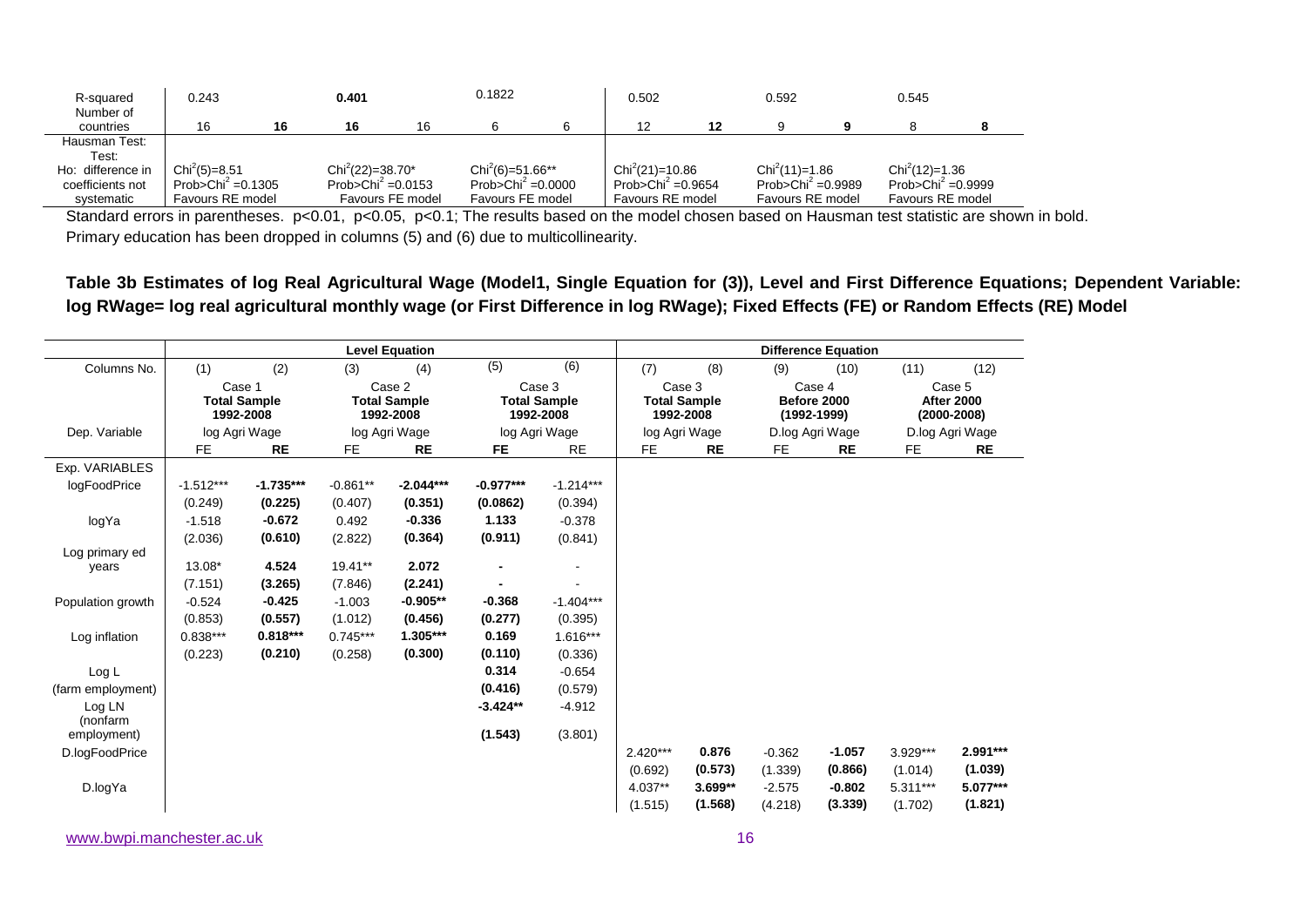| D.log primary<br>edyears |                       |     |                       |                  |                               |    | 8.283                  | 9.205           |                       |                 | 7.94                  | 8.777           |
|--------------------------|-----------------------|-----|-----------------------|------------------|-------------------------------|----|------------------------|-----------------|-----------------------|-----------------|-----------------------|-----------------|
|                          |                       |     |                       |                  |                               |    | (6.311)                | (5.956)         |                       |                 | (6.133)               | (5.987)         |
| D.population<br>growth   |                       |     |                       |                  |                               |    | 0.00984                | 0.0207          | 4.988*                | $3.807*$        | $-0.223$              | $-0.216$        |
|                          |                       |     |                       |                  |                               |    | (0.673)                | (0.683)         | (2.697)               | (2.138)         | (0.718)               | (0.734)         |
| D.log inflation          |                       |     |                       |                  |                               |    | $-0.370*$              | $-0.0478$       | $-0.0718$             | 0.0535          | $-0.783$              | $-0.472$        |
|                          |                       |     |                       |                  |                               |    | (0.217)                | (0.176)         | (0.275)               | (0.172)         | (0.520)               | (0.533)         |
| <b>Year Dummies</b>      | No                    | No  |                       |                  | <b>No</b>                     | No |                        | ✔               |                       |                 |                       |                 |
|                          |                       |     | 1992<br>$-2008$       | 1992<br>$-2008$  |                               |    | 1993<br>$-2008$        | 1993<br>$-2008$ | 1993<br>$-1999$       | 1993<br>$-1999$ | 2001<br>$-2008$       | 2001<br>$-2008$ |
|                          |                       |     |                       |                  |                               |    |                        |                 |                       |                 |                       |                 |
| <b>Observations</b>      | 108                   | 108 | 108                   | 108              | 29                            | 29 | 83                     | 83              | 34                    | 34              | 49                    | 49              |
| R-squared                | 0.495                 |     | 0.612                 |                  | 0.1822                        |    | 0.486                  |                 | 0.594                 |                 | 0.538                 |                 |
| Number of                |                       |     |                       |                  |                               |    |                        |                 |                       |                 |                       |                 |
| countries                | 15                    | 15  | 15                    | 15               | 6                             | 6  | 11                     | 11              | 9                     | 9               | 7                     |                 |
| Hausman Test:            |                       |     |                       |                  |                               |    |                        |                 |                       |                 |                       |                 |
| Test:                    |                       |     |                       |                  |                               |    |                        |                 |                       |                 |                       |                 |
| difference in<br>Ho:     | $Chi2(5)=6.43$        |     | $Chi^2(22)=22.78$     |                  | Chi <sup>2</sup> (6)=244.55** |    | $Chi2(21)=15.20$       |                 | $Chi2(11)=.2.62$      |                 | $Chi2(12)=2.97$       |                 |
| coefficients not         | Prob>Chi $^2$ =0.2668 |     | Prob>Chi $^2$ =0.4140 |                  | Prob>Chi $^2$ =0.0000         |    | Prob>Chi $^2$ = 0.8127 |                 | Prob>Chi $^2$ =0.9949 |                 | Prob>Chi $^2$ =0.9958 |                 |
| systematic               | Favours RE model      |     |                       | Favours RE model | Favours FE model              |    | Favours RE model       |                 | Favours RE model      |                 | Favours RE model      |                 |

Standard errors in parentheses. p<0.01, p<0.05, p<0.1; The results based on the model chosen based on Hausman test statistic are shown in bold. Primary education has been dropped in columns (5) and (6) due to multicollinearity.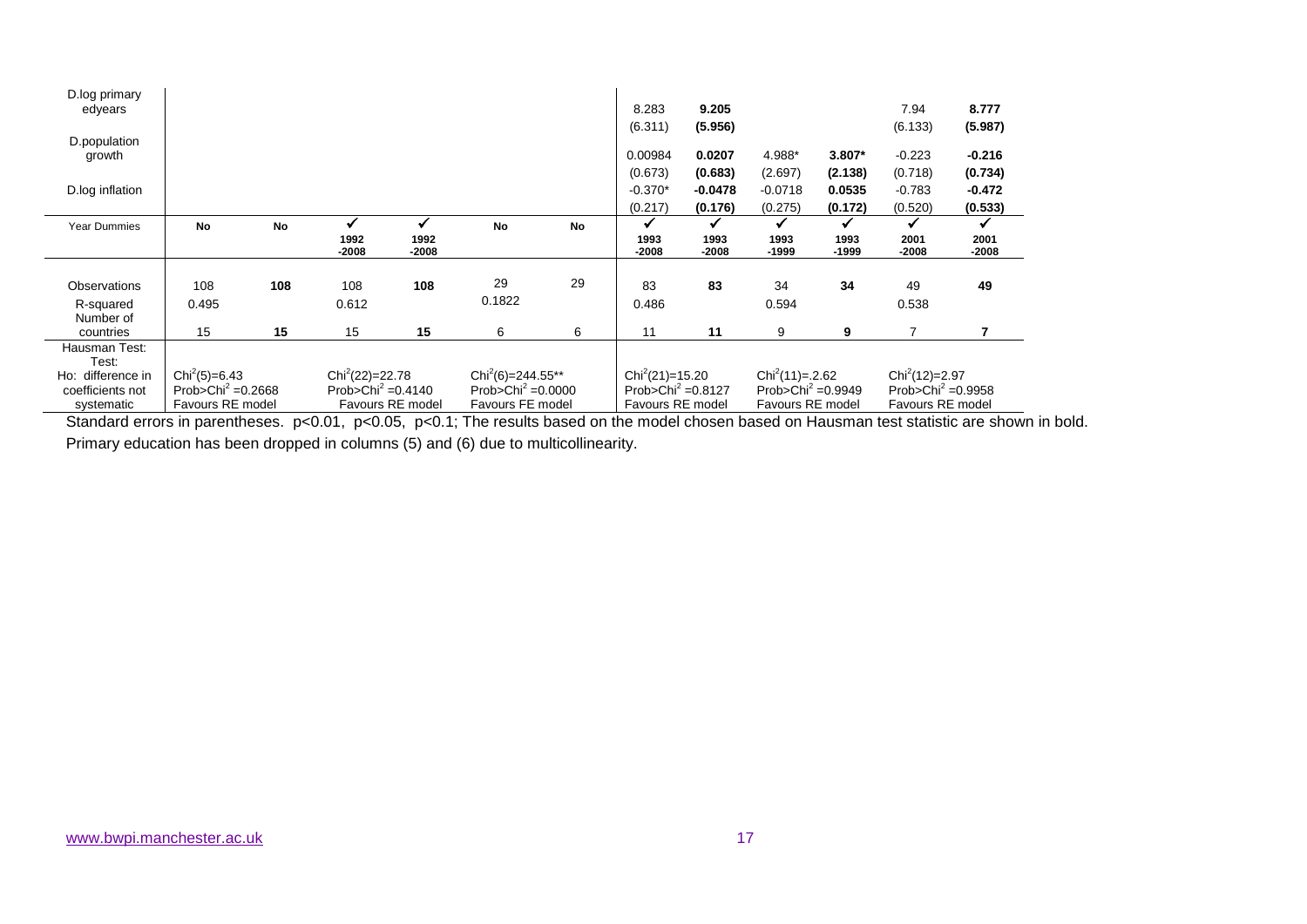**Table 3c Estimates of log Agricultural Real Wage (Model1, Single Equation for (3)), First Difference Equations; Dependent Variable: First Difference in Nominal or Real Average Agricultural Monthly Wage; Fixed Effects (FE) or Random Effects (RE) Model (Land Productivity is replaced by Labour productivity)** 

|                           |                       | (First Difference in log Nominal Agricultural Wage) |                       | <b>Difference Equation</b><br>(First Difference in log Real Agricultural Wage) |                       |                                      |                       |                     |                       |                                          |                       |                                                |
|---------------------------|-----------------------|-----------------------------------------------------|-----------------------|--------------------------------------------------------------------------------|-----------------------|--------------------------------------|-----------------------|---------------------|-----------------------|------------------------------------------|-----------------------|------------------------------------------------|
| Columns No.               | (1)                   | (2)                                                 | (3)                   | (4)                                                                            | (5)                   | (6)                                  | (7)                   | (8)                 | (9)                   | (10)                                     | (11)                  | (12)                                           |
|                           |                       | Case 1<br><b>Total Sample</b><br>1992-2008          |                       | Case 2<br>Before 2000<br>$(1992 - 1999)$                                       | Case 3                | <b>After 2000</b><br>$(2000 - 2008)$ | Case 4<br>1992-2008   | <b>Total Sample</b> |                       | Case 5<br>Before 2000<br>$(1992 - 1999)$ |                       | Case 6<br><b>After 2000</b><br>$(2000 - 2008)$ |
| Dep. Variable             |                       | log Agri Wage                                       |                       | D.log Agri Wage                                                                |                       | D.log Agri Wage                      | log Agri Wage         |                     |                       | D.log Agri Wage                          |                       | D.log Agri Wage                                |
|                           | <b>FE</b>             | <b>RE</b>                                           | <b>FE</b>             | <b>RE</b>                                                                      | <b>FE</b>             | <b>RE</b>                            | FE.                   | <b>RE</b>           | <b>FE</b>             | <b>RE</b>                                | <b>FE</b>             | <b>RE</b>                                      |
| Exp. VARIABLES            |                       |                                                     |                       |                                                                                |                       |                                      |                       |                     |                       |                                          |                       |                                                |
| D.logFoodPrice            | 2.908***              | $1.318**$                                           | 0.19                  | $-0.256$                                                                       | 3.957***              | 2.698***                             | $2.442***$            | 0.649               | $-0.407$              | $-1.095$                                 | 3.835***              | 2.520**                                        |
|                           | (0.689)               | (0.550)                                             | (1.348)               | (0.781)                                                                        | (1.007)               | (1.020)                              | (0.694)               | (0.571)             | (1.350)               | (0.795)                                  | (1.010)               | (1.053)                                        |
| D.log Agricultural        |                       |                                                     |                       |                                                                                |                       |                                      |                       |                     |                       |                                          |                       |                                                |
| Value Added per<br>Worker | 4.678***              | $3.218**$                                           | $-2.929$              | $-2.057$                                                                       | 5.839***              | 4.281**                              | 4.449***              | $2.854*$            | $-2.945$              | $-2.126$                                 | 5.803***              | 4.155**                                        |
|                           | (1.649)               | (1.610)                                             | (4.499)               | (3.529)                                                                        | (1.879)               | (1.951)                              | (1.660)               | (1.679)             | (4.506)               | (3.594)                                  | (1.884)               | (2.012)                                        |
| D.log primary             |                       |                                                     |                       |                                                                                |                       |                                      |                       |                     |                       |                                          |                       |                                                |
| edyears                   | 7.218                 | 7.583                                               |                       |                                                                                | 6.717                 | 7.099                                | 7.318                 | 7.907               |                       |                                          | 6.805                 | 7.309                                          |
|                           | (6.271)               | (5.869)                                             |                       |                                                                                | (6.146)               | (6.063)                              | (6.315)               | (6.098)             |                       |                                          | (6.164)               | (6.261)                                        |
| D.population              |                       |                                                     |                       |                                                                                |                       |                                      |                       |                     |                       |                                          |                       |                                                |
| growth                    | 0.0545                | 0.101                                               | $5.208*$              | 4.369**                                                                        | $-0.191$              | $-0.171$                             | 0.0758                | 0.0948              | $5.046*$              | 4.176**                                  | $-0.124$              | $-0.121$                                       |
|                           | (0.666)               | (0.670)                                             | (2.679)               | (2.079)                                                                        | (0.720)               | (0.745)                              | (0.671)               | (0.696)             | (2.682)               | (2.117)                                  | (0.722)               | (0.769)                                        |
| D.log inflation           | $-0.393*$             | $-0.0856$                                           | $-0.092$              | $-0.00823$                                                                     | $-0.709$              | $-0.303$                             | $-0.366*$             | $-0.0304$           | $-0.0652$             | 0.0576                                   | $-0.69$               | $-0.294$                                       |
|                           | (0.215)               | (0.172)                                             | (0.275)               | (0.168)                                                                        | (0.521)               | (0.527)                              | (0.217)               | (0.179)             | (0.275)               | (0.171)                                  | (0.523)               | (0.562)                                        |
| <b>Year Dummies</b>       | $\checkmark$          | ✓                                                   | ✓                     | $\checkmark$                                                                   | ✓                     | $\checkmark$                         | ✓                     | ✓                   | ✓                     | $\checkmark$                             | ✓                     | ✓                                              |
|                           | 1993<br>$-2008$       | 1993<br>$-2008$                                     | 1993<br>$-1999$       | 1993<br>$-1999$                                                                | 2001<br>$-2008$       | 2001<br>$-2008$                      | 1993<br>$-2008$       | 1993<br>$-2008$     | 1993<br>$-1999$       | 1993<br>$-1999$                          | 2001<br>$-2008$       | 2001<br>$-2008$                                |
|                           |                       |                                                     |                       |                                                                                |                       |                                      |                       |                     |                       |                                          |                       |                                                |
| Observations              | 84                    | 84                                                  | 34                    | 34                                                                             | 50                    | 50                                   | 83                    | 83                  | 34                    | 34                                       | 49                    | 49                                             |
| R-squared                 | 0.502                 |                                                     | 0.595                 |                                                                                | 0.543                 |                                      | 0.486                 |                     | 0.596                 |                                          | 0.535                 |                                                |
| Number of                 |                       |                                                     |                       |                                                                                |                       |                                      |                       |                     |                       |                                          |                       | $\overline{7}$                                 |
| countries                 | 12                    | 12                                                  | 9                     | 9                                                                              | 8                     | 8                                    | 11                    | 11                  | 9                     | 9                                        | $\overline{7}$        |                                                |
| Hausman Test:<br>Test:    |                       |                                                     |                       |                                                                                |                       |                                      |                       |                     |                       |                                          |                       |                                                |
| Ho: difference in         | $Chi2(21)=16.23$      |                                                     | $Chi^2(11)=.1.81$     |                                                                                | $Chi2(11)=.11.61$     |                                      | $Chi2(21)=27.56$      |                     | $Chi2(11)=.2.47$      |                                          | $Chi2(12)=85.42$      |                                                |
| coefficients not          | Prob>Chi $^2$ =0.7665 |                                                     | Prob>Chi $^2$ =0.9991 |                                                                                | Prob>Chi $^2$ =0.4775 |                                      | Prob>Chi $^2$ =0.1530 |                     | Prob>Chi $^2$ =0.9960 |                                          | Prob>Chi $^2$ =0.0000 |                                                |
| systematic                | Favours RE model      |                                                     | Favours RE model      |                                                                                | Favours RE model      |                                      | Favours RE model      |                     | Favours RE model      |                                          | Favours FE model      |                                                |

Standard errors in parentheses. p<0.01, p<0.05, p<0.1; The results based on the model chosen based on Hausman test statistic are shown in bold.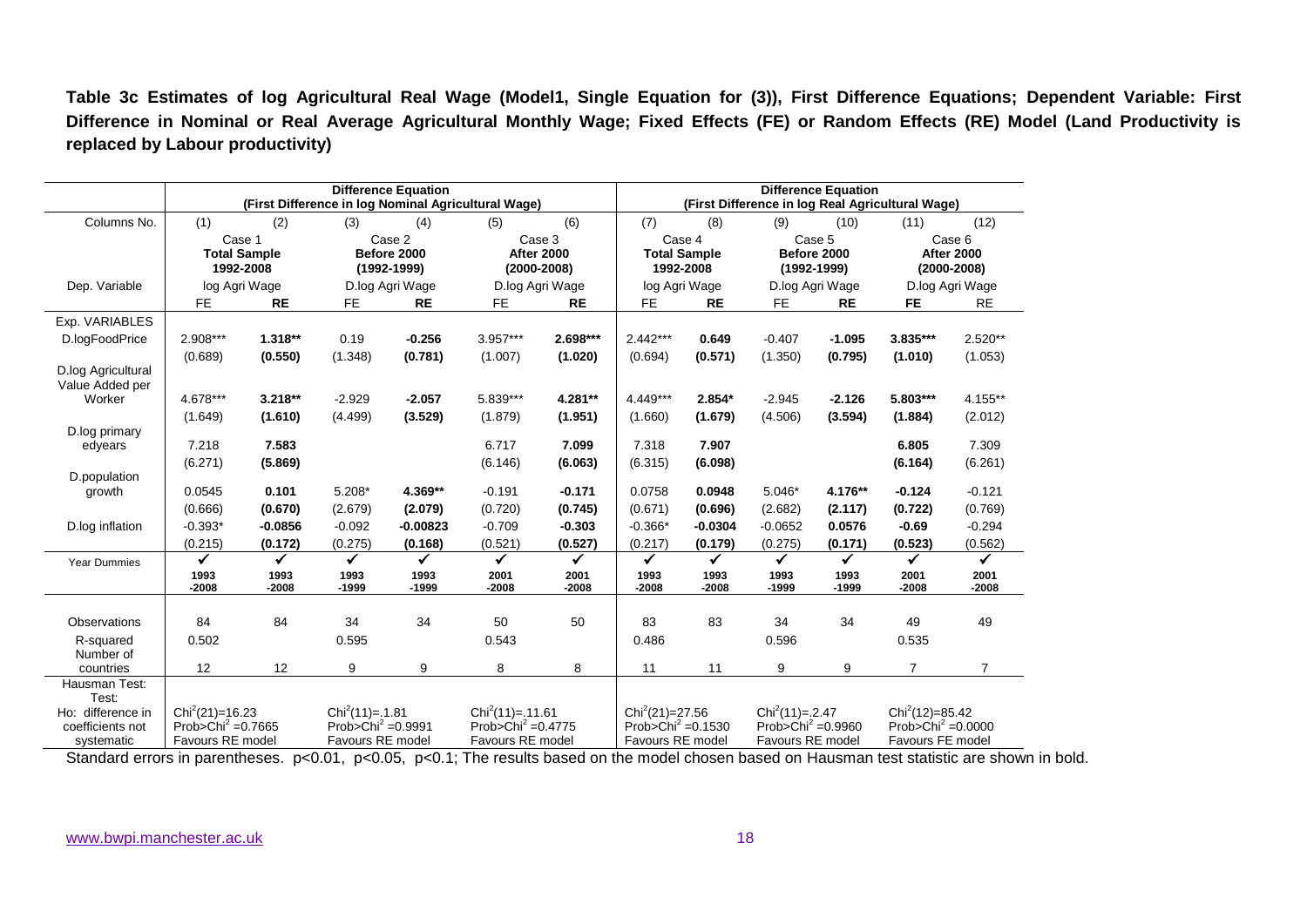In Table 3a (with nominal agricultural wage rates), we have found that food price is negative and significant (columns (1), (2) and (4)), that is, if food price is high, it is implied that real average monthly agricultural wage rate would be lower. This is consistent with Gaiha and Imai (2008). However, once log L and log LN are added and the number of observations reduces from 110 (for 16 countries) to 29 (only for 6 countries) in columns (5) and (6), food price becomes statistically insignificant reflecting the small number of observations. The coefficient estimate of log Ya is statistically insignificant in all the cases. As expected, primary education is positive and significant in columns (1) and (3) (based on fixed effects models). Population growth is negative and mostly statistically insignificant (except column (4) where it is significant at the 10% level). As expected, log inflation – capturing the annual price changes at aggregate levels - is positive and significant (except column (5)), reflecting the positive association between inflation and nominal monthly agricultural wage rate.

log L and log LN have been inserted in columns (5) and (6) to examine the effect of non-farm employment on agricultural wage rate where primary education is excluded due to multicollinearity. This is motivated by the idea that the expansion of non-farm employment may result in reduced farm labour supply, which will have an upward pressure for the agricultural wage. If we focus on the fixed effects model result in column (5) (which is favoured by the Hausman test), we find that the non-farm employment is negatively and significantly associated with nominal agricultural wage rate, while farm employment is not significant. This implies that the expansion of non-farm employment tends to have an upward pressure. The pattern of the results is unchanged if we estimate real agricultural wage rate (column (5) of Table 3b).

Columns (7)-(12) of Table 3a report the results for the equation (3)" (wage equation) where the variables are first differenced. Both the growth in agricultural land productivity (DlogYa) and the growth in food price are positive and significant in explaining the growth in agricultural wage rate for the entire sample period, 1992-2008. For instance, 1% increase in the growth rate in agricultural productivity (value added per hectare of arable land) tends to lead to 3.9 % increase in the agricultural wage rate growth in column (8). 1% increase in the food price inflation tends to increase 1.6 % in the agricultural wage rate growth in the same case. These results are mainly driven by those after the year 2000. For instance, after 2000, 1% increase in the agricultural productivity growth tends to increase agricultural wage growth by 5.01%, while 1% increase in the growth rate in the food price tends to raise agricultural wage growth by  $3.14\%$ .<sup>12</sup> These results imply that in more recent years agricultural wage rates have become more sensitive to the changes in agricultural productivity or food inflation.

In Table 3b, the dependent variable has been replaced by log real monthly average agricultural wage rate. The pattern of the results is broadly similar with a few minor changes. The coefficient estimate of food price is negative and significant with the larger values in absolute terms. Contrary to normal expectations and somewhat surprisingly, the effect of inflation (after taking account of the effect of food prices) on real monthly average agricultural wage rate is *positive* and significant in most cases. A positive and significant association between log real average agricultural wage and log inflation is robust to the change in the specifications, for instance in the case where (only) food price is dropped from equation (3) or in the case where only log inflation is used as an explanatory variable – with or without year dummies. The reason is not clear, but the related factors influencing this relation include: (i) The inflation is negatively associated with CPI (with the correlation of coefficient -0.07 for sample countries); (ii) the former is calculated based on the annual change of spot prices and subject to the

1

[www.bwpi.manchester.ac.uk](http://www.bwpi.manchester.ac.uk/) 19  $12$  These elasticity estimates appear to be high because they are applied to the first difference, not levels.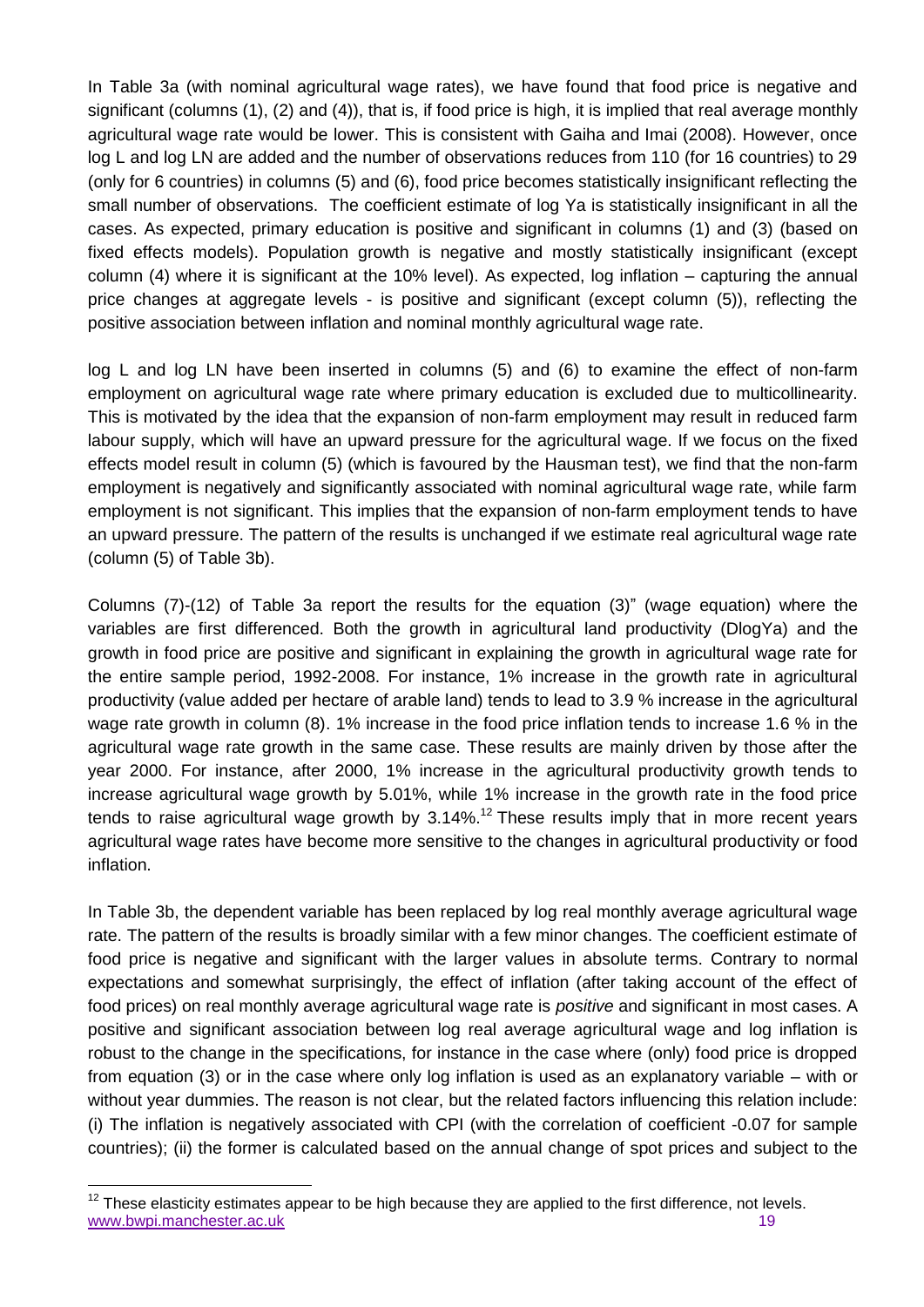sudden price surges/shocks while the latter is calculated on the accumulated basis (using monthly prices of multiple items); and (iii) the change in price levels is not necessarily positively correlated with the price levels in general. In columns (7)-(12) of Table 3b, the first difference equation is estimated for real average monthly agricultural wage rate.

In Table 3c we have examined the relationship between the growth rate of nominal or real agricultural wage and the growth rate of labour productivity. The pattern of the results is unchanged once land productivity is replaced by labour productivity. It has been found that 1% increase in labour productivity growth tends to lead to 3.22 % (2.85%) increase in the growth rate in nominal (real) agricultural wage, which is mostly explained by the relation of these variables after 2000. That is, the ILO's (2012) argument for the widening gap between agricultural wage and labour productivity in recent years - which was established by using the data of developed countries (Figure 36 on p.48 in ILO, 2012) - is unlikely to hold for developing countries. The results suggest that there has been a closer link between agricultural wage and labour productivity in more recent years for developing countries. This is related to the possible reasons for the relatively high growth rate of real wage for developing countries. For instance, annual average real wage growth in recent years (2006-2011) has been very low in developed countries ranging from -0.5% to 1%, while it has been high in developing countries (e.g. 0.5% to 6.2% for Africa, 3.9% to 6.8% for Asia, -3.5% to 14.4% for Eastern Europe and Central Asia, 0.8% to 3.5% for Latin America and the Caribbean) (ILO, 2012, pp.8-9). While it may be true to argue that the labour income share has been declining in developing countries as in developed countries, e.g., due to the negative effect of financialisation on the labour income share (ibid., 2012, pp.52-53), they should not use this as evidence for the widening gap between wages and productivity. It may be rather conjectured that both real wages and labour productivity have risen in recent years (e.g. after 2000) and this must continue to be supported by appropriate governmental policies.

In Table 4 we have estimated equations (1) and (2) simultaneously by 2SLS where in the first stage agricultural employment per hectare (log L) is estimated and in the second, after controlling for the first stage results, agricultural employment per hectare (log Ya) is estimated by log L predicted in the first stage together with other control variables.<sup>13</sup> It is found that the coefficient of log L is positive and significant in the second stage, that is, larger agricultural employment tends to lead to higher agricultural productivity. Here 1% increase in agricultural employment tends to raise agricultural productivity by 0.14% after taking into account the endogeneity of the former. Other results are mostly consistent with Gaiha and Imai (2008).

<u>.</u>

[www.bwpi.manchester.ac.uk](http://www.bwpi.manchester.ac.uk/) 20 <sup>13</sup> The result of 2SLS should be interpreted with caution as Sargan statistic is statistically significant, that is, the null hypothesis that the over-identifying restrictions are valid is rejected. Moreover, the results of 2SLS based on the small sample should also be interpreted with caution (e.g. Hahn et al. 2004).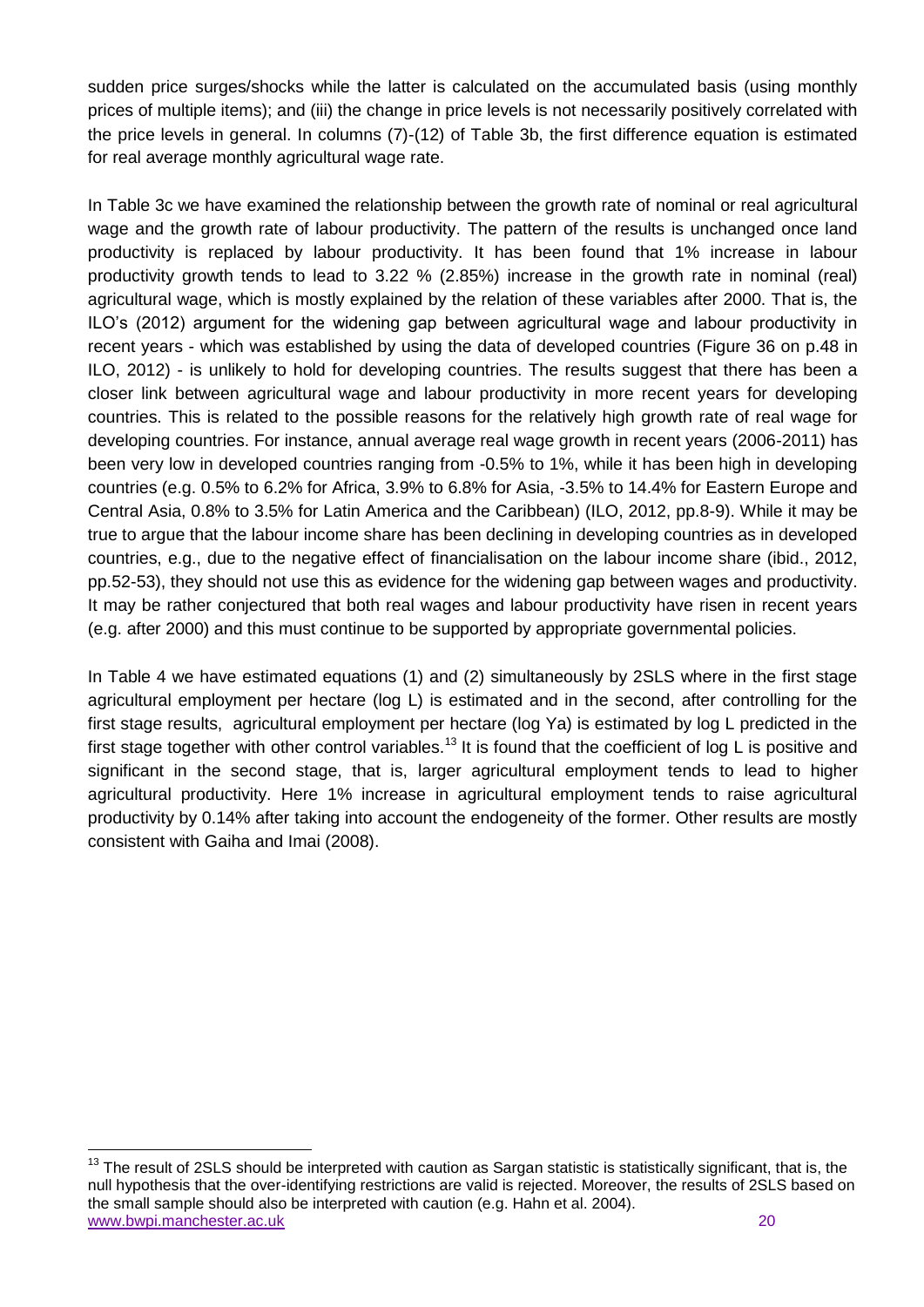**Table 4 Elasticity estimates for agricultural value added per hectare and agricultural employment per hectare (IV Model for equations (1) & (2)); Dep. Variable in the First Stage: log L = agricultural employment per hectare; Dep. Variable in the Second Stage: log Ya = agricultural value added per hectare**

|                                                                                                            | <b>First Stage</b>                | <b>Second Stage</b>            |
|------------------------------------------------------------------------------------------------------------|-----------------------------------|--------------------------------|
| Dep. Variables                                                                                             | log L                             | log Ya                         |
| Exp. Variables                                                                                             |                                   |                                |
|                                                                                                            |                                   |                                |
| logL                                                                                                       |                                   | $0.141*$                       |
|                                                                                                            |                                   | (0.0730)                       |
| logAm                                                                                                      | $-5.026***$                       | $0.879***$                     |
|                                                                                                            | (0.005)                           | (0.132)                        |
| logIrr                                                                                                     | $-8.081***$                       | 1.963**                        |
|                                                                                                            | (2.176)                           | (0.101)                        |
| logFert                                                                                                    | $2.541**$                         | $-0.903***$                    |
|                                                                                                            | (1.034)                           | (0.191)                        |
| logAg R&D                                                                                                  | $-2.470***$                       | 0.163                          |
|                                                                                                            | (0.848)                           | (0.214)                        |
| logTrade                                                                                                   | 3.903***                          | $-0.517*$                      |
|                                                                                                            | (0.744)                           | (0.280)                        |
| logYa                                                                                                      | 4.326***                          |                                |
|                                                                                                            | (1.357)                           |                                |
| Log NonCereal                                                                                              | 2.353**                           |                                |
|                                                                                                            | (1.146)                           |                                |
| Predicted logWage                                                                                          | $-0.285***$                       |                                |
|                                                                                                            | (0.095)                           |                                |
| Constant                                                                                                   | $-35.749$                         | 10.75                          |
|                                                                                                            | (10.270)                          | (1.666)                        |
| Number of obs                                                                                              | 15                                |                                |
| <b>Joint Significant Tests</b>                                                                             | F(8,<br>$6) = 194.89$             |                                |
| Sargan statistic (overidentification test of all instruments):                                             | 13.296:                           | Chi-sq(2) $P$ -val =<br>0.0013 |
|                                                                                                            |                                   |                                |
| Weak identification test: Ho: equation is weakly identified                                                |                                   |                                |
| Cragg-Donald Wald F-statistic                                                                              | 4.41                              |                                |
| Weak-instrument-robust inference: Tests of joint significance of endogenous regressors B1 in main equation |                                   |                                |
| Ho: B1=0 and overidentifying restrictions are valid                                                        |                                   |                                |
| Anderson-Rubin Wald test                                                                                   | $F(3,6) = 4.3e+12$ P-val=0.0000   |                                |
| Anderson-Rubin Wald test                                                                                   | Chi-sq(3)=3.2e+13 $P$ -val=0.0000 |                                |
| Stock-Wright LM S statistic Chi-sq(3)=15.00                                                                | P-val=0.0018                      |                                |

#### *Model 2: Model for agricultural and non-agricultural employment growth*

We have then estimated the model where agricultural employment growth and non-agricultural employment using the dynamic panel model (SGMM) for each variable in Table 5. The first column shows the result where D.logL is estimated. First, the lagged dependent variables are negative and significant, implying the adjustment process where the higher agricultural employment growth tends to be followed by the lower agricultural employment growth, or vice versa. The coefficient estimate for D.logYa(-1) (lagged agricultural land productivity growth) is positive and significant, implying that agricultural productivity growth leads to the larger agricultural employment (per hectare) over time.<sup>14</sup>

[www.bwpi.manchester.ac.uk](http://www.bwpi.manchester.ac.uk/) 21 1  $14$  The estimation in Case 1 of Table 5 is based on only 44 observations for 9 countries and the results will have to be interpreted with caution due to the small number of observations as well as small *n*. As the number of observation is small, we have adopted SGMM with the finite sample correction of the two-step standard errors proposed by Windmeijer (2005). It should be noted that with the small sample the possible bias of the SGMM estimator is much smaller than that of the first differencing estimator as shown by a number of simulations carried out by Hayakawa (2007) for 50 observations. Hence SGMM with the finite sample correction by Windmeijer has been used in this analysis.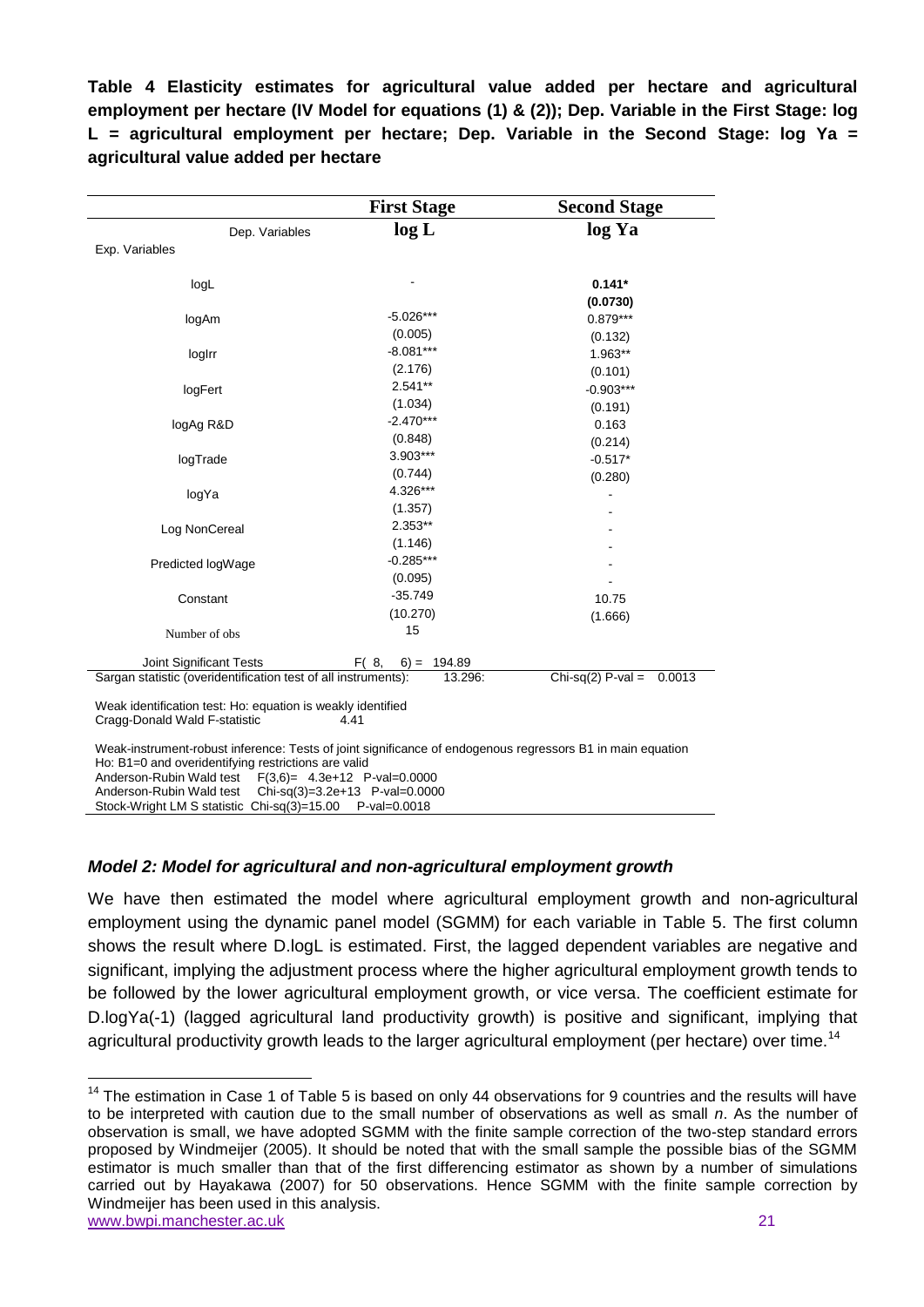The result for D.logLN (non-agricultural employment growth) is reported in the second column. Here an important result is that the second lag of agricultural employment growth - which is treated as endogenous in SGMM - is positive and significant in explaining non-agricultural employment growth. That is, if agricultural employment growth increases by 1%, non-agricultural employment growth will increase by 0.0172%, other things being equal, and after adjusting for the endogeneity of agricultural employment growth. That is, agricultural employment growth tends to lead to non-agricultural employment growth over time with some lags. The Arellano-Bond test for zero autocorrelation in firstdifferenced errors as well as the Sargan test of overidentifying restrictions have been carried out for each case. On Arellano-Bond test, the null for zero autocorrelation is rejected for the order 1 (Cases 1 and 2) and for the order 2 (case 2) at the 10% significance level, broadly justifying our use of dynamic panel model. The Sargan test statistic is statistically insignificant at the 10% level in both Cases 1 and 2, which will broadly validate the instruments in SGMM.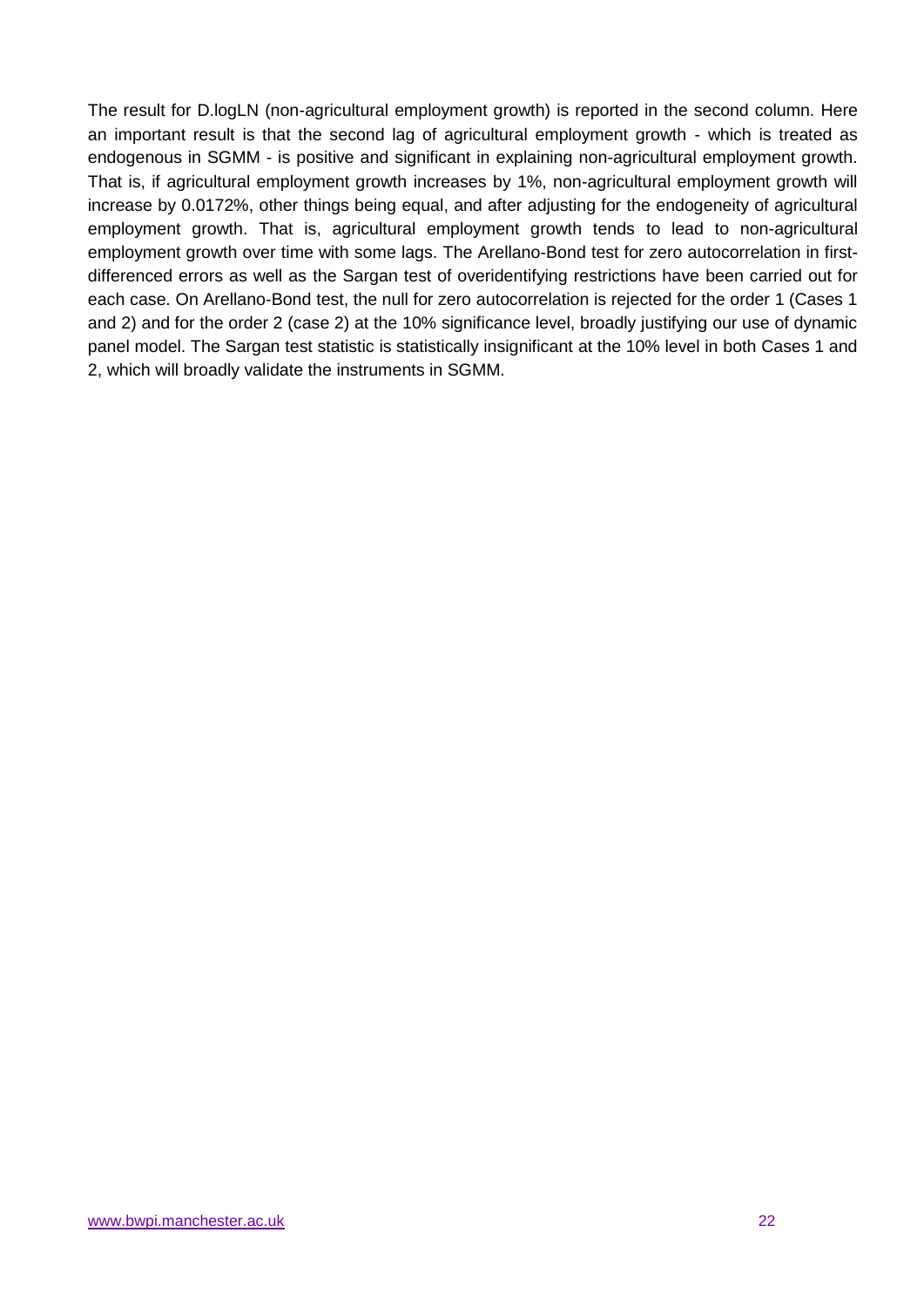**Table 5 Estimates for log agricultural employment and non-agricultural employment growth (Blundell and Bond's (1998) System GMM model for the dynamic panel\_**

**Dependent Variable: Case 1: D.log L (first difference of agricultural employment per hectare) Case 2: D.log LN (first difference of non-agricultural employment)**

|                                                   |                   | Case 1                        | Case 2                  |
|---------------------------------------------------|-------------------|-------------------------------|-------------------------|
|                                                   | Dep. Variable     | D.logL                        | D.logLN                 |
|                                                   |                   |                               |                         |
| <b>Exp. Variables</b>                             |                   |                               |                         |
| $D.logL(-1)$                                      | <b>Exogenous</b>  | $-0.539***$                   |                         |
|                                                   |                   | (0.0935)                      |                         |
| $D.logL(-2)$                                      | <b>Exogenous</b>  | $-0.595***$                   |                         |
|                                                   |                   | (0.171)                       |                         |
| D.logWage(-1)                                     | <b>Endogenous</b> | 0.00866                       |                         |
|                                                   |                   | (0.0136)                      |                         |
| D.logYa(-1)                                       | <b>Exogenous</b>  | $0.431**$                     |                         |
|                                                   |                   | (0.205)                       |                         |
| D.logNonCereal(-1)                                | <b>Exogenous</b>  | 0.264                         |                         |
|                                                   |                   | (0.249)                       |                         |
| D.logLN(-1)                                       | <b>Exogenous</b>  |                               | $-0.0582***$            |
|                                                   |                   |                               | (0.0121)                |
| D.logLN(-2)                                       | <b>Exogenous</b>  |                               | $-0.00941$              |
|                                                   |                   |                               | (0.0181)                |
| $D.logL(-1)$                                      | <b>Endogenous</b> |                               | 0.00152                 |
|                                                   |                   |                               | (0.00549)               |
| $D.logL(-2)$                                      | <b>Endogenous</b> |                               | $0.0172***$             |
|                                                   |                   |                               | (0.00520)               |
| <b>Constant</b>                                   |                   | $-0.0348$                     | 0.0144                  |
|                                                   |                   | (0.0209)                      | (0.00295)               |
|                                                   |                   |                               |                         |
| <b>Observations</b>                               |                   | 44                            | 656                     |
| <b>Number of Countries</b>                        |                   | 9                             | 56                      |
| Arellano-Bond test for                            | Order             | Prob>z                        | Prob>z                  |
| zero autocorrelation in                           | 1                 | 0.0908                        | 0.0973                  |
| first-differenced errors                          | $\mathbf 2$       | 0.9005                        | 0.0985                  |
| H0: no autocorrelation                            |                   |                               |                         |
| Sargan test of<br>overidentifying<br>restrictions |                   | chi2(59)<br>$\equiv$<br>70.54 | chi2(705)<br>$= 665.32$ |
| H0: overidentifying restrictions                  |                   | $Prob > chi2 =$               | $Prob > chi2 =$         |
| are valid                                         |                   | 0.1444                        | 0.8553                  |

Robust standard errors in parentheses

\*\*\* p<0.01, \*\* p<0.05, \* p<0.1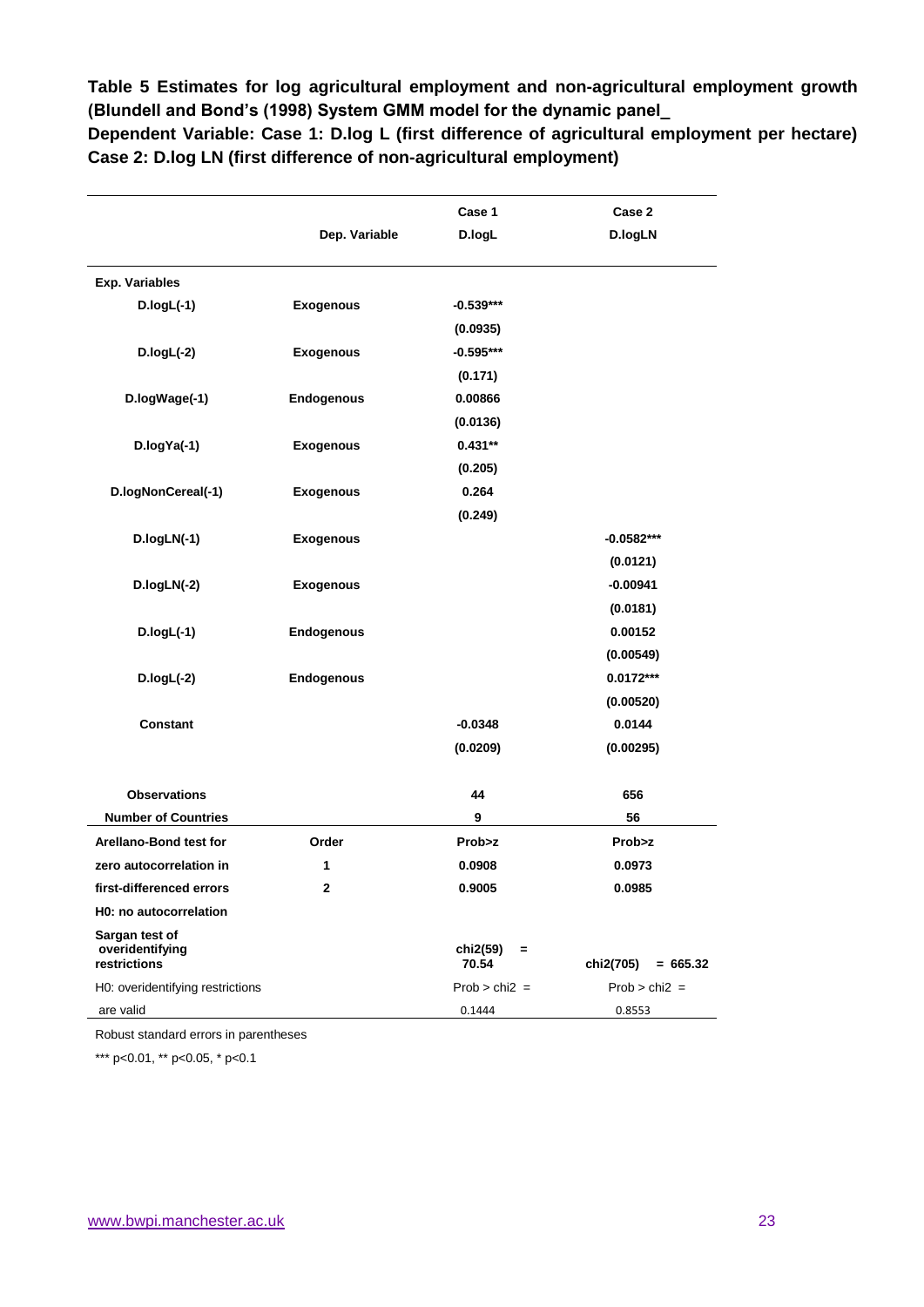## *Model 3: Model for the effect of agricultural value added per capita growth non-agricultural per capita growth on the change in inequality*

Table 6 extends the analysis in Imai and Gaiha (2014, Table 4). It has been found that both predicted agricultural growth and predicted non-agricultural growth tend to decrease the overall inequality over time (Case 1, taken from Imai and Gaiha, 2014). The result is robust to the choice of different estimation methods, such as, dynamic panel model, or CCEMG model (Imai and Gaiha, 2014).

## **Table 6: Effect of Predicted Agricultural/Non-Agricultural Growth on Inequality Change Dependent Variable: D.Inequality (Based on Annual panel (Fixed Effects Model (Robust Estimators)) (Cases 1, 3 and 4) and Blundell and Bond (1998) SGMM estimator (Case 2)**

|                                                                                                         | Case 1      | Case 2      | Case 3   | Case 4    |
|---------------------------------------------------------------------------------------------------------|-------------|-------------|----------|-----------|
| <b>Explanatory Variables</b>                                                                            | <b>FE</b>   | <b>SGMM</b> | FE.      | <b>FE</b> |
| D.Log Agricultural Value Added per capita [Predicted]                                                   | $-3.947**$  | $-6.364$    | 0.318    | 3.091     |
|                                                                                                         | (1.808)     | (6.008)     | (18.18)  | (17.84)   |
| D.Log Non-Agricultural Value Added per capita<br>[Predicted]                                            | $-9.782***$ | $4.813*$    | $-16.99$ | $-17.34*$ |
|                                                                                                         | (3.133)     | (2.481)     | (10.58)  | (10.25)   |
| D.Inequality (-1)                                                                                       |             | $0.867***$  |          |           |
|                                                                                                         |             | (0.0414)    |          |           |
| D.log L [First Difference of log Agricultural Employment<br>Per Hectare] [Predicted]                    |             | $-21.98*$   |          |           |
|                                                                                                         |             | (11.71)     |          |           |
| D.log LN [First Difference of log<br>Non-Agricultural Employment] [Predicted]                           |             | $-90.75$    |          |           |
|                                                                                                         |             | (70.96)     |          |           |
| D.log L (-1) [Lagged First Difference of log Agricultural<br><b>Employment Per Hectare] [Predicted]</b> |             |             | $-13.95$ | $-15.12$  |
|                                                                                                         |             |             | (10.02)  | (9.236)   |
| D.log L (-1) [Lagged First Difference of log Agricultural<br><b>Employment Per Hectare] [Predicted]</b> |             |             | $-82.28$ | $-83.14*$ |
|                                                                                                         |             |             | (48.02)  | (50.03)   |
| Constant                                                                                                | 0.331       | 6.559       | 44.97    | 45.36     |
|                                                                                                         | (0.0791)    | (2.098)     | (0.565)  | (1.169)   |
|                                                                                                         |             |             |          |           |
| Observations                                                                                            | 932         | 100         | 118      | 118       |
| Number of countries                                                                                     | 49          | 19          | 21       | 21        |
| R-squared                                                                                               | 0.014       |             | 0.047    |           |

Notes: Robust standard errors in parentheses. \*\*\* p<0.01, \*\* p<0.05, \* p<0.1. Statistically significant coefficient estimates are shown in bold.

Here we have carried out a few extensions. In Case 2 of Table 6, Blundell and Bond's (1998) SGMM model has been estimated to include the lagged dependent variable (or lagged inequality) and predicted values of the first difference of agricultural employment per hectare and the first difference of non-agricultural employment. Here we can confirm that change in agricultural employment per hectare is negatively associated with change in overall inequality. That is, if agricultural employment increases over time at a higher pace, inequality reduces over time at a higher pace, which is consistent with the role of agricultural employment in reducing overall inequality.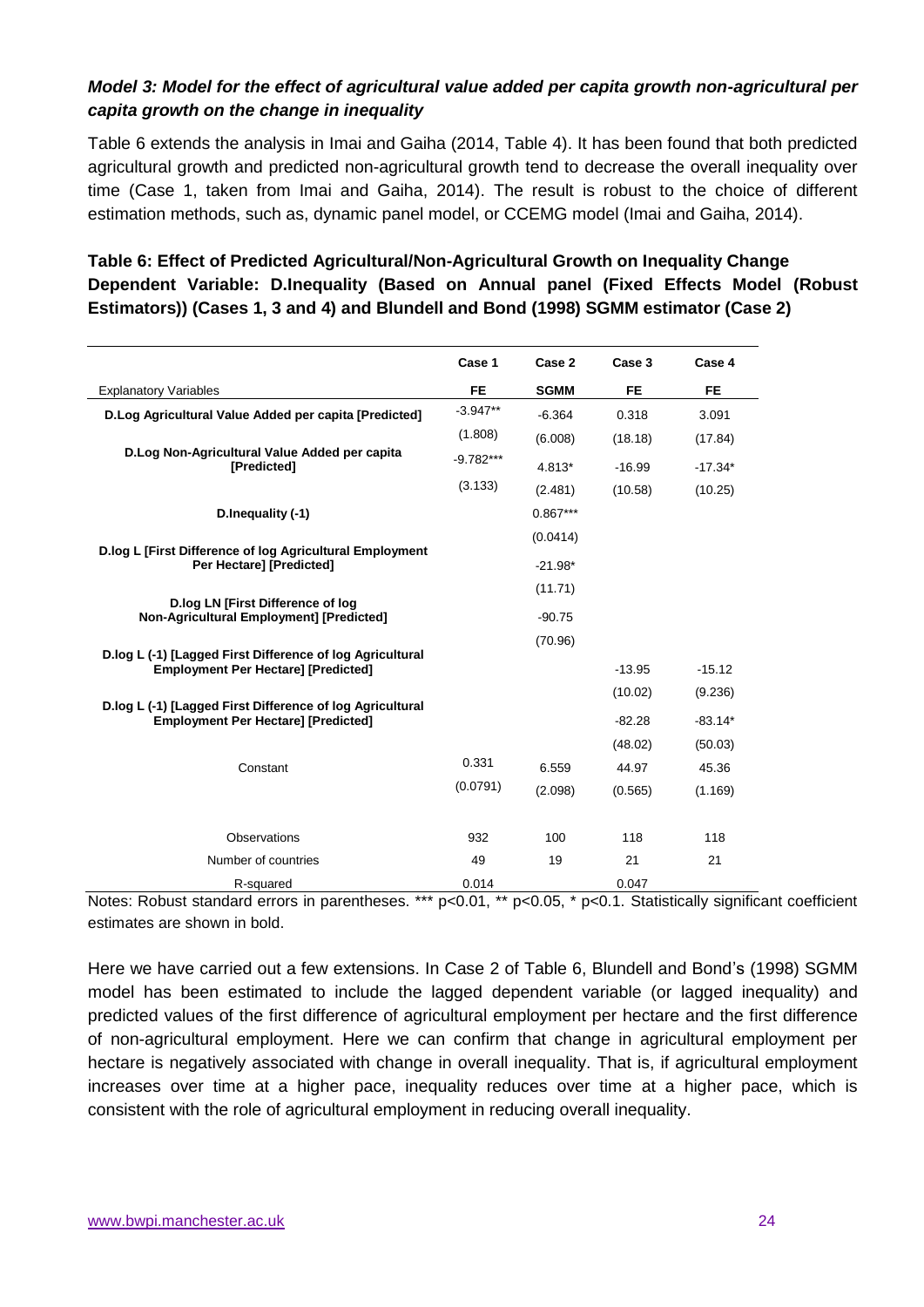#### *Model 4: Model for agricultural productivity and Poverty*

Table 7 presents the results of the determinants of the long-term relation between agricultural productivity and poverty based on 3SLS, which has been carried out as an extension of Imai and Gaiha (2014). Four different definitions of poverty have been tried according to whether poverty is defined as poverty gap or poverty headcount ratio, based on US\$1.25 or US\$2 poverty threshold. An important finding is that agricultural productivity (log Ya) - which is treated as endogenous by including the equation for (lagged) log Ya – increases GDP per capita, which decreases poverty regardless of its definition.

For instance, in case where poverty gap based on US\$2.00 is estimated (Case 1), 1% increase in agricultural productivity raises GDP per capita by 0.45%, which reduces poverty by 0.51%, over time, other things being equal. That is, 1% increase in agricultural productivity (treated as an endogenous variable in the system) will reduce poverty by 0.23% (0.45 \* -0.51), other factors being equal. Similarly in Case 2, 1% increase in agricultural productivity tends to reduce poverty gap based on US\$1.25 by 0.23% (0.45\*-0.51). In Case 3, 1% increase in agricultural productivity will lead to the decline in poverty headcount by 0.25% ( 0.44\*-0.56). In Case 4, log GDP per capita is not statistically significant in the poverty equation. Overall, the results are consistent with the significant role of raising agricultural productivity in reducing poverty among developing countries.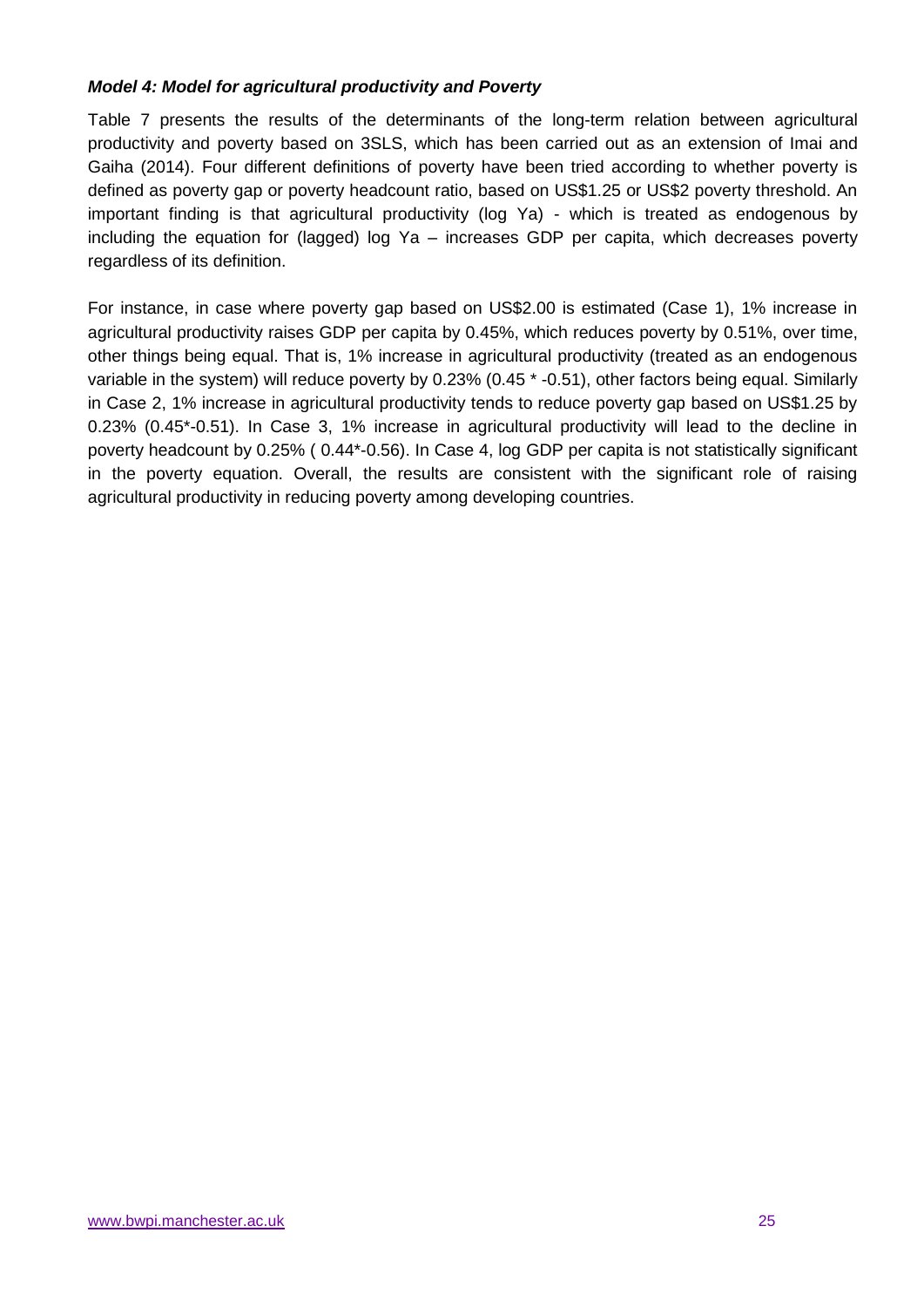| Table 7 Determinants of the Long-term relation between Agricultural Productivity and Poverty based on 3SLS |  |
|------------------------------------------------------------------------------------------------------------|--|
|                                                                                                            |  |

|                         | Case 1                        |               | Case 2                                         |                 | Case 3                                                      |                 |                 | Case 4                                                      |                 |                 |                 |                 |
|-------------------------|-------------------------------|---------------|------------------------------------------------|-----------------|-------------------------------------------------------------|-----------------|-----------------|-------------------------------------------------------------|-----------------|-----------------|-----------------|-----------------|
|                         | Poverty Gap US\$2.00          |               | Poverty Gap US\$1.25<br>With Equation: L.logYa |                 | Poverty Headcount US\$2.00<br><b>With Equation: L.logYa</b> |                 |                 | <b>Poverty Headcount US\$1.25</b><br>With Equation: L.logYa |                 |                 |                 |                 |
|                         | <b>With Equation: L.logYa</b> |               |                                                |                 |                                                             |                 |                 |                                                             |                 |                 |                 |                 |
|                         | (1)                           | (2)           | (3)                                            | (4)             | (5)                                                         | (6)             | (7)             | (8)                                                         | (9)             | (10)            | (11)            | (12)            |
| <b>VARIABLES</b>        | poverty                       | loggdppc      | L_logYa                                        | poverty         | loggdppc                                                    | L_logYa         | Poverty         | loggdppc                                                    | L_logYa         | poverty         | loggdppc        | L_logYa         |
| conflict int            | $-0.053$                      | 0.0611        |                                                | $-0.387***$     | 0.0624                                                      |                 | $0.176***$      | 0.0248                                                      |                 | $0.223**$       | 0.0203          |                 |
|                         | (0.0863)                      | (0.0476)      |                                                | (0.0907)        | (0.0476)                                                    |                 | (0.0680)        | (0.0389)                                                    |                 | (0.0949)        | (0.0388)        |                 |
| L.logYa                 |                               | $0.449***$    |                                                |                 | $0.453***$                                                  |                 |                 | $0.440***$                                                  |                 |                 | $0.415***$      |                 |
|                         |                               | (0.0848)      |                                                |                 | (0.0848)                                                    |                 |                 | (0.0799)                                                    |                 |                 | (0.0786)        |                 |
| tot_non_ofg             | 0.0057                        | 0.00645**     |                                                | 0.0051          | $0.00617**$                                                 |                 | $-9E - 04$      | $0.00402*$                                                  |                 | $0.0118**$      | 0.0036          |                 |
|                         | (0.00479)                     | (0.00274)     |                                                | (0.00503)       | (0.00274)                                                   |                 | (0.00393)       | (0.00237)                                                   |                 | (0.00549)       | (0.00236)       |                 |
| L.inequality_D          |                               | 0.0121        |                                                |                 | 0.0098                                                      |                 |                 | $0.0141**$                                                  |                 |                 | $0.0130**$      |                 |
|                         |                               | (0.00751)     |                                                |                 | (0.00750)                                                   |                 |                 | (0.00653)                                                   |                 |                 | (0.00634)       |                 |
| Loggdppc                | $-0.512**$                    |               |                                                | $-0.512**$      |                                                             |                 | $-0.559***$     |                                                             |                 | $-0.093$        |                 |                 |
|                         | (0.224)                       |               |                                                | (0.235)         |                                                             |                 | (0.207)         |                                                             |                 | (0.285)         |                 |                 |
|                         |                               |               |                                                |                 |                                                             |                 |                 |                                                             |                 |                 |                 |                 |
| L.logAm                 |                               |               | $0.0857***$                                    |                 |                                                             | $0.0857***$     |                 |                                                             | $0.0891***$     |                 |                 | $0.0872***$     |
|                         |                               |               | (0.0247)                                       |                 |                                                             | (0.0247)        |                 |                                                             | (0.0194)        |                 |                 | (0.0193)        |
| L.logIrr                |                               |               | $-0.273***$                                    |                 |                                                             | $-0.272***$     |                 |                                                             | $-0.299***$     |                 |                 | $-0.301***$     |
|                         |                               |               | (0.0400)                                       |                 |                                                             | (0.0400)        |                 |                                                             | (0.0402)        |                 |                 | (0.0402)        |
| L.logFert               |                               |               | $0.280***$                                     |                 |                                                             | $0.280***$      |                 |                                                             | $0.269***$      |                 |                 | $0.268***$      |
|                         |                               |               | (0.0361)                                       |                 |                                                             | (0.0362)        |                 |                                                             | (0.0341)        |                 |                 | (0.0341)        |
| L.logTrade              |                               |               | $0.736***$                                     |                 |                                                             | $0.737***$      |                 |                                                             | $0.707***$      |                 |                 | $0.706***$      |
|                         |                               |               | (0.0575)                                       |                 |                                                             | (0.0575)        |                 |                                                             | (0.0550)        |                 |                 | (0.0549)        |
| <b>Regional Dummies</b> | $\checkmark$                  | $\checkmark$  |                                                | $\checkmark$    | $\checkmark$                                                |                 | ✓               | $\checkmark$                                                |                 | $\checkmark$    | ✓               | ✓               |
| <b>Year Dummies</b>     | $\checkmark$                  | ✔             | ✓                                              | ✔               | ✓                                                           | ✓               | ✔               | ✔                                                           | ✓               | ✓               | ✓               | $\checkmark$    |
|                         | 1980<br>$-2009$               | 1980<br>-2009 | 1980<br>$-2009$                                | 1980<br>$-2009$ | 1980<br>$-2009$                                             | 1980<br>$-2009$ | 1980<br>$-2009$ | 1980<br>$-2009$                                             | 1980<br>$-2009$ | 1980<br>$-2009$ | 1980<br>$-2009$ | 1980<br>$-2009$ |
| Observations            | 246                           | 246           | 246                                            | 246             | 246                                                         | 246             | 265             | 265                                                         | 265             | 265             | 265             | 265             |
| R-squared               | 0.913                         | 0.932         | 0.846                                          | 0.921           | 0.932                                                       | 0.846           | 0.888           | 0.941                                                       | 0.876           | 0.862           | 0.941           | 0.876           |

Standard errors in parentheses; \*\*\* p<0.01, \*\* p<0.05, \* p<0.1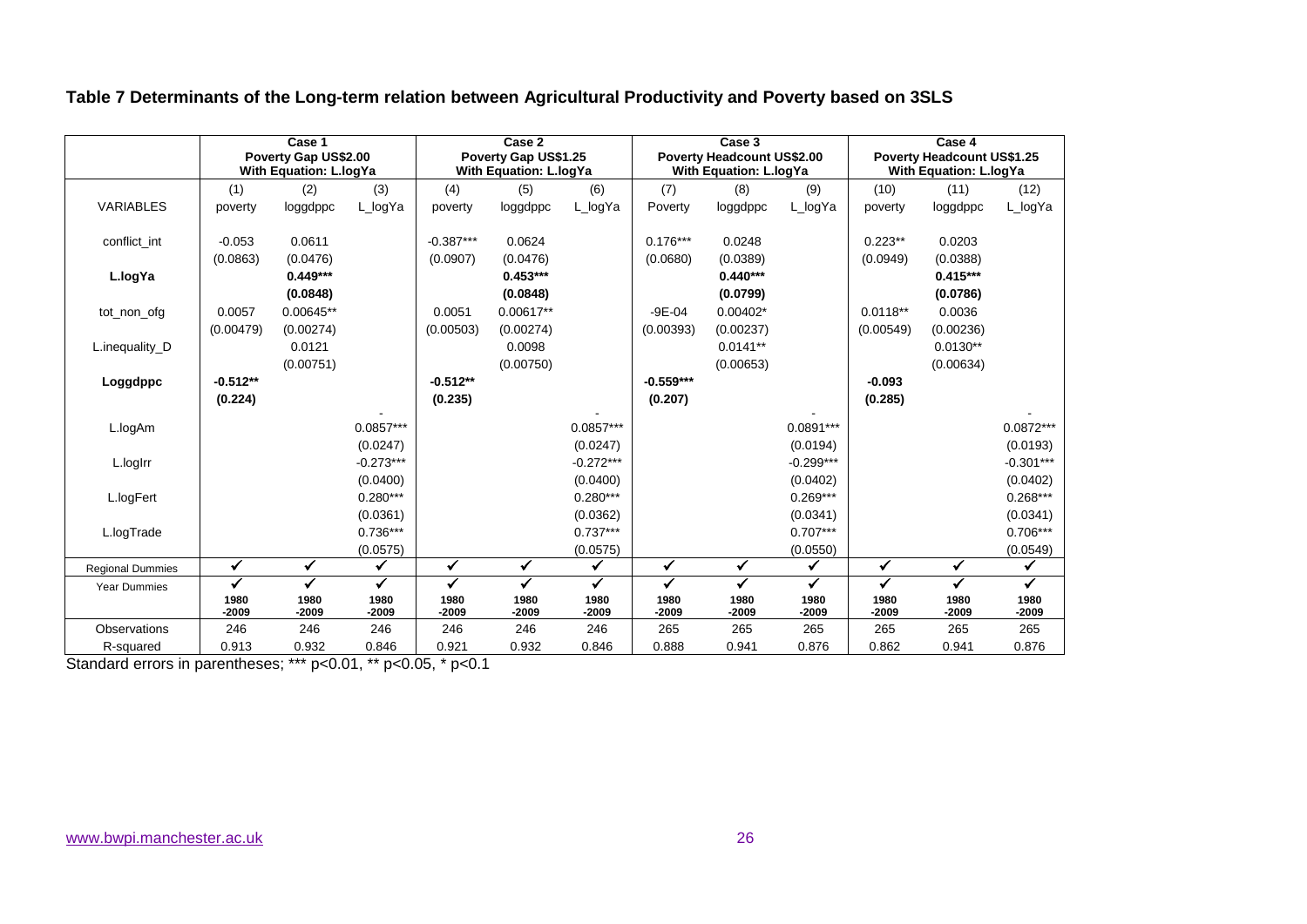## **VI. The Way Forward: Involving Young People in Agricultural Sector**

The last part of econometric analyses in this paper has addressed how important it will be to increase agricultural productivity in reducing poverty (Table 7). In a separate estimation in Table 4, we have shown the importance of increasing agricultural employment in improving agricultural productivity. However, one of the limitations of these analyses is that we treat employment as an aggregate category, while disaggregated effect (e.g. age groups, gender) is likely to be important in analysing the link between agricultural productivity, employment and poverty. For instance, the young people are likely to play an important role in improving agriculture. While it is not feasible to carry out regressions to estimate the role of the youth (e.g. due to the absence of age-disaggregated agricultural employment), this section delineates a few useful policy implications regarding the role of young people in agriculture drawing upon recent works, such as, Proctor and Lucchesi (2012), and Paisley (2014) and Bi (2014).

First, labour is highly underutilised at younger generations across all the regions. As shown in Table 8, youth unemployment rates are much higher globally and across all the regions (Proctor and Lucchesi, 2012), implying that aggregate productivity could be improved by better utilisation of the labour force comprising younger generations.

|                                 | Youth unemployment rate (%) | Adult unemployment rate (%) |
|---------------------------------|-----------------------------|-----------------------------|
| Asia and the Pacific            | 11.2                        | 3.1                         |
| East Asia                       | 8.4                         | 3.3                         |
| South-East Asia and the Pacific | 14.8                        | 2.9                         |
| South Asia                      | 10.3                        | 3.2                         |
| Sub-Saharan Africa              | 23.8                        | 6.5                         |
| Middle East and North Africa    | 23.8                        | 6.4                         |
| Middle East                     | 23.7                        | 6.2                         |
| North Africa                    | 23.8                        | 6.5                         |
| Latin America and the Caribbean | 15.8                        | 5.9                         |
| Developed Economies and EU      | 19.1                        | 7.4                         |
| World                           | 13.1                        | 4.8                         |

#### **Table 8.Youth and adult unemployment rate in key regions in 2010**

Source: Table 1 of Proctor and Lucchesi (2012, based on ILO, 2010). Note: 'Youth unemployment rate' and 'adult unemployment rate' for 'Asia and Pacific' and for 'Middle East and North Africa' are calculated as average of the 'sub-regions'; South-East Asia and the Pacific are combined as reported in ILO (2011b).

The data on rural or agricultural employment or unemployment disaggregated by age- group are generally limited and thus it is difficult to use them in the cross-country regressions or to draw general conclusions. However, Table 9 below shows that for selected countries, youth unemployment rate is generally much higher than (aggregate) rural unemployment. Whether voluntary or involuntary unemployment dominates in the total rural unemployment rate has to be carefully examined with more detailed data, but Table 9 suggests that younger generations are underutilised in rural areas. Thus, given the importance of agricultural employment in improving agricultural productivity and reducing poverty, there is a need for making better use of rural youth in agricultural sector.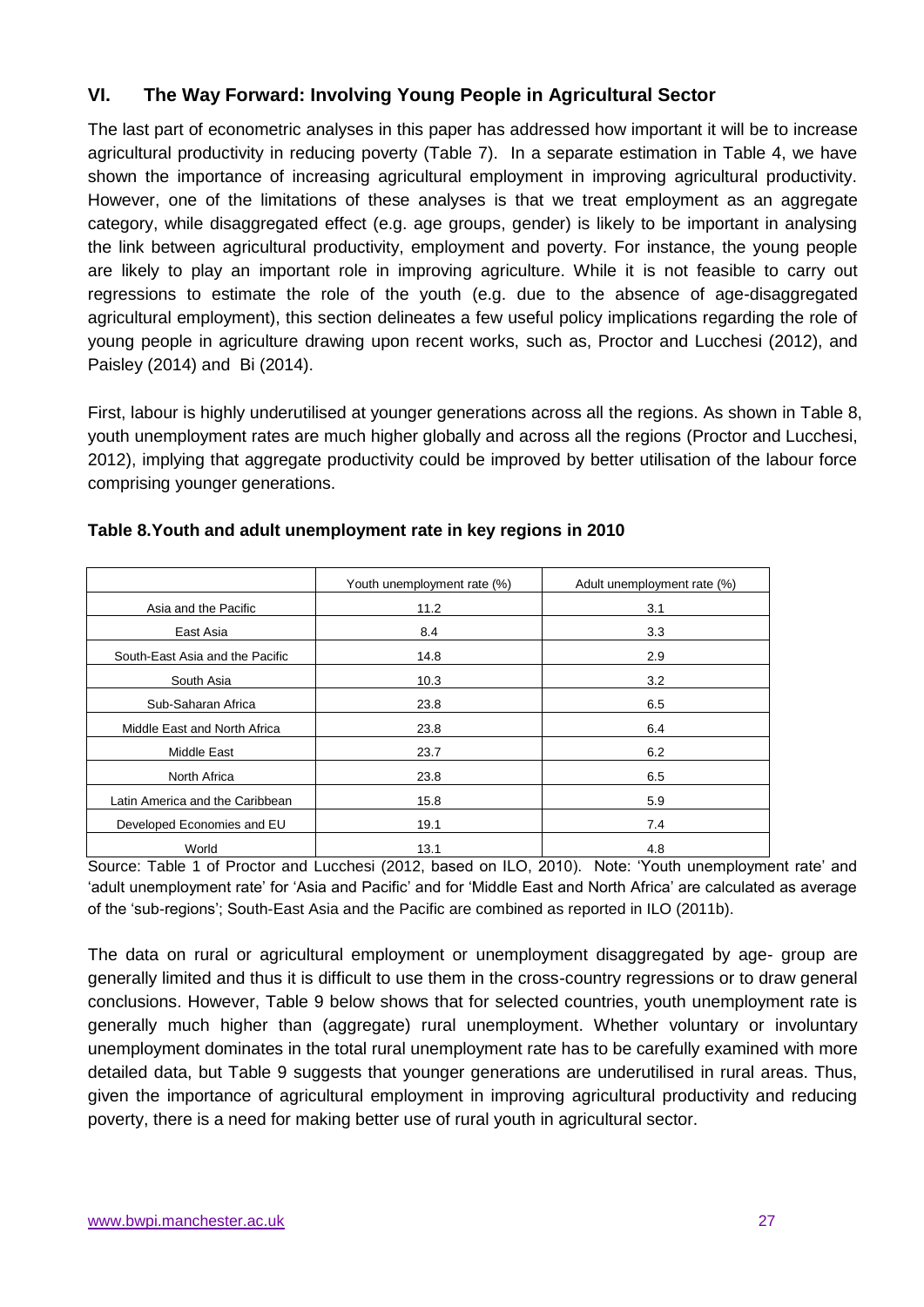#### **Table 9. Total rural employment and youth rural employment in selected countries**

|              |      | Rural Unemployment Rate (%) | Rural Youth Unemployment Rate (%) |
|--------------|------|-----------------------------|-----------------------------------|
| Zambia       | 1990 | 22                          | 41                                |
| <b>Benin</b> | 2002 | 0.3                         | 0.4                               |
| Ghana        | 2000 | 9                           | 12                                |
| Indonesia    | 2000 |                             | 14                                |
| Lao          | 1995 |                             |                                   |
| Urguay       | 1996 | 4                           | 8                                 |
| Venezuela    | 1990 | 10                          |                                   |

Source: Table 2 of Proctor and Lucchesi (2012, based on ILO Rural Labour Statistics Dataset, 2011).

Proctor and Lucchesi (2012, p.50) argues that given the important role of agriculture in employment and the sheer number of youth in rural areas, new models to enhance decent employment and livelihood in the agriculture sector must be developed, including support to employment opportunities along the entire agrifood market chain and the associated service sectors and calls for supportive policy and new investments, for instance, through public–private sector partnerships.

Paisley (2014, pp.1-2) points out that based on the study in Uganda the tendency for the rural youth to look for non-agricultural professions may have a negative effect on agricultural investment in rural areas. He points to the need for addressing mismatch between education and employment in the agricultural sector to ensure that young people can obtain the skills and competencies required for modern agriculture through education. For this, there is a need to work across different disciplines, in partnership with different stakeholders and understand the value chain and potential for profit and entrepreneurship at different stages, and to integrate this new way of thinking into educational institutions and agricultural curricula (ibid., 2014, p.2).

In terms of policy for more effective use of young people in agricultural sector, formalized and regular processes that bring together youth and decision makers are seen as more effective than informal and irregular consultations (ibid., 2014, p.2). These may include youth 'seats' in decision-making bodies and advisory groups. Youth representatives face similar challenges as those who represent other constituent groups, in that they represent the interests and concerns of all youth in agriculture, including those with different aims and interests in both urban and rural areas (ibid., 2014, p.2). Strategies for engaging the youth in agriculture recommended by Paisley (2014, p.4) include use of local media and social media to share the success stories/ideas experience and to reduces isolation.

A survey by YPARD of its network indicated that 93.5 per cent of its members were interested in joining a mentoring programme. It is thus something that many young people value, but few have access to. It is critical for young professionals for enhancing their skills and understanding of the sector, their confidence and the drive to excel. As the youth population rises and employment prospects become more limited, rural families will need to consider the farm as part of their children's future and this is thus how this critical legacy will be passed on (ibid., 2014, p.5).

Bi (2014) focuses on the role of the rural youth in China where with accelerating urbanization and industrialization, more and more of rural labour is migrating to urban areas. According to the annual statistics from the National Bureau of Statistics of China (2014), 268.9 million rural labourers, or 35.0 per cent of the total employed labour force, migrated to urban areas in 2013, and about 60 per cent of the migrants were less than 40 years old. A survey in 10 provinces of China revealed that the average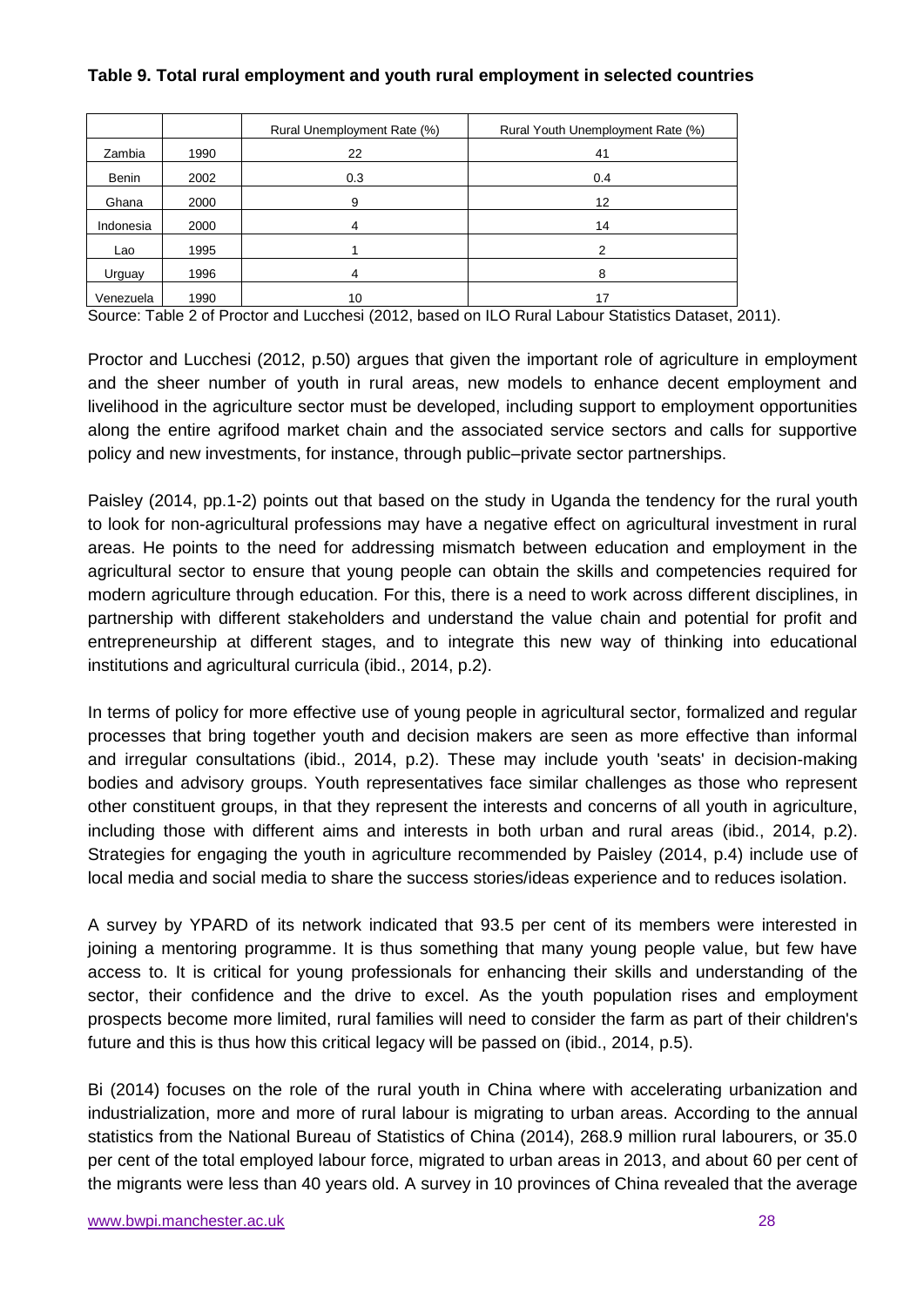age of farmers was 57 in 2010, while another survey asking "who will plant in the next 10 years in your family?" found that almost none of the parents interviewed expect their children to be engaged in farming (ibid., 2014, p.6).

Bi (2014, p.7) highlights the importance of considering market oriented production and industrialization because, driven by increasing labour, land and other input costs, together with increasing demand for safe and high quality food, both the government and private sector are accelerating the transition from traditional agriculture to market oriented agriculture integrated with domestic and international markets. Also, the food processing industry is growing very rapidly, food transportation is becoming quicker because of the development of better logistic systems, and food supply and value chains are becoming more efficient in China. Production, marketing, and distribution will be integrated and developed as part of a consolidated supply and value chain. Quality standards and branded production and processing will also attract more attention. The application of new information and communication technology has the potential to empower farmers and production cooperatives to access technical and market information. These features are making agriculture a more market-oriented, technology and capital-intensive, large scale, integrated, multifunctional and creative sector that is more attractive for innovative youth (ibid., p.7).

New patterns for youth participation in agriculture have emerged (Bi, 2014, pp.7-8): (i) In spite of the current rural-urban migration trends, more and more talented young people who are good at farming and who earn their first fortunes in the cities are shifting their focus to agriculture and going back to rural areas; (ii) Many well-educated graduates are similarly engaged in specialized businesses in the areas of agricultural production or related logistics fields; (iii) In the eyes of innovative youth, attractive opportunities are emerging (e.g organically grown fruits and vegetables or eco-friendly agriculture); and (iv) the unpolluted natural environment becomes an asset and a means of generating additional profit through tourism. These may be still specific to China, but these point to emergence of bright prospects for youth engagement in agriculture.

On the other hand, constraints hindering youth engagement in agriculture (Bi, 2014, p.8) include (i) farmers' lack of ability to resist risks (both natural and market risks) and shocks; (ii) limited application of technological innovation and low rate of technology transfer constrain the development of modern agriculture; (iii) lack of agribusiness management capacity and entrepreneurship; (iv) current land policy and lack of financial support as constraints for growth of modern, large scale agricultural production; (v) The generally low income levels in traditional small scale farming compared to other sectors and unfavourable notions about agriculture related careers resulting in lack of interest amongst youth in agricultural farming and research; and (iv) uncomfortable living conditions in rural areas tend to make youth prefer to live in cities.

Priorities and strategies for enhancing youth engagement in agriculture (ibid., p.8) include (i) national foresight and a vision for modern agriculture (as a "roadmap") with e.g. a five-year plan for youth to engage in agriculture; (ii) need for attaining a balance between urbanization and emergence of the 'new countryside', especially with respect to rural development and provision of a social safety net system; and (iii) a broad based advocacy network.

## **VII. Concluding Observations**

This paper has extended our earlier study (Gaiha and Imai 2014) to re-examine the relationships among agricultural productivity, employment, wage rates and poverty, based on econometric analysis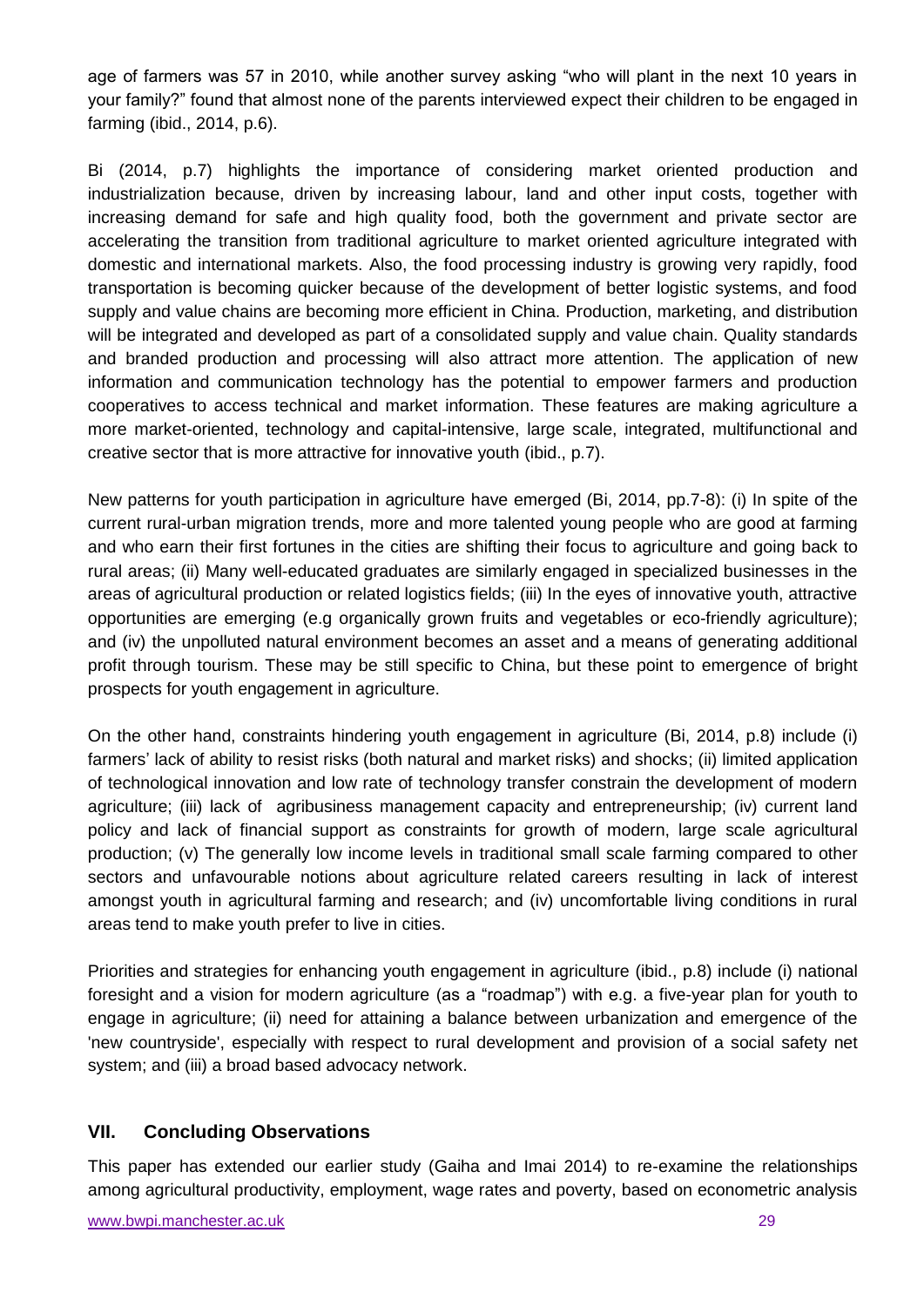of cross-country panel data. We have updated the datasets, added a few additional variables, such as, gender indices, and estimated poverty by system equations where agricultural productivity is treated as an endogenous variable.

First, we have identified a number of important factors affecting agricultural productivity, such as agricultural R&D expenditure, irrigation, fertilizer use, agricultural tractor/machinery use, reduction in inequality of land distributions, or reduction in gender inequality. In policy terms, it is important for the government to allocate larger share of public expenditure to agricultural R&D, to implement policies enabling the landless or smallholders to have access to land in order to reduce inequality in land distributions, and to reduce gender inequality by installing institutions and programs to enforce laws and policies that promote equal access for men and women in education, health, economic/employment opportunities and property rights.

Second, while agricultural wage rate is negatively associated with agricultural productivity and food price in levels, the growth in agricultural wage rate is positively correlated with the growth in agricultural productivity and with the growth in food price, particularly after 2000. That is, agricultural wages have become more sensitive to, or more responsive to, change in food prices and agricultural land or labour productivity in recent years. Contrary to ILO's (2012) claim that the gap has widened recently, our results suggest narrowing of the gap between wage and labour productivity once we focus on the conditional relationship between the two. Third, agricultural employment per hectare tends to increase agricultural productivity after taking account of the endogeneity of the former. Also, the growth in agricultural employment per hectare tends to increase the growth in non-agricultural employment over time with the adjustment for the endogeneity of the former. We have also reviewed the recent literature and emphasised the importance of enhancing agricultural productivity and employment.<sup>15</sup>

Fourth, both agricultural growth and non-agricultural growth tend to lead to reduction in overall inequality. Finally, increase in agricultural productivity which is treated as endogenous will reduce poverty significantly through overall economic growth. Overall, a number of econometric results in the present study imply that policies to increase agricultural productivity and agricultural employment are likely to increase non-agricultural growth, overall growth and reduce poverty.

<u>.</u>

[www.bwpi.manchester.ac.uk](http://www.bwpi.manchester.ac.uk/) 30 <sup>15</sup> Future studies should investigate the differential effect of employment in different age groups or gender on agricultural productivity or poverty using the household datasets for selective developing countries given the lack of international data of employment or wages of rural youth.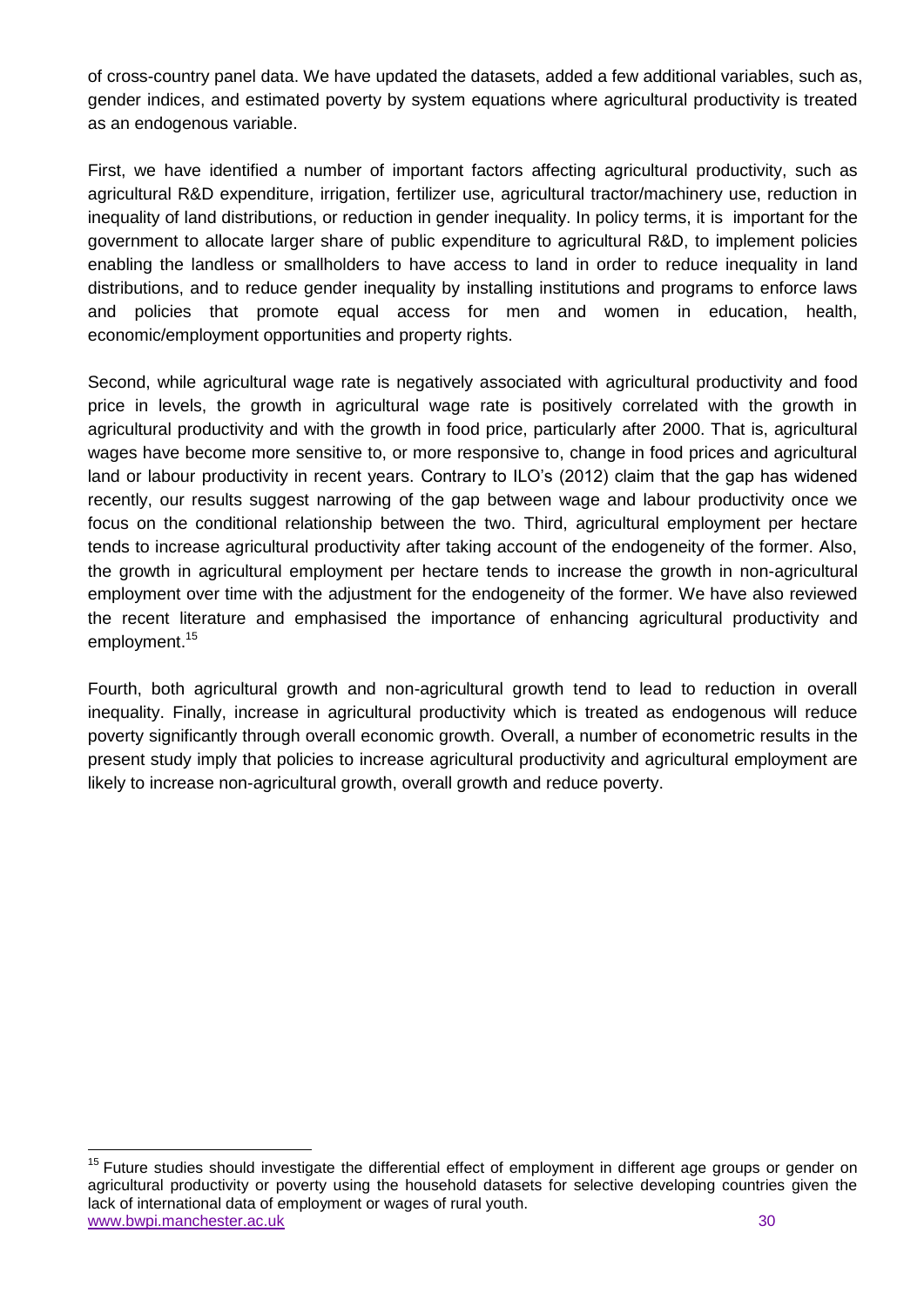#### **References**

- Agarwal, B. (2014) 'Food Security, Productivity, and Gender Inequality' in Herring, R. J. ed. *The Oxford Handbook of Food, Politics, and Society*, New York: Oxford University Press.
- Arellano, M., and Bond, S. (1991) 'Some tests of specification for panel data: Monte Carlo evidence and an application to employment equations' *Review of Economic Studies,* 58, 277-297.
- Bi, J. (2014). 'Overview of Youth Engagement in Agriculture in China and Emerging Trends' *Palawiza* (Newsletter, United Nations ESCAP) Vol 31. No 1. Apr 2014, pp.6-8. [http://www.uncapsa.org/Palawija/pn1404.pdf.](http://www.uncapsa.org/Palawija/pn1404.pdf)
- Blundell, R., and Bond, S. (1998) 'Initial conditions and moment restrictions in dynamic panel data models' *Journal of Econometrics*, 87, 115-143.
- Collier, P. and Dercon, S. (2013) 'African Agriculture in 50 years: Smallholders in a Rapidly Changing World?', *World Development* (article in press)
- Frankel, J. A. and D. Romer (1999) "Does Trade Cause Growth?" *The American Economic Review* 89, 379-399.
- Gaiha, R. (2014) 'Growth, Inequality, and Poverty: A Post -2015 Perspective', A Concept Paper, IFAD, Rome (27 April, 2014).
- Gaiha, R. and Imai, K. (2008) 'Agricultural growth, employment and wage rates in developing countries', in G. Kochendorfer-Lucius and B. Pleskovic (Eds.) *Berlin Workshop Series 2008: Agriculture and Development*, July 2008, pp. 97-130.
- Hahn, J., Hausman, J., and Kuersteiner, G., (2004) 'Estimation with weak instruments: Accuracy of higher-order bias and MSE approximations', *The Econometrics Journal*, 7(1), 272–306.
- Hayakawa, K. (2007) 'Small sample bias properties of the system GMM estimator in dynamic panel data models' *Economics Letters* 95, 32–38.
- ILO (2010b) *Global employment trends*: January 2010, ILO, Geneva. [http://www.ilo.org/empelm/pubs/WCMS\\_120471/lang--en/index.htm.](http://www.ilo.org/empelm/pubs/WCMS_120471/lang--en/index.htm)
- ILO (2012) *Global Wage Report 2012/13: Wages and Equitable Growth*, ILO, Geneva [http://www.ilo.org/global/research/global-reports/global-wage](http://www.ilo.org/global/research/global-reports/global-wage-report/2012/WCMS_194843/lang--en/index.htm)[report/2012/WCMS\\_194843/lang--en/index.htm](http://www.ilo.org/global/research/global-reports/global-wage-report/2012/WCMS_194843/lang--en/index.htm)
- ILO (2014) *Global Employment Trends 2014 - The risk of a jobless recovery*, ILO, Geneva [http://www.ilo.org/global/research/global-reports/global-employment](http://www.ilo.org/global/research/global-reports/global-employment-trends/2014/WCMS_233953/lang--en/index.htm)[trends/2014/WCMS\\_233953/lang--en/index.htm.](http://www.ilo.org/global/research/global-reports/global-employment-trends/2014/WCMS_233953/lang--en/index.htm)
- Imai, K. S. and Gaiha, R. (2014) "Dynamic and Long-term Linkages among Growth, Inequality and Poverty in Developing Countries" , BWPI working papers, WP 198/2014, The University of Manchester.
- Imai, K. S., Abekah-Nkrumah, G., and Purohit, P. (2014) 'Is Rural Contribution to Aggregate Poverty Reduction Substantial? New Evidence', BWPI Working Paper, forthcoming.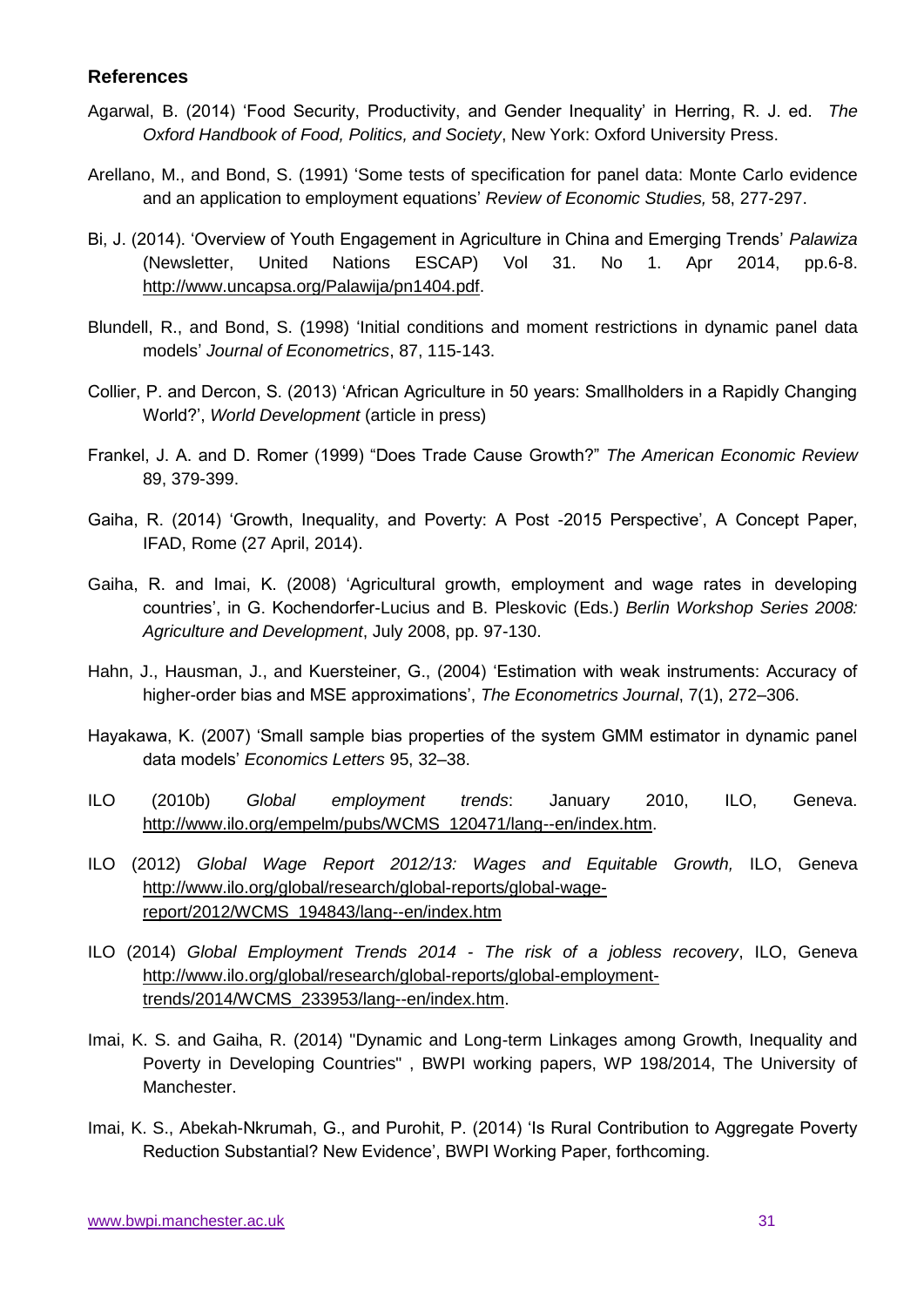- Imai, K. S., Gaiha, R., and Garbero, A. (2014) 'Poverty Reduction during the Rural-Urban Transformation: Rural Development is still more important than Urbanisation?, BWPI Working Paper, WP204/2014.
- Imai, K. S., Gaiha, R., and Thapa, G. (2010) 'Is the Millennium Development Goal of Poverty Still Achievable? Role of Institutions, Finance and Openness.' *Oxford Development Studies* 38(3), 309-337.
- Lucas Jr., R.E, and Rapping, L.A. (1969) 'Real Wages, Employment, and Inflation,' *Journal of Political Economy*, 77(5), pp. 721-54.
- Paisley, C. (2014) 'Involving Young People in Agricultural Development: why it's critical for the sustainability of the sector' *Palawiza* (Newsletter, United Nations ESCAP) Vol 31. No 1. Apr 2014, pp.1-5, [http://www.uncapsa.org/Palawija/pn1404.pdf.](http://www.uncapsa.org/Palawija/pn1404.pdf)
- Proctor, F., and V. Lucchesi (2012) 'Small-scale farming and youth in an era of rapid rural change', International Institute for Environment and Development (IIED), London, downloadable from [http://pubs.iied.org/pdfs/14617IIED.pdf.](http://pubs.iied.org/pdfs/14617IIED.pdf)
- Sachs, J. and W. A. Warner (1995) "Economic Reform and the Process of Global Integration", *Brooking Papers on Economic Activity,* 1, 1-118.
- Thirtle, C., L. Lin and J. Piesse (2003) "The Impact of Research-Led Agricultural Productivity Growth on Poverty Reduction in Africa, Asia and Latin America", *World Development*, 31(12), 1959- 1975.
- Windmeijer, F., (2005) "A finite sample correction for the variance of linear efficient twostep GMM estimators", *Journal of Econometrics* 126, 25–51.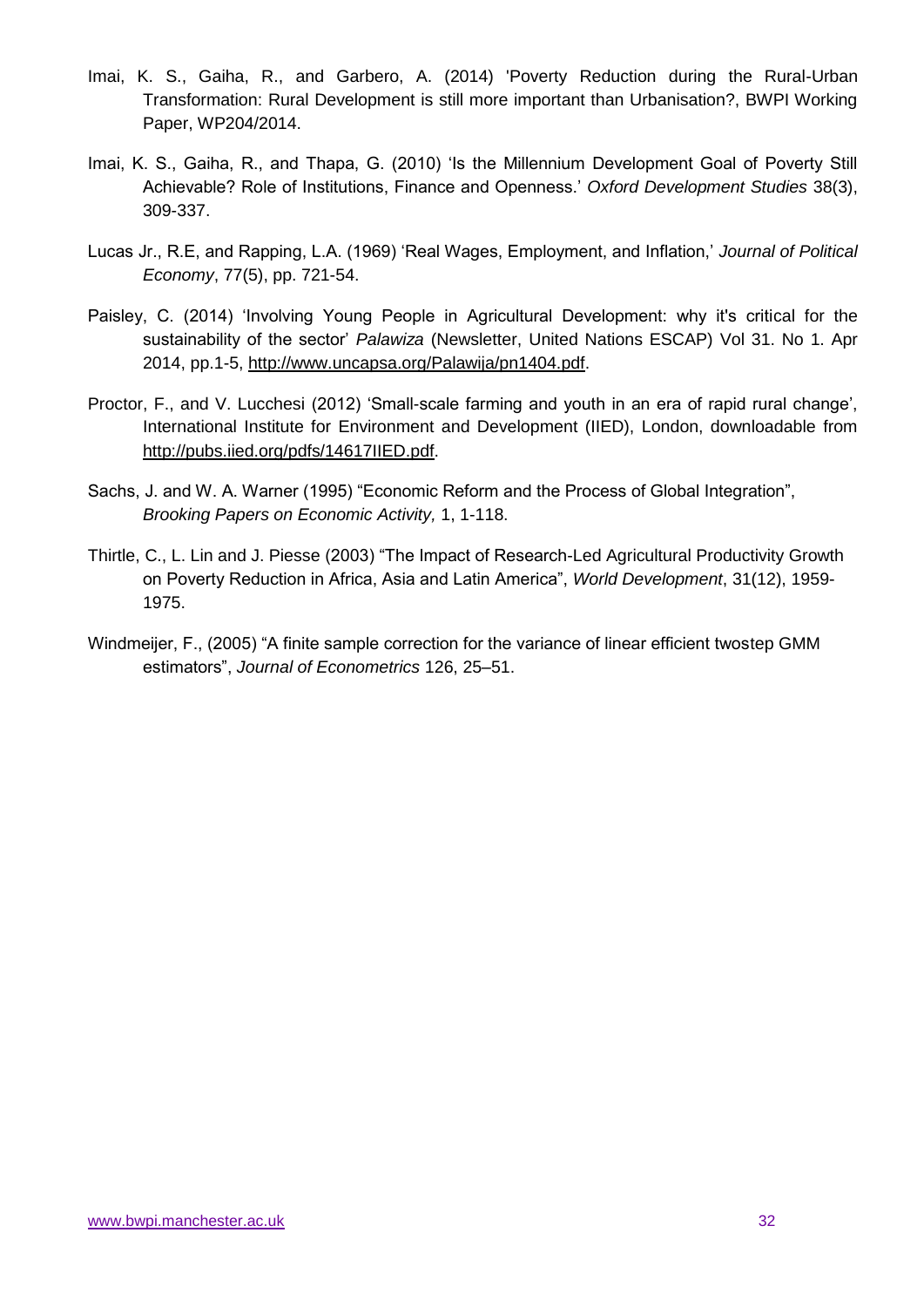| Variable |         | Mean      | Std. Dev.            | Min                      | Max                  | Observations              |
|----------|---------|-----------|----------------------|--------------------------|----------------------|---------------------------|
|          |         |           |                      |                          |                      |                           |
| logYa    | overall | 9.876515  | 1.349567             | 5.231017                 | 13.8112              | 3686<br>$N =$             |
|          | between |           | 1.318882             | 6.27102                  | 13.37533             | 114<br>$n =$              |
|          | within  |           | 0.3094331            | 8.530314                 | 11.04979             | $T = 32.3333$             |
| logAm    | overall | 3.184665  | 2.162559             | -5.437993                | 8.794895             | 3487<br>$N =$             |
|          | between |           | 2.186574             | $-2.898907$              | 8.611008             | 110<br>$n =$              |
|          | within  |           | 0.6816546            | 0.0740063                | 6.090359             | $T = 31.7$                |
|          |         |           |                      |                          |                      |                           |
| logIrr   | overall | 0.8930554 | 1.982855             | -7.518917                | 4.330534             | 2916<br>$N =$             |
|          | between |           | 1.993302             | -7.23736                 | 4.199683             | 54<br>$n =$               |
|          | within  |           | 0.1752255            | 0.8995174                | 3.268996             | $T =$<br>54               |
| logFerr  | overall | 3.402485  | 1.896681             | -4.327538                | 7.371776             | $N =$<br>3480             |
|          | between |           | 1.856429             | -1.784782                | 6.890302             | 100<br>$n =$              |
|          | within  |           | 0.4257769            | $-2.497335$              | 5.967347             | $T-bar =$<br>34.8         |
|          |         |           |                      |                          |                      |                           |
| logLan~i | overall | 4.066477  | 0.2462856            | 3.637586                 | 4.465908             | 1026<br>$N =$             |
|          | between |           | 0.2529111            | 3.637586                 | 4.465908             | 19<br>$n =$               |
|          | within  |           | 0                    | 4.066477                 | 4.066477             | 54<br>$T =$               |
| logTrade | overall | 4.104422  | 0.5826389            | 1.670378                 | 5.636078             | 4903<br>$N =$             |
|          | between |           | 0.4699554            | 2.869118                 | 4.966186             | 119<br>$n =$              |
|          | within  |           | 0.3337833            | 2.123924                 | 5.536276             | T-bar =<br>41.2017        |
|          |         |           |                      |                          |                      |                           |
| logAgRD  | overall | 2.317224  | 1.653559<br>1.611059 | $-2.040221$<br>-1.513208 | 6.494419<br>6.314017 | 1130<br>$N =$<br>58       |
|          | between |           |                      |                          |                      | $n =$                     |
|          | within  |           | 0.3643778            | 0.5520698                | 3.647747             | $T = 19.4828$             |
| GenderN  | overall | 3.402681  | 0.636812             | $\overline{2}$           | 5                    | $N = 1007$                |
|          | between |           | 0.6099564            | 2.09375                  | 4.71875              | 64<br>$n =$<br>$T$ -bar = |
|          | within  |           | 0.2028181            | 2.545538                 | 4.045538             | 15.7344                   |
| SW       | overall | 0.4146341 | 0.4927661            | 0                        | 1                    | $N = 2296$                |
|          | between |           | 0.4956906            | 0                        | 1                    | 82<br>$n =$               |
|          | within  |           | 0                    | 0.4146341                | 0.4146341            | $T =$<br>28               |
|          |         |           |                      |                          |                      |                           |
| frankel  | overall | 15.93779  | 12.54785             | 2.3                      | 68.83                | $N =$<br>2156             |
|          | between |           | 12.6272              | 2.3                      | 68.83                | 77<br>$n =$               |
|          | within  |           | 0                    | 15.93779                 | 15.93779             | $T =$<br>28               |
| logL     | overall | -8.165094 | 2.333406             | -16.43894                | 0.7190586            | $N =$<br>995              |
|          | between |           | 2.411109             | -14.47385                | 0.6295472            | 90<br>$n =$               |
|          | within  |           | 0.5690946            | -11.79891                | -6.34625             | $T = 11.0556$             |
|          |         |           |                      |                          |                      |                           |

# **Appendix: Descriptive Statistics**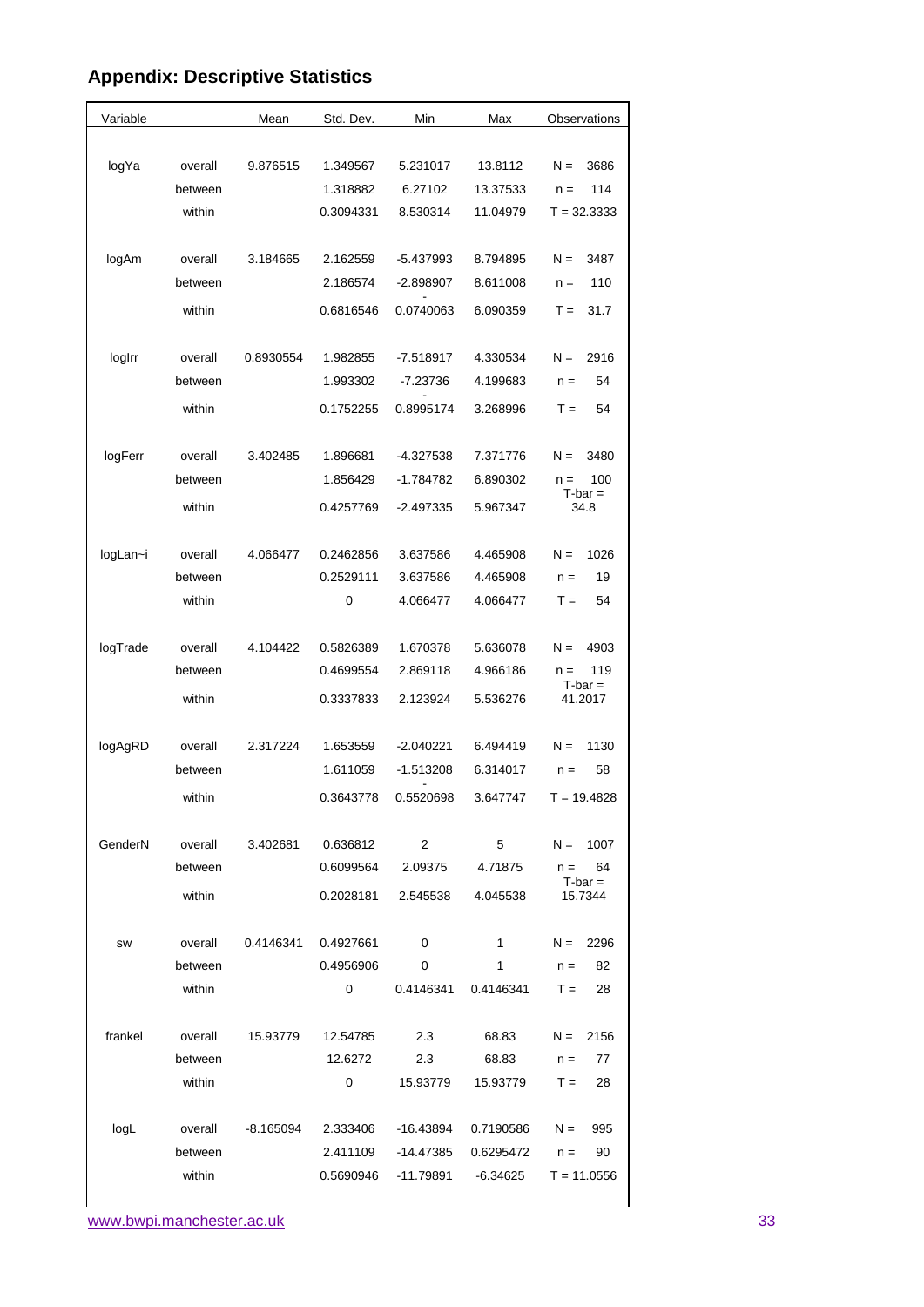| logLN                     | overall           | 4.504785  | 0.3887504 | 2.415914    | 5.135798      | $N =$<br>1296             |
|---------------------------|-------------------|-----------|-----------|-------------|---------------|---------------------------|
|                           | between           |           | 0.4457629 | 2.805248    | 5.048069      | 97<br>$n =$<br>$T-bar =$  |
|                           | within            |           | 0.2317907 | 2.612994    | 5.399674      | 13.3608                   |
|                           |                   |           |           |             |               |                           |
| logWage                   | overall           | 8.282192  | 3.899703  | 0.7377972   | 31.93626      | 314<br>$N =$              |
|                           | between           |           | 4.693386  | 4.622152    | 31.93626      | 64<br>$n =$               |
|                           | within            |           | 1.481767  | 1.210787    | 14.1857       | $T = 4.90625$             |
| logRWage                  | overall           | 5.001004  | 5.824899  | $-3.379543$ | 56.4354       | 287<br>$N =$              |
|                           | between           |           | 8.616522  | 0.2806707   | 56.4354       | 58<br>$n =$               |
|                           | within            |           | 2.055797  | -4.070332   | 17.58275      | $T = 4.94828$             |
|                           |                   |           |           |             |               |                           |
| logNon~I                  | overall           | 0.7521458 | 0.9635001 | -9.173892   | $-1.55E - 06$ | $N = 6548$                |
|                           | between           |           | 0.6606344 | $-2.55807$  | 0.2144091     | 120<br>$n =$              |
|                           | within            |           | 0.6890075 | -7.367968   | 1.37128       | $T-bar =$<br>54.5667      |
|                           |                   |           |           |             |               |                           |
| logFoo~e                  | overall           | 4.290067  | 1.032275  | -4.60517    | 5.907702      | 1038<br>$N =$             |
|                           | between           |           | 0.4131813 | 3.228835    | 4.975382      | 52<br>$n =$               |
|                           | within            |           | 0.9499068 | $-4.13123$  | 6.889         | $T = 19.9615$             |
|                           |                   |           |           |             |               |                           |
| logAgr~w                  | overall           | 7.117318  | 1.145068  | 4.398173    | 11.63057      | 3099<br>$N =$             |
|                           | between           |           | 1.16137   | 4.507414    | 10.77959      | 114<br>$n =$<br>$T-bar =$ |
|                           | within            |           | 0.2524113 | 6.210769    | 8.122969      | 27.1842                   |
|                           |                   |           |           |             |               |                           |
| logpri~s                  | overall           | 1.694504  | 0.204939  | 1.098612    | 2.079442      | $N = 4994$                |
|                           | between<br>within |           | 0.1950136 | 1.13971     | 1.94591       | 119<br>$n =$              |
|                           |                   |           | 0.0656541 | 1.293141    | 2.0517        | $T = 41.9664$             |
| popula~h                  | overall           | 1.974947  | 1.252397  | -7.533252   | 11.18066      | 6039<br>$N =$             |
|                           | between           |           | 0.9303525 | 0.1853683   | 4.70327       | 119<br>$n =$              |
|                           | within            |           | 0.853747  | -8.252432   | 9.201019      | $T = 50.7479$             |
|                           |                   |           |           |             |               |                           |
| loginf~n                  | overall           | 1.568645  | 2.312227  | $-13.43871$ | 10.19474      | $N = 5019$                |
|                           | between           |           | 0.9850017 | 0.3428978   | 4.270372      | 119<br>$n =$              |
|                           | within            |           | 2.101953  | -13.03498   | 10.18986      | $T$ -bar =<br>42.1765     |
|                           |                   |           |           |             |               |                           |
| lognoa~c                  | overall           | 6.412387  | 2.70524   | $-14.29116$ | 9.782739      | $N = 4061$                |
|                           | between           |           | 2.338038  | -13.85616   | 9.443203      | 114<br>$n =$              |
|                           | within            |           | 0.4051493 | 4.05207     | 8.898143      | $T = 35.6228$             |
|                           |                   |           |           |             |               |                           |
| logagr~c                  | overall           | 4.840795  | 2.281737  | $-14.3312$  | 6.631798      | $N = 4088$                |
|                           | between           |           | 1.909991  | -14.23328   | 6.256322      | 115<br>$n =$              |
|                           | within            |           | 0.2044626 | 3.970452    | 5.824751      | $T = 35.5478$             |
| Inequa~I                  | overall           | 44.4115   | 5.896689  | 20.57831    | 59.95359      | $N = 2795$                |
|                           | between           |           | 4.292248  | 25.23815    | 51.37882      | 119<br>$n =$              |
|                           | within            |           | 3.172033  | 31.43002    | 60.12818      | $T$ -bar =<br>23.4874     |
| www.bwpi.manchester.ac.uk |                   |           |           |             |               |                           |